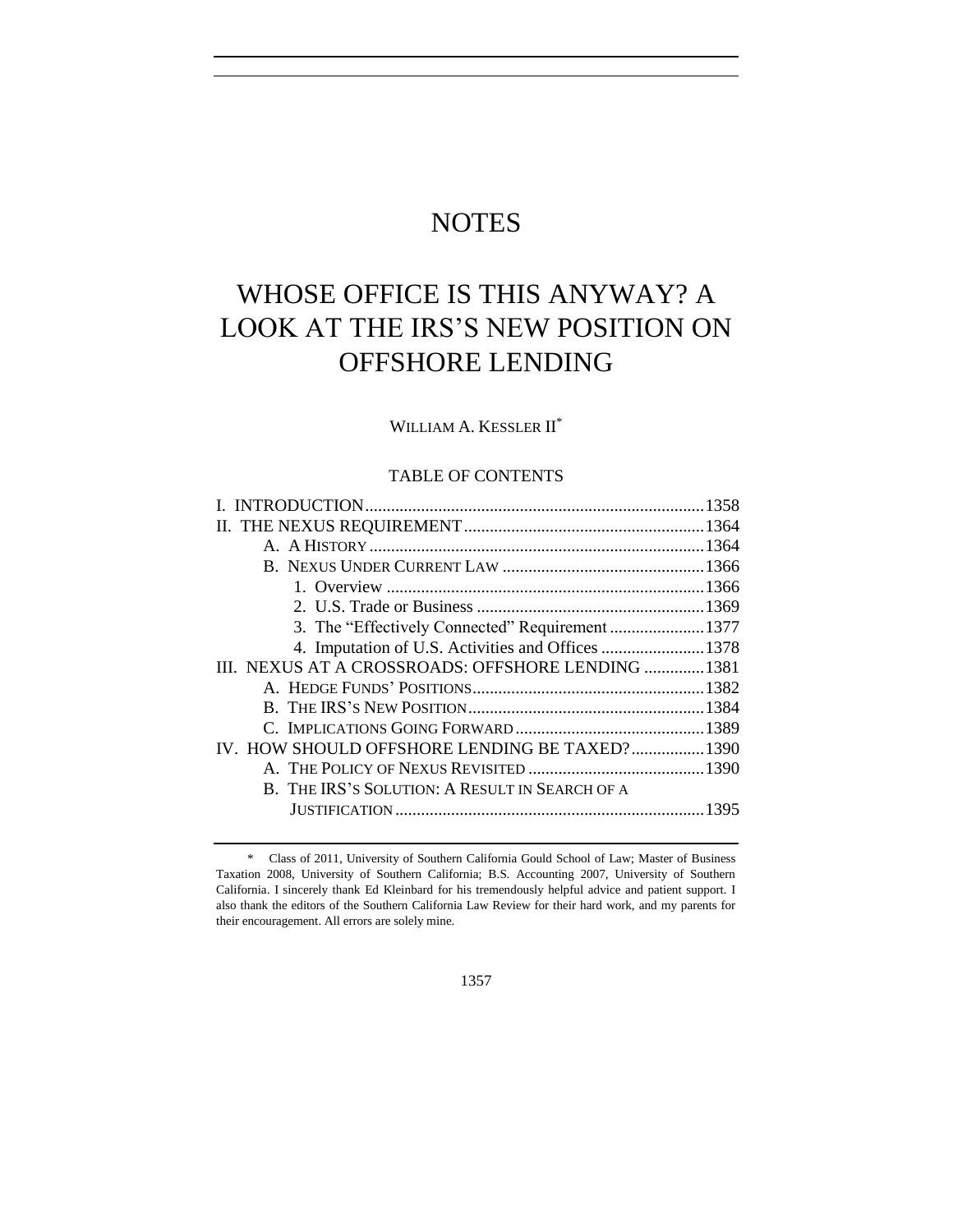1358 *SOUTHERN CALIFORNIA LAW REVIEW* [Vol. 84:1357

| C. AN ALTERNATIVE SOLUTION: A CUSTOMER NEXUS |  |
|----------------------------------------------|--|
|                                              |  |
|                                              |  |
|                                              |  |
|                                              |  |
|                                              |  |

#### <span id="page-1-0"></span>I. INTRODUCTION

"Banks don't lend anymore. Hedge funds have stepped in."<sup>1</sup> Lee Sheppard wrote these words in 2005, but the financial crisis starting in 2008 has shone a spotlight on this significant change in the reality of modern finance. What role hedge funds may have played in causing the financial crisis is debatable, $2$  but few will dispute that U.S. businesses have had trouble finding capital even as the economy, on the whole, has started to recover.<sup>3</sup>

<span id="page-1-1"></span>There are many possible contributors to the onset of the capital crunch. Among them are banks, which had difficulties meeting capital requirements, in part because their balance sheets were weighed down by mortgage-backed securities that proved to be less valuable than initially thought,<sup>4</sup> and in part because of changes in accounting rules,<sup>5</sup> as well as increases in minimum capital reserve requirements.<sup>6</sup> The U.S. government and the Federal Reserve responded by combining to invest trillions of dollars to purchase "toxic" securities, guarantee loans, provide additional loans, and make direct capital injections into troubled financial institutions.<sup>7</sup>

<sup>1.</sup> Lee A. Sheppard, *Forthcoming Guidance for Financial Intermediaries and Hedge Funds*, TAX NOTES TODAY, Jan. 19, 2005, *available at* 2005 TNT 12-3 (LEXIS).

<sup>2.</sup> *See, e.g.*, Mine Aysen Doyran, *Hedge Funds, Systemic Risk and Lessons for the Sub-Prime Financial Crisis*, BUS. REV., CAMBRIDGE, Dec. 2009, at 26 (discussing hedge funds and "systemic risk").

<sup>3.</sup> *See, e.g.*, DELOITTE, A TALE OF TWO CAPITAL MARKETS 4–14 (2011), *available at* http://www.deloitte.com/assets/Dcom-UnitedStates/Local%20Assets/Documents/CFO\_Center\_FT/us\_ cfo\_ATaleofTwoCapitalMarkets\_030711.pdf.

<sup>4.</sup> Leslie Scism & Maurice Tamman, *Small Banks Say a Cure Hurts*, WALL ST. J., Jan. 7, 2010, at C1.

<sup>5.</sup> *See, e.g.*, Brian S. Wesbury & Robert Stein, *Why Mark-to-Market Accounting Rules Must Die*, FORBES.COM (Feb. 24, 2009, 12:01 AM), http://www.forbes.com/2009/02/23/mark-to-marketopinions-columnists\_recovery\_stimulus.html.

<sup>6.</sup> Scism & Tamman, *supra* not[e 4.](#page-1-1)

<sup>7.</sup> An early estimate by the inspector general for the Troubled Asset Relief Program ("TARP") suggested that the total U.S. government liability for the various financial bailout efforts could reach \$23.7 trillion. Dawn Kopecki & Catherine Dodge, *U.S. Rescue May Reach \$23.7 Trillion, Barofsky*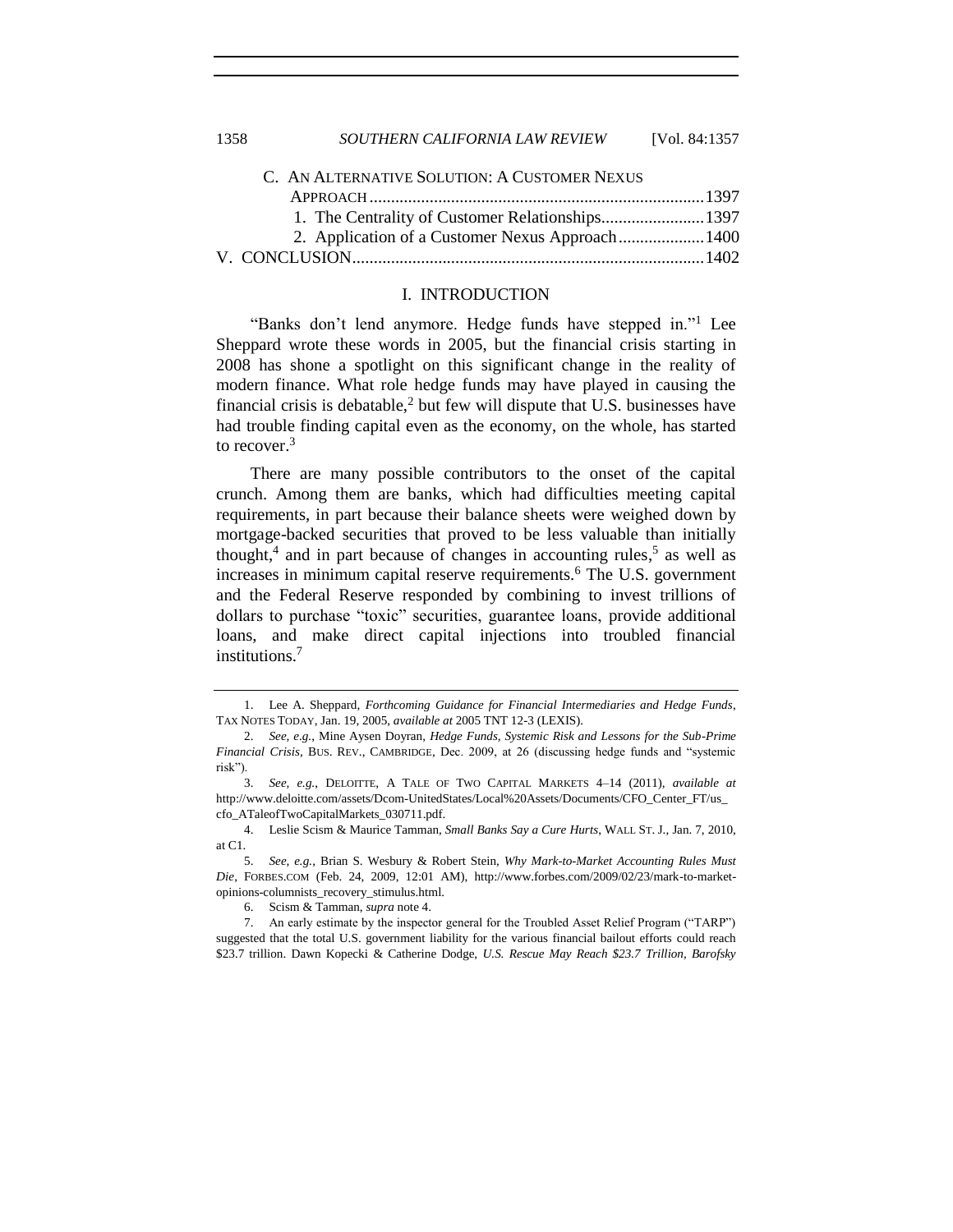<span id="page-2-3"></span>While banks have suffered large losses, hedge funds have been rapidly expanding what the Internal Revenue Service ("IRS") considers to be lending. Current hedge fund loans have been estimated to exceed \$1 trillion.<sup>8</sup> Hedge funds are now competing with traditional banks in many areas of lending and are dominant players in lending to troubled companies in particular.<sup>9</sup> Although the issue of offshore<sup>10</sup> lending has been brought to the forefront by the financial crisis, the phenomenon is not new.<sup>11</sup> Moreover, countries all around the world have to contend with issues raised by these hedge funds. $12$ 

<span id="page-2-5"></span><span id="page-2-4"></span><span id="page-2-2"></span><span id="page-2-1"></span><span id="page-2-0"></span>Lending hedge funds are organized as partnerships that, for tax purposes, are considered foreign. There is nothing particularly foreign about them, however. They are managed out of offices in the United States, typically New York or Connecticut.<sup>13</sup> What makes them "foreign" is that they are organized in countries other than the United States. <sup>14</sup> The countries

9. *See* Gina M. Biondo, *Why the Origination of Loans by Foreign Distressed Debt Funds Should Not Be Subject to U.S. Tax*, 4 J. TAX'N FIN. PRODUCTS 37, 38 (2003); Lee A. Sheppard, *Neither a Dealer nor a Lender Be, Part 2: Hedge Fund Lending*, 108 TAX NOTES 729, 731–32 (2005).

10. The term "offshore" may evoke thoughts of islands, and, in fact, the tax haven jurisdictions most often used by hedge funds are islands. In 2006, over half of all hedge fund assets worldwide were domiciled in the Bahamas, Bermuda, the British Virgin Islands, and the Cayman Islands. *See* Martin A. Sullivan, *Offshore Explorations: Caribbean Hedge Funds, Part 2*, 118 TAX NOTES 255 (2008). Nevertheless, the analysis of this Note does not depend on the use of islands; any tax haven will do.

11. Indeed, commentators have been discussing such matters at least as far back as 2001. *See* Lee A. Sheppard, *Neither a Dealer nor a Lender Be: Collateralized Debt Obligations Raise New Questions*, 91 TAX NOTES 1038, 1038–39 (2001).

*Says*, BLOOMBERG.COM (July 20, 2009, 15:01), http://www.bloomberg.com/apps/news?pid=20601087 &sid=aY0tX8UysIaM. This worst case scenario, however, appears to have been avoided. More recent estimates peg total government net losses at around \$140–\$380 billion. *See* Jim Puzzanghera, *Bailout Not So Costly After All*, L.A. TIMES, Feb. 28, 2011, at A1.

<sup>8.</sup> *See* Ryan J. Donmoyer, *IRS Tells Auditors to Look at Loans by Offshore Funds*, BLOOMBERG.COM (Sept. 24, 2009, 16:11), http://www.bloomberg.com/apps/news?pid=20601087&sid= aAF8XAUBYSdY.

<sup>12.</sup> *See* STAFF OF THE JOINT COMM. ON TAXATION, 110TH CONG., PRESENT LAW AND ANALYSIS RELATING TO TAX TREATMENT OF PARTNERSHIP CARRIED INTERESTS AND RELATED ISSUES, PART I, JCX-62-07, at 10–23 (2007) [hereinafter JCX-62-07] (discussing the history, characteristics, and trends of such funds); STAFF OF THE JOINT COMM. ON TAXATION, 110TH CONG., PRESENT LAW AND ANALYSIS RELATING TO TAX TREATMENT OF PARTNERSHIP CARRIED INTERESTS AND RELATED ISSUES, PART II, JCX-63-07, at 8–9 (2007) [hereinafter JCX-63-07] (discussing the geographic distribution of such funds).

<sup>13.</sup> Lee A. Sheppard, *Offshore Investments: Don't Ask, Don't Tell*, 108 TAX NOTES 171, 171 (2005).

<sup>14.</sup> For purposes of U.S. tax law, foreign partnerships and corporations are those partnerships and corporations that are not "created or organized in the United States or under the law of the United States or of any State.‖ I.R.C. § 7701(a)(2)–(5) (2006). *See also* Treas. Reg. § 301.7701-5(a) (as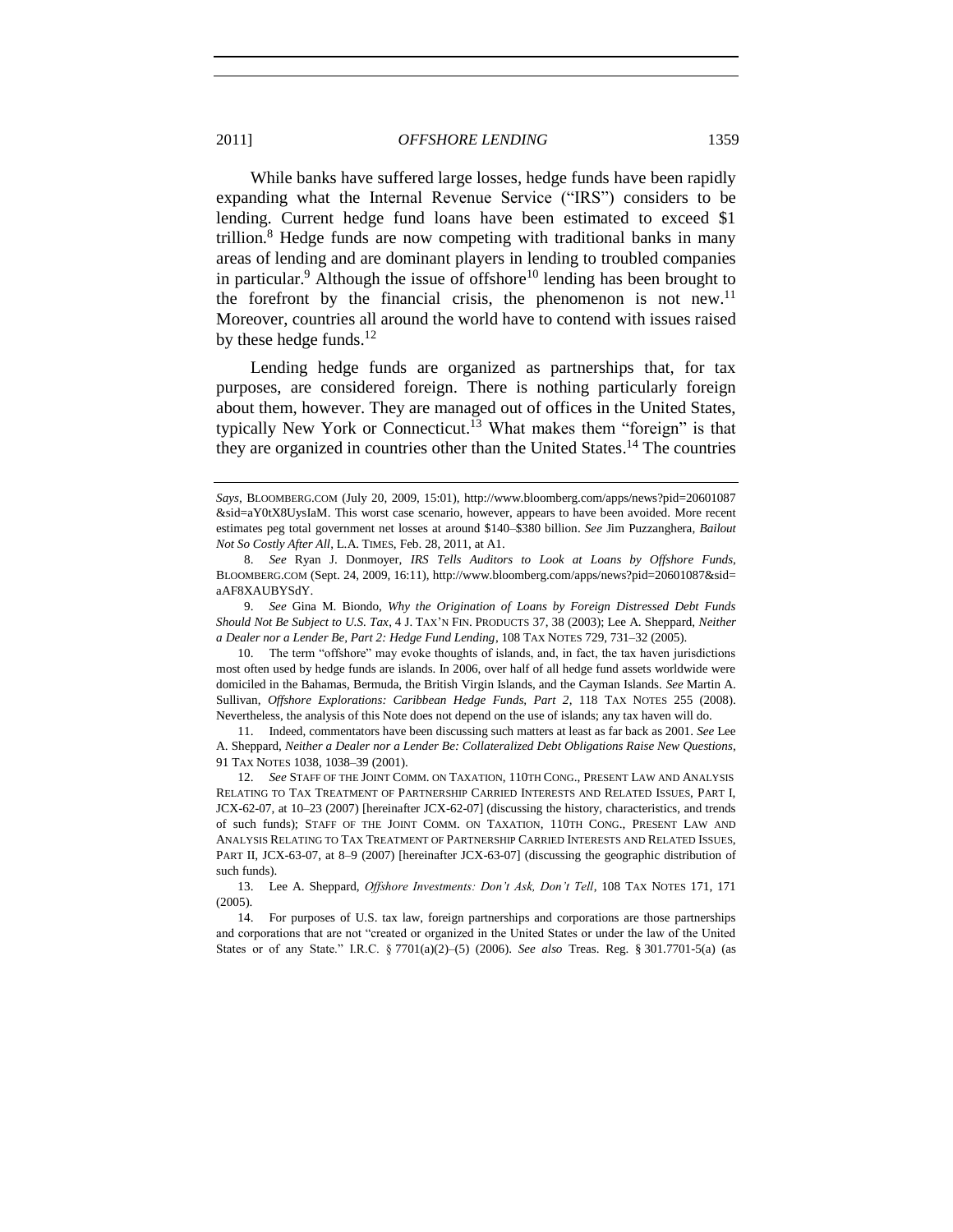<span id="page-3-1"></span>of choice are tax havens, generally Caribbean islands.<sup>15</sup> These hedge funds are typically highly leveraged,<sup>16</sup> as are U.S. banks,<sup>17</sup> and have managers who apparently do enough work in the United States to "take lavish" compensation,"<sup>18</sup> similar to managers of some infamous U.S. banks.<sup>19</sup> Conversely, however, hedge funds are unregulated—unlike U.S. banks, which are "highly regulated,"<sup>20</sup> and soon may be even more regulated.<sup>21</sup>

<span id="page-3-0"></span>Partnerships, of course, do not pay taxes, although their partners and employees do. This Note is not concerned with the taxation of the U.S. partners or managers of these funds.<sup>22</sup> These individuals are taxed comprehensively on their income.<sup>23</sup> The issue, rather, is with the taxation of foreign persons who invest in a hedge fund. These foreign investors generally are not partners in the hedge fund partnership; rather, the partner is a foreign "feeder" corporation organized in a tax haven jurisdiction, with the foreign investors as its shareholders.<sup>24</sup> The United States can tax U.S.-

15. *See supra* not[e 10.](#page-2-0)

18. *See* Lee A. Sheppard, *European Countries Chase Hedge Fund Capital*, TAX NOTES TODAY, Mar. 17, 2004, *available at* 2004 TNT 52-6 (LEXIS).

19. *See, e.g.*, Stephen Labaton, *Fed to Monitor Pay of Bankers to Curtail Risk*, N.Y. TIMES, Oct. 23, 2009, at A1.

20. *See* Lee A. Sheppard, *Treasury's Froberg on the Hot Seat About Hedge Fund Lending*, TAX NOTES TODAY, May 8, 2006, *available at* 2006 TNT 88-13 (LEXIS).

21. *See* David Wessel, *For Banks, Change Is Coming*, WALL ST. J., Mar. 18, 2010, at A2.

22. In most cases, if a U.S. person invests directly in a hedge fund's foreign feeder corporation, rather than becoming a partner, the person will be subject to the passive foreign investment company (―PFIC‖) regime, I.R.C. §§ 1291–1298, which is rarely preferable to partnership taxation. JCX-63-07, *supra* not[e 12,](#page-2-1) at 38; Martin A. Sullivan & Lee A. Sheppard, *Offshore Explorations: Caribbean Hedge Funds, Part 1*, 118 TAX NOTES 95, 98–99 (2008). *See also* Philip S. Gross, *Tax Planning for Offshore Hedge Funds—The Potential Benefits of Investing in a PFIC*, 21 J. TAX'N INVESTMENTS, 187 (2004) (discussing the merits of investing in a PFIC).

24. *See* JCX-62-07, *supra* note [12,](#page-2-1) at 2–6 (describing hedge fund structures); Sullivan & Sheppard, *supra* note [22,](#page-3-0) at 98 ("Foreign investors prefer to invest in the United States through

amended in 2006) (providing that an entity created or organized under both domestic and foreign laws is considered domestic). For comparison, under U.K. law, a company that is not incorporated in the United Kingdom is resident in the country "where the central management and control actually abides." *See* De Beers Consol. Mines Ltd. v. Howe, [1906] A.C. 455 (H.L.) 458 (appeal taken from Eng.); *INTMI20030: Company Residence: Overview*, HM REVENUE & CUSTOMS, http://www.hmrc.gov.uk/ manuals/intmanual/INTM120030.htm (last visited Aug. 29, 2011).

<sup>16.</sup> *See* JCX-62-07, *supra* not[e 12,](#page-2-1) at 14–15; Sheppard, *supra* not[e 13,](#page-2-2) at 171–72.

<sup>17.</sup> Edward D. Kleinbard, *Competitive Convergence in the Financial Services Markets*, 81 TAXES 225, 230 (2003).

<sup>23.</sup> *See, e.g.*, I.R.C. §§ 1, 61 (2006). There may be some concern that these U.S. managers and investors do not actually report all the income they are required to by law, *see generally* Sullivan & Sheppard, *supra* note 22 (discussing tax evasion by U.S. individuals), but this issue is beyond the scope of this Note.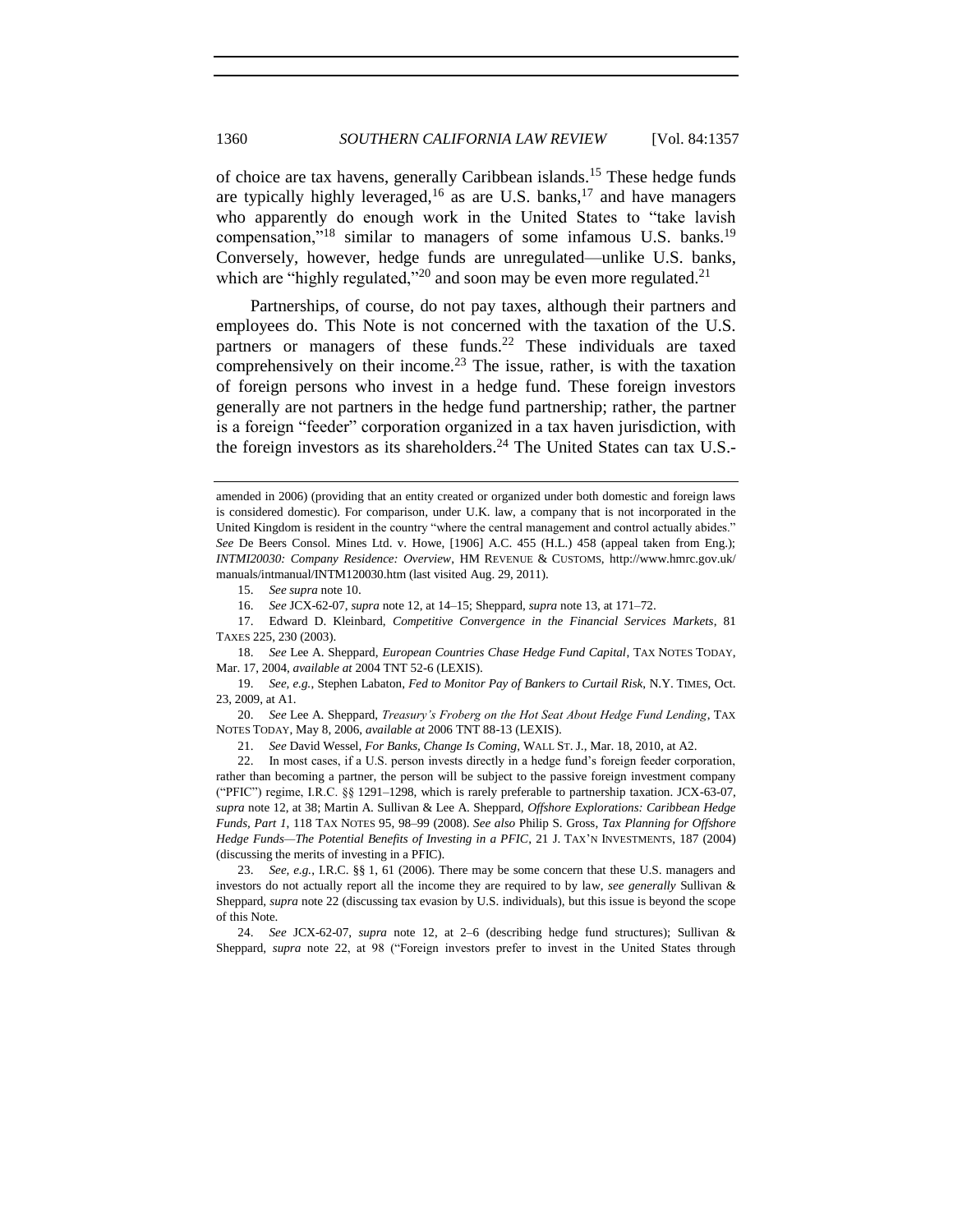source income at its source (through withholding), and it can tax a foreign corporation directly (or a foreign investor who invests directly in the hedge fund partnership).<sup>25</sup> Under what circumstances, if any, should the United States tax these corporations?

U.S. tax law classifies foreign persons into two general categories: those that are engaged in a U.S. trade or business ("USTB"), and those that are not.<sup>26</sup> The differentiator is what this Note calls "nexus": whether the foreign person has a sufficient connection to business in the United States such that it should be taxed on par with U.S. businesses, rather than as merely an investor.

To illustrate the application of the nexus rules in practice, consider the following four scenarios:

Scenario 1. *A foreign bank opens a branch in the United States and originates loans to U.S. borrowers from this branch.* The foreign bank is engaged in a USTB, and the United States taxes the bank on the earnings of its branch in much the same way as it taxes a U.S. bank on its earnings from U.S. operations.<sup>27</sup>

<span id="page-4-0"></span>Scenario 2. *A hedge fund opens an office in the United States and originates loans to U.S. borrowers from this office.* The hedge fund also is engaged in a USTB and is taxed on its earnings in essentially the same way as the foreign bank is in Scenario 1, meaning that the hedge fund's foreign investors are taxed indirectly.<sup>28</sup>

Scenario 3. *A foreign bank acquires loans to U.S. borrowers that were originated by a third party in the United States.* The foreign bank may or may not be engaged in a USTB (for the same reasons given in Scenario 4 below), but it will likely be taxed (although not necessarily by the United States) regardless. If it is engaged in a USTB, the result is the same as in Scenario 1. If it is not, then the interest likely will be subject to little or no

corporations because their anonymity is preserved and because they are not required to file a U.S. tax return unless they have something else going on.").

<sup>25.</sup> *See* Sullivan & Sheppard, *supra* not[e 22,](#page-3-0) at 98.

<sup>26.</sup> *See infra* Part II.B.

<sup>27.</sup> Some important differences exist, however, including rules on how much interest expense can be deducted against the earnings of the branch. *See* JESSICA L. KATZ, CHARLES T. PLAMBECK & DIANE M. RING, U.S. INCOME TAXATION OF FOREIGN CORPORATIONS, at A-45 to -55 (Bureau of Nat'l Affairs, Tax Management Portfolio No. 908-2nd, rev. 2010) (describing and illustrating these rules).

<sup>28.</sup> The feeder corporation pays the tax on its income from the hedge fund partnership, reducing the funds available for distribution to the foreign investors.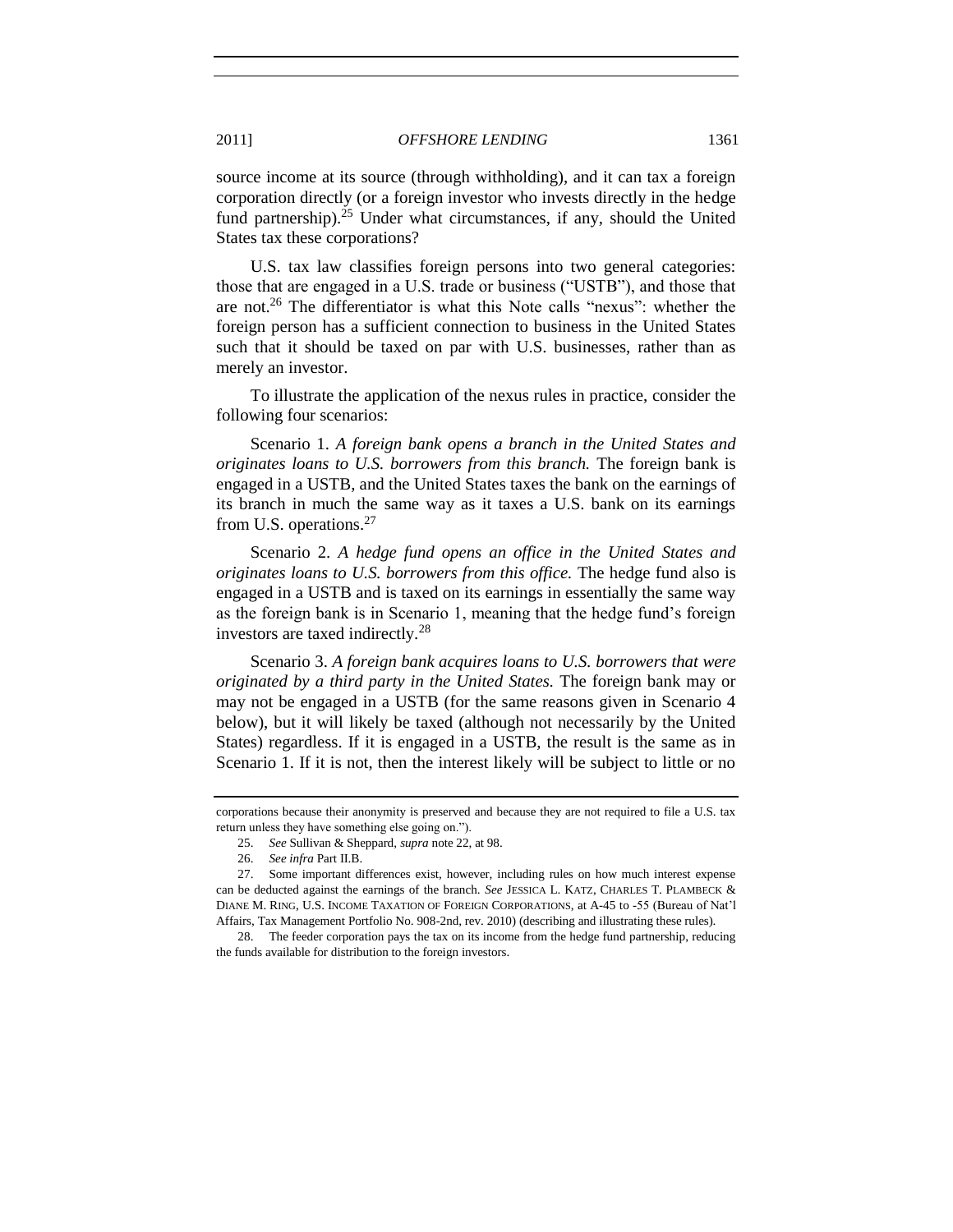withholding tax by the United States because of the benefits of a tax treaty<sup>29</sup> or may be exempt entirely under the portfolio interest exemption.<sup>30</sup> If the foreign bank can claim the benefits of a tax treaty, however, its earnings are inevitably taxed in the bank's home jurisdiction.<sup>31</sup>

<span id="page-5-0"></span>Scenario 4. *A hedge fund acquires loans to U.S. borrowers that were originated by an unrelated party in the United States.* A hedge fund in this scenario takes the position that it is not engaged in a USTB because the activities it is conducting are eligible for the securities trading safe harbors.<sup>32</sup> Furthermore, although hedge funds organized in tax havens cannot claim the benefits of tax treaties,  $33$  the hedge fund takes the position that the interest on the loans is exempt from withholding taxes under the portfolio interest exemption.<sup>34</sup> Thus, the hedge fund argues that its foreign investors' share of the interest income should not be taxed by the United States at all.

Does the result in Scenario 4 make sense? The securities trading safe harbors and the portfolio interest exemption were added to the law in an effort to attract more mobile foreign capital to the United States.<sup>35</sup> Yet, here hedge funds appear to be using these tools to gain a tax advantage in competition with domestic banks over U.S. customers. The IRS does not seem to think this result makes sense. In late 2009 it released an internal Chief Counsel Memorandum (the "CCM") adopting a new position on the

<sup>29.</sup> As of 2010, the United States had treaties in effect generally imposing a 0 percent withholding rate with many of the major financial powers of the world, including Canada, Denmark, Finland, France, Germany, Ireland, Luxembourg, Norway, Sweden, and the United Kingdom. I.R.S. Publication 901, tbl.1 (Mar. 31, 2010). Treaties with Japan, China, Spain, and Italy, however, set the rate at 10 percent. *Id.*

<sup>30.</sup> *See infra* note[s 66](#page-10-0)[–69.](#page-11-0)

<sup>31.</sup> Tax havens and the United States have not negotiated treaties that lower withholding rates. *See* Sullivan & Sheppard, *supra* not[e 22,](#page-3-0) at 98.

<sup>32.</sup> *See infra* Part III.A.

<sup>33.</sup> *See supra* not[e 31.](#page-5-0)

<sup>34.</sup> *See infra* Part III.A.

<sup>35.</sup> *See infra* Part IV.A.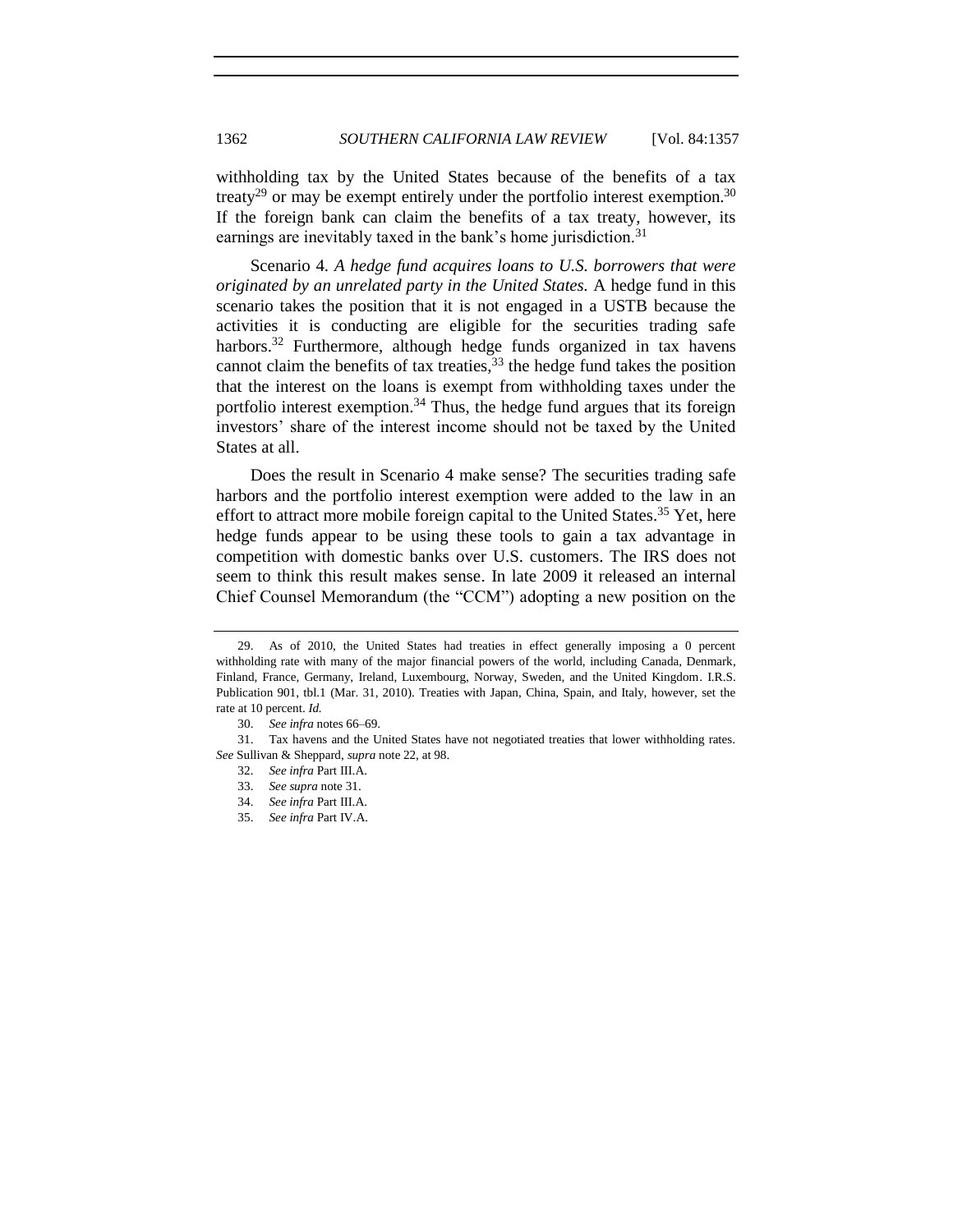<span id="page-6-1"></span>taxation of offshore lending,  $36$  apparently designed to deal specifically with Scenario 4.<sup>37</sup>

The CCM attempts to tax the foreign investors of Scenario 4 on their U.S.-source income by treating the hedge fund as engaged in a USTB through the activities of the unrelated party that originated the loans.<sup>38</sup> Thus, the CCM potentially gives all four scenarios the same result: U.S. net income taxation at graduated rates. Problematically, however, these scenarios are not the only ones that could be affected by the CCM's reasoning. The CCM essentially has announced a revolutionary and expansive theory of attributive nexus unlike anything that has been seen in U.S. tax law. Under the CCM, a taxpayer apparently can be considered engaged in a USTB because of little more than market penetration, solely through the actions of a third party that cannot bind the taxpayer to contracts and over which the taxpayer exercises little, if any, control.<sup>39</sup>

The CCM's approach is not the only way to address the apparent inequity of Scenario 4. This Note proposes a customer nexus approach to determine whether a foreign person is engaged in a USTB in this context of offshore lending. The goal of this approach is to focus on what matters under current foreign tax policy: whether a foreign person is competing with U.S. businesses for U.S. customers. The CCM, by contrast, is focused on the activities of third parties that, at best, only indirectly show whether a foreign person is competing with U.S. businesses for U.S. customers. The key feature that differentiates a bank or a bank's competitor from a mere investor is the existence of customer relationships. Thus, by focusing on customer relationships, the United States should be able to tax hedge funds

<span id="page-6-0"></span>

<sup>36.</sup> I.R.S. Chief Couns. Mem. AM2009-010 (Sept. 22, 2009) [hereinafter CCM], *available at* http:/[/www.irs.gov/pub/irs-utl/am2009010.pdf.](http://www.irs.gov/pub/irs-utl/am2009010.pdf) This Note calls the position "new" because, until the CCM, the IRS had simply avoided the issue. *See* Lee A. Sheppard, *The IRS's Alternative Reality*, TAX NOTES TODAY, Oct. 22, 2009, *available at* 2009 TNT 202-1 (LEXIS) (observing that the IRS had "ignor $[ed]$  the question  $\ldots$  for the past decade"). Note that this CCM may not be cited as precedent. I.R.C. §  $6110(b)(1)(A)$ ,  $(i)(1)(A)$ ,  $(k)(3)(2006)$ .

<sup>37.</sup> The CCM itself makes no mention of hedge funds, but commentators are quick to point out that its facts accurately describe a common hedge fund arrangement. *See, e.g.*, Kevin Cunningham & Douglas Poms, *IRS Issues Generic Legal Advice Memorandum on Lending by Non-U.S. Firms*, TAXNEWSFLASH (KPMG, U.S.), Oct. 26, 2009, at 1, *available at* http://us.kpmg.com/microsite/taxnews flash/2009/Oct/Fund\_Lending.pdf (characterizing the CCM as involving a hedge fund); Donmoyer, *supra* not[e 8](#page-2-3) (same).

<sup>38.</sup> The details of the CCM are discussed in Part III, *infra*.

<sup>39.</sup> *See infra* note[s 215](#page-31-0)[–21](#page-31-1) and accompanying text.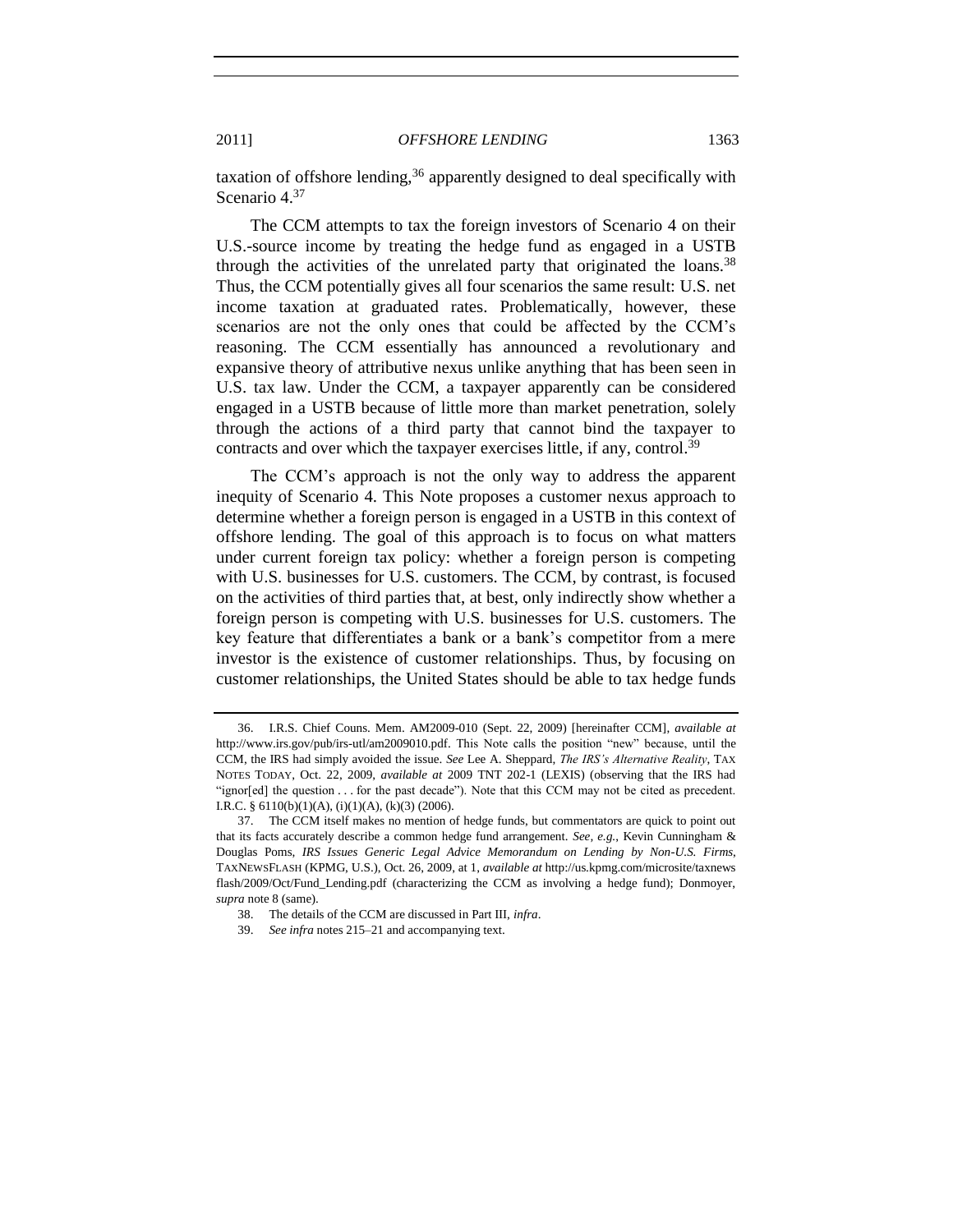that compete with U.S. banks while not needlessly taxing (and driving away) the mobile capital of mere foreign investors.

Part II of this Note first looks at the evolution of the importance of nexus in U.S. foreign tax law. Part II then discusses the modern rules applicable to the taxation of foreign investors in hedge funds and the significance of being engaged in a USTB.

Next, Part III summarizes lending hedge funds' arguments for why their foreign investors should not be taxed on U.S.-source interest income. Part III then discusses the IRS's new position, finding that it has questionable legal support and leaves much uncertainty in the taxation of offshore lending.

In Part IV, this Note addresses the question of how offshore lending should be taxed under current U.S. foreign tax policy. First, Part IV finds that current U.S. policy is to tax the income of foreign taxpayers that compete with U.S. businesses for U.S. customers, while burdening mere foreign investment as little as possible. Second, Part IV discusses the shortcomings of the IRS's new position at achieving both policy goals. Finally, this Note concludes in Part V by arguing that a customer nexus approach to offshore lending could better achieve these goals.

#### II. THE NEXUS REQUIREMENT

# <span id="page-7-2"></span>A. A HISTORY

<span id="page-7-1"></span><span id="page-7-0"></span>In the absence of tax treaties, the United States has not always differentiated among foreign persons on the basis of nexus. The first U.S. foreign tax rules, beginning in 1909, used a blanket rule, taxing foreign corporations on net income "from business transacted and capital invested within the United States.<sup>340</sup> Later, the country switched to another blanket rule, taxing foreign corporations on all "income from sources within the United States" regardless of a connection to a U.S. business.<sup>41</sup> This system, however, "was complicated, drove away business, caused much resented annoyance to foreigners and involved large refunds.<sup>142</sup>

<sup>40.</sup> Act of Oct. 3, 1913, ch. 16, § II.G, 38 Stat. 114, 172–77; Act of Aug. 5, 1909, ch. 6, § 38, 36 Stat. 11, 112–17. *See generally* KATZ, PLAMBECK & RING, *supra* note [27,](#page-4-0) at A-1 to -2 (describing the history of U.S. income taxation of foreign corporations).

<sup>41.</sup> *See, e.g.*, Revenue Act of 1934, Pub. L. No. 73-216, §§ 231–36, 48 Stat. 680, 737–38.

<sup>42.</sup> Mitchell B. Carroll et al., Am. Bar Ass'n, *International Double Taxation—A.B.A. Report*, 14 TAX MAG. 611, 612 (1936).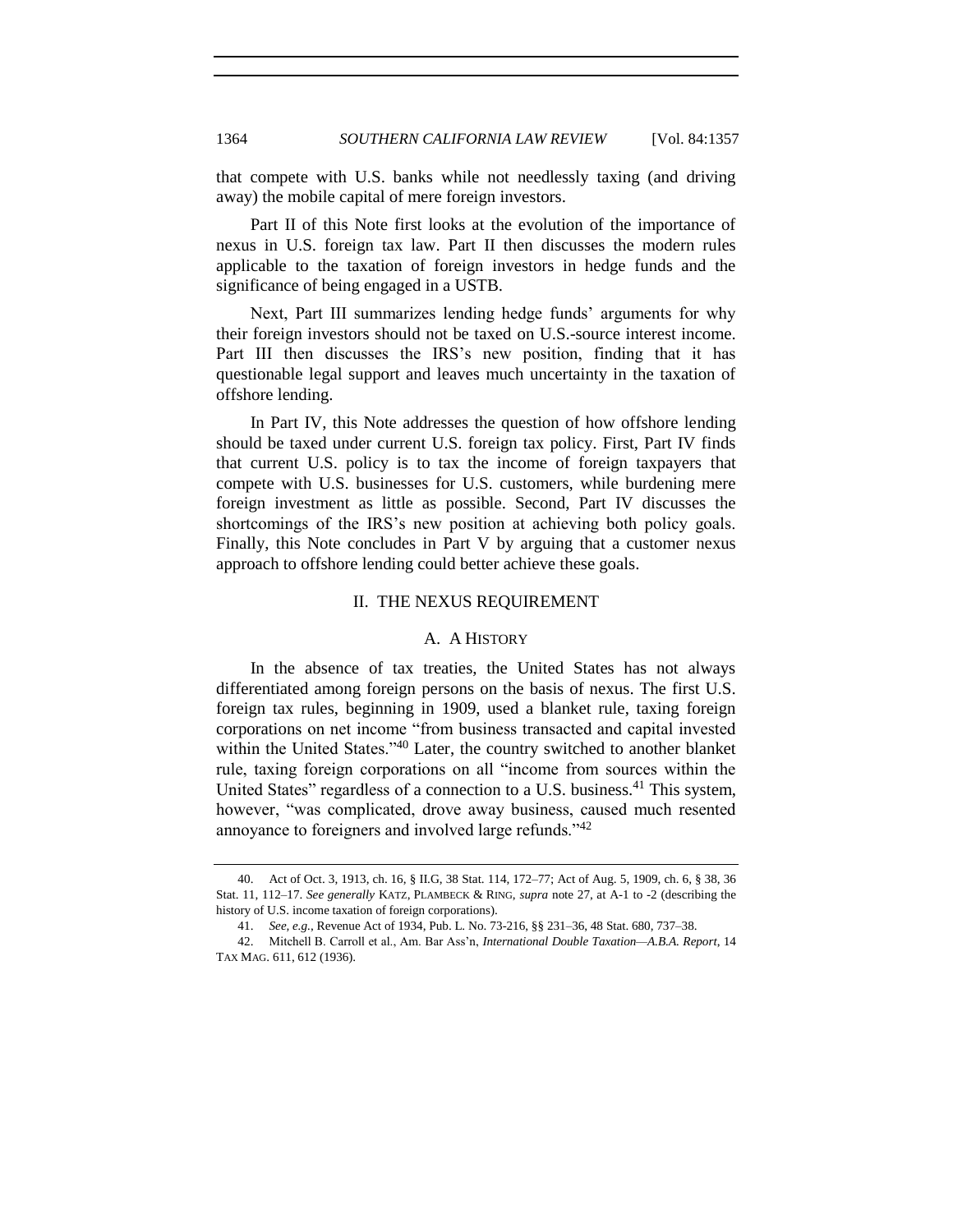<span id="page-8-2"></span><span id="page-8-1"></span><span id="page-8-0"></span>In 1936, the United States adopted a nexus approach in which foreign corporations were taxed differently depending on whether they were engaged in a USTB. $43$  Supposedly, the rationale for this change was simply to replace the old, impractical system with one that was easier to administer<sup>344</sup> (although, coincidentally, the new regime adopted some of the same principles negotiated in the then-recently concluded tax treaty with France).<sup>45</sup> Importantly, however, the USTB rules shifted the focus of the U.S. international taxing regime. The focus shifted from whether the country could impose a tax on foreign corporations to whether a corporation's contacts were such that it made sense to tax it as if it were a U.S. business, rather than a mere foreign investor.<sup>46</sup>

<span id="page-8-3"></span>This 1936 system also proved problematic because under it investment income, as well as business income, was taxed under the business income regime if a foreign corporation were engaged in a USTB, but not otherwise. This was known as the "force of attraction" principle.<sup>47</sup> For example, if a foreign corporation without a USTB had \$1 million of interest income from U.S. corporate bonds, and incurred \$750,000 of interest expense to earn it,<sup>48</sup> the full \$1 million of income would be subject to withholding tax. Using the 15 percent withholding rate of the day,  $49$  the tax withheld would be \$150,000, resulting in a profit of \$100,000 on the investment (minus any taxes imposed by the corporation's home jurisdiction). If that corporation opened a U.S. office that manufactured a small number of widgets for a net loss of \$50,000, however, it would then have a USTB.<sup>50</sup> The \$1 million of interest would be "attracted" to the USTB and no longer subject to withholding. The corporation would be able to deduct its loss on the manufacture of widgets and its interest expense against this income,<sup>51</sup>

<sup>43.</sup> KATZ, PLAMBECK & RING, *supra* not[e 27,](#page-4-0) at A-1 to -2.

<sup>44.</sup> *See* H.R. REP. No. 74-2475, at 10 (1936); Andrew Walker, *The Submerged Logic of "Doing Business" and Attribution: Diving Below the Surface of the Offshore Lending "GLAM"* 23 (N.Y. Univ. Sch. of Law, Colloq. on Tax Policy & Pub. Fin., Tax Forum, No. 621, 2010), *available at* [http://www.law.nyu.edu/ecm\\_dlv3/groups/public/@nyu\\_law\\_website\\_\\_academics\\_\\_colloquia\\_\\_tax\\_po](http://www.law.nyu.edu/ecm_dlv3/groups/public/@nyu_law_website__academics__colloquia__tax_policy/documents/documents/ecm_pro_064381.pdf) [licy/documents/documents/ecm\\_pro\\_064381.pdf.](http://www.law.nyu.edu/ecm_dlv3/groups/public/@nyu_law_website__academics__colloquia__tax_policy/documents/documents/ecm_pro_064381.pdf)

<sup>45.</sup> *See* Caroll et al., *supra* not[e 42,](#page-7-2) at 611.

<sup>46.</sup> *See* Walker, *supra* not[e 44,](#page-8-0) at 22–24.

<sup>47.</sup> KATZ, PLAMBECK & RING, *supra* not[e 27,](#page-4-0) at A-2.

<sup>48.</sup> This corporation, we might say, is highly leveraged.

<sup>49.</sup> Revenue Act of 1936, ch. 690, § 231(a), 49 Stat. 1648, 1717.

<sup>50.</sup> Let us assume, for now, that this manufacturing activity would amount to a USTB. As explained more thoroughly below in Part II.B, whether a foreign corporation is engaged in a USTB is not always a clear-cut determination today (nor was it in 1936).

<sup>51.</sup> *See id.* §§ 119, 232(a), 49 Stat. at 1693–95, 1717.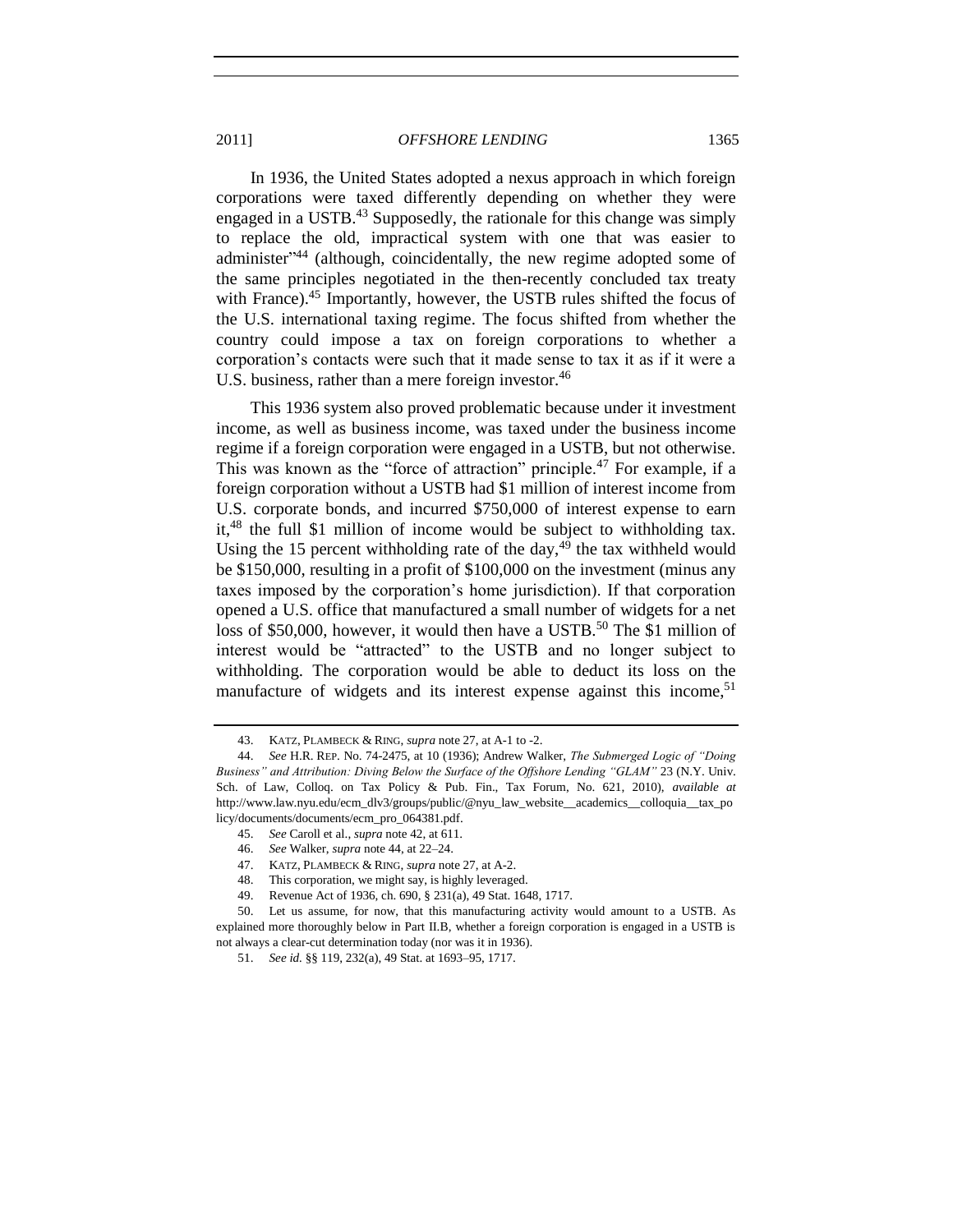resulting in taxable income of \$200,000 on which it would pay taxes at a rate of 22 percent,<sup>52</sup> or \$44,000. The corporation thus could save \$56,000 by creating a money-losing widget business to go along with its bond investment.<sup>53</sup>

By the 1960s, the United States became concerned about its balance of payments because not enough capital was flowing into the country.<sup>54</sup> In an effort to convince more foreign investors to invest in the United States, the Foreign Investors Tax Act of  $1966^{55}$  ("1966 Act") was enacted, thereby mostly eliminating the force of attraction principle, installing in its stead the modern nexus dichotomy that distinguishes between business income and investment income.<sup>56</sup>

Part IV.A will discuss the original and current policy justifications for the 1966 Act and subsequent developments in more detail. First, this Note will establish how the current law works in practice to tax the income of foreign feeder corporations used by foreign investors to invest in hedge funds, and how the IRS has attempted to change the law through the CCM.

#### <span id="page-9-3"></span><span id="page-9-2"></span>B. NEXUS UNDER CURRENT LAW

# <span id="page-9-1"></span><span id="page-9-0"></span>1. Overview

"[I]ncome from sources within the United States"<sup>57</sup> ("U.S.-source") income") earned by a foreign taxpayer has three possible fates: it is taxed on a net basis, it is taxed on a gross basis through withholding, or it is not taxed at all. First, if a taxpayer has a sufficient nexus to be considered engaged in a USTB, and the income "is effectively connected with the

<sup>52.</sup> *Id.* § 231(b), 49 Stat. at 1717.

<sup>53.</sup> The \$250,000 gross profit from the bond investment, less the \$50,000 loss on the widget manufacturing and the \$44,000 of tax, is \$156,000, which is \$56,000 more than the \$100,000 after-tax profit the corporation would have received from the bond investment alone.

<sup>54.</sup> *See* Harvey P. Dale, *Effectively Connected Income*, 42 TAX L. REV. 689, 690–91 (1987).

<sup>55.</sup> Foreign Investors Tax Act of 1966, Pub. L. No. 89-809, 80 Stat. 1539 (codified as amended in scattered sections of 26 U.S.C).

<sup>56.</sup> *See* KATZ, PLAMBECK & RING, *supra* note [27,](#page-4-0) at A-2; Dale, *supra* note [54,](#page-9-2) at 692–93. In addition to attempting to encourage foreign investment, a purpose of the 1966 Act was to prevent the United States from being seen as a tax haven. Thus, while the 1966 Act provided for certain foreignsource income to be ECI, such income was limited to certain narrow categories—income likely not to be taxed in its country of origin. Walker, *supra* not[e 44,](#page-8-0) at 25–26.

<sup>57.</sup> I.R.C. § 861(a) (2006). Today, whether income is U.S. source or foreign source is determined primarily under the rules of §§ 861 and 862. This Note is principally concerned with interest income, which is generally U.S. source if paid by a U.S. resident or domestic corporation, and foreign source if not. *See id.* §§ 861(a)(1), 862(a)(2).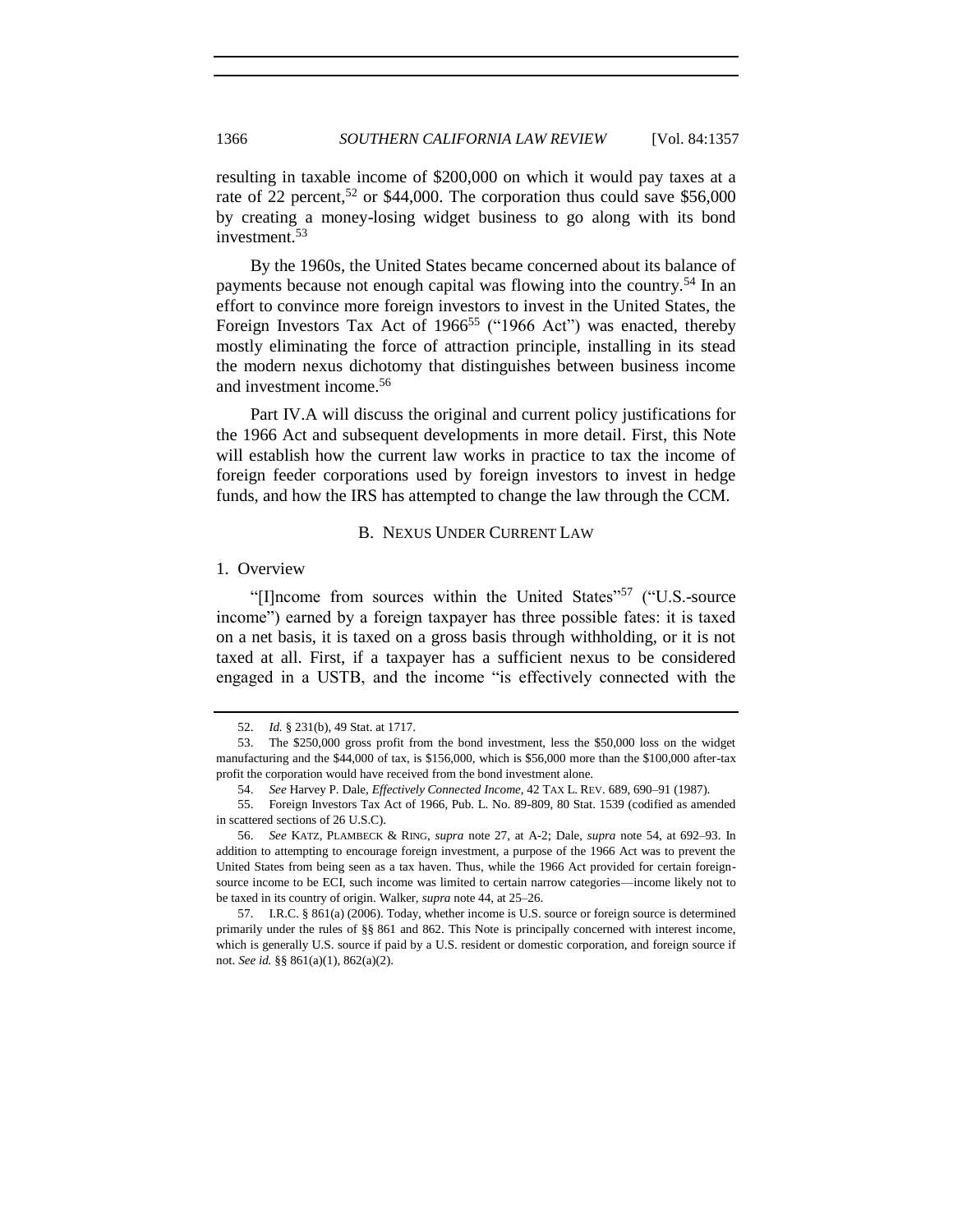conduct of" that USTB, the income is what this Note calls "ECI."<sup>58</sup> ECI is taxed on a net basis at graduated rates, essentially mirroring the way a U.S. taxpayer would be taxed on the same income.<sup>59</sup> In the case of a foreign corporation, the corporation is taxed at up to the 35 percent regular corporate tax rate and in addition is subject to a branch profits tax of an additional 30 percent (subject to reduction by treaty), for an effective maximum rate of  $54.5$  percent.<sup>60</sup> If a foreign corporation has a U.S. subsidiary, dividends paid by that subsidiary ordinarily will be subject to a 30 percent withholding tax (again subject to reduction by treaty);<sup>61</sup> the branch profits tax is designed to mirror this result in the case of a foreign corporation that is itself engaged in a USTB.<sup>62</sup>

<span id="page-10-3"></span><span id="page-10-2"></span><span id="page-10-1"></span>Second, if the U.S.-source income is not ECI but is "fixed or determinable annual or periodical . . . income" ("FDAP"), then the income ordinarily is subject to tax on a gross basis, collected through withholding, at a base flat rate of 30 percent<sup>63</sup> (unless reduced by treaty).<sup>64</sup> FDAP includes U.S.-source interest and dividends, among other items, but does not include most capital gains.<sup>65</sup> Importantly, however, a massive statutory exception exists for interest income: in many cases, it is entirely exempt from tax under the "portfolio interest" exemption.<sup>66</sup> One potential

61. I.R.C. § 881(a). Most major U.S. trading partners have negotiated reduced treaty rates of 5 to 15 percent for dividends, *see* I.R.S. Publication 901, tbl.1 (Mar. 31, 2010), and similar rates for the branch profits tax, *see* PETER J. CONNORS, THE BRANCH-RELATED TAXES OF SECTION 884, at A-56 to -58 (Bureau of Nat'l Affairs, Tax Management Portfolio No. 909-3rd, rev. 2010).

62. 2 BORIS I. BITTKER & JAMES S. EUSTICE, FEDERAL INCOME TAXATION OF CORPORATIONS AND SHAREHOLDERS ¶ 15.04[2] (7th ed. 2006 & Supp. 2010).

63*. See* I.R.C. §§ 871(a)(1), 881(a), 1441, 1442. If the foreign taxpayer is not engaged in a USTB, no income will be ECI. Thus, the definition's requirement that income not be ECI will always be met.

64. For a discussion of treaty rates, see *supra* not[e 31.](#page-5-0)

65. *See* I.R.C. §§  $871(a)(1)(A)$ –(D),  $881(a)(1)$ –(4) (defining what is, and by implication what is not, included in FDAP). For simplicity, this Note refers to all types of income listed in §§ 871(a)(1) and 881(a) as FDAP, although technically only the items of §§ 871(a)(1)(A) and 881(a)(1)—including interest, dividends, and rents—are "fixed or determinable annual or periodical . . . income." The scope of items included in FDAP is theoretically quite broad. *See* KATZ, PLAMBECK & RING, *supra* not[e 27,](#page-4-0) at A-62.

66. *See id.* §§ 871(h), 881(c). *See also* KATZ, PLAMBECK & RING, *supra* not[e 27,](#page-4-0) at A-63 to -70 (discussing the intricacies of the portfolio interest exemption); Yaron Z. Reich, *Taxing Foreign Investors' Portfolio Investments: Developments and Discontinuities*, 79 TAX NOTES 1465, 1474–76

<span id="page-10-0"></span><sup>58.</sup> *See id.* §§ 864(c), 871(b)(1), 882(a)(1).

<sup>59.</sup> *See id.* §§ 871(b), 882(a).

<sup>60.</sup> *See id.* §§ 11, 882(a), 884; Mark Stone, *NYC Bar Addresses U.S. Tax Treatment of Lending Activities by Foreign Persons*, TAX NOTES TODAY, May 7, 2007, *available at* 2007 TNT 88-51 (LEXIS).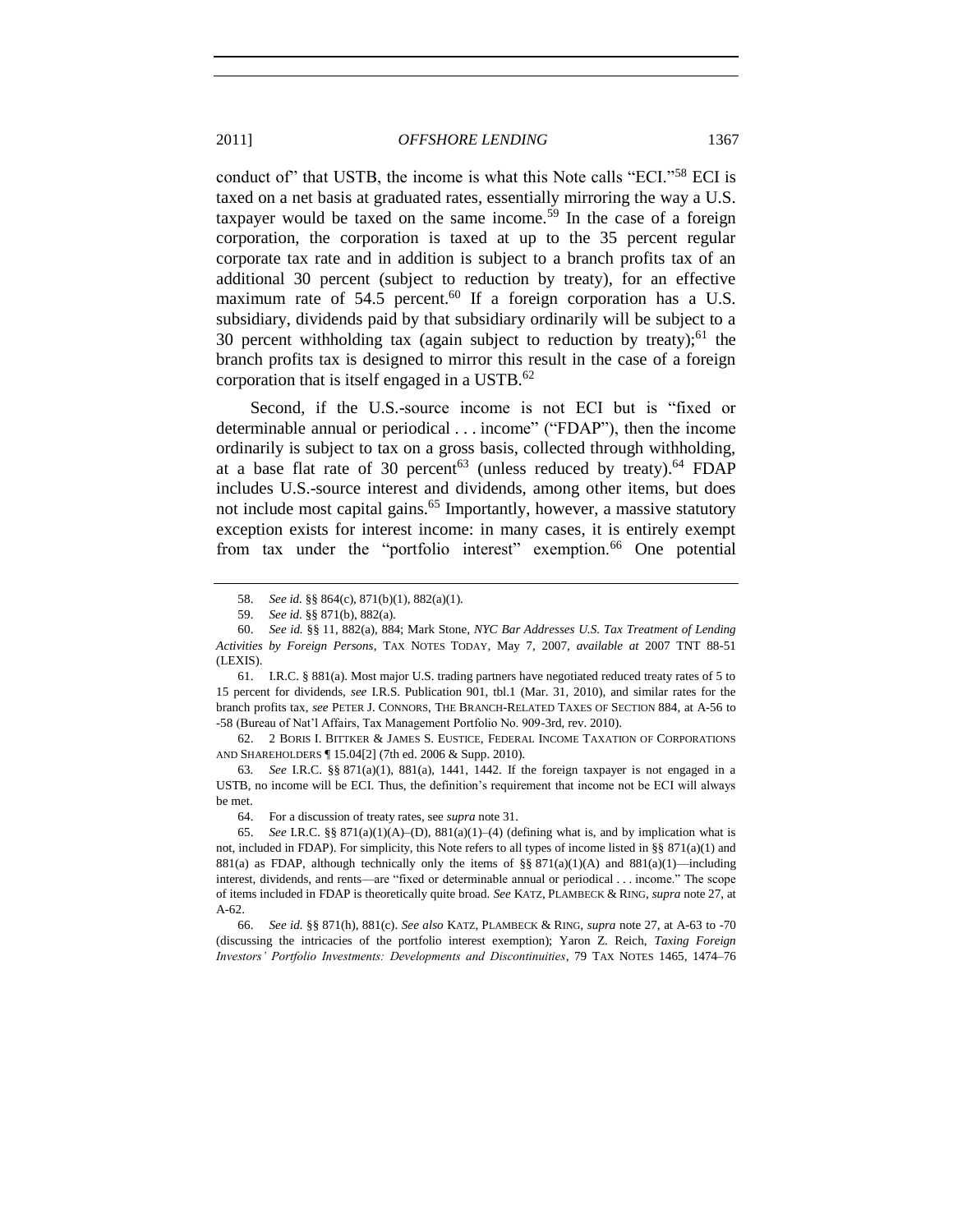<span id="page-11-3"></span>impediment is that, in the case of a foreign corporation that is a "bank," the exemption does not cover interest received "on an extension of credit made pursuant to a loan agreement entered into in the ordinary course of [the bank's] trade or business."<sup>67</sup> What qualifies as an "extension of credit" or a "loan agreement" is not clear,  $68$  but given that any interest income that might be eligible is by prerequisite not effectively connected with a USTB, a bank at least has a plausible argument that the income does not result from "the ordinary course of  $\dots$  business."<sup>69</sup> Because a hedge fund almost certainly is not a "bank" in any case,<sup>70</sup> U.S.-source interest income earned by a hedge fund should be tax-free to its foreign investors unless it is ECI (in which case the full 54.5 percent rate will likely apply).

<span id="page-11-1"></span><span id="page-11-0"></span>If a foreign taxpayer is engaged in a USTB and earns U.S.-source income that otherwise would be FDAP (or capital gain or loss), various tests are applied to determine whether that income is closely enough connected with the USTB to be taxed as  $ECI<sup>71</sup>$  Any other U.S.-source income automatically is taxed as ECI, regardless of its connection to the USTB, under the "residual force of attraction" principle.<sup>72</sup> In contrast, if the taxpayer is not engaged in a USTB, any non-FDAP income (such as capital gain) ordinarily will not be taxed by the United States.

<span id="page-11-2"></span>The consequences of incorrectly guessing whether a taxpayer has ECI can be severe. For example, if a foreign corporation believes that it is not engaged in a USTB and, accordingly, does not file U.S. income tax returns,  $73$  and then the IRS later reaches the opposite conclusion, the corporation may be taxed multiple times on the same income (which is now

70. In the absence of any regulations on the matter, the IRS has interpreted "bank" as having the meaning given that term under I.R.C. § 581. *See* I.R.S. Tech. Adv. Mem. 98-22-007 (May 29, 1998). Among other things, this definition exempts from its scope an entity that is not a regulated deposittaking institution. I.R.C. § 581.

71. *See infra* Part II.B.3. If the income is not taxed as ECI, it may be subject to withholding (possibly at a 0 percent rate under a treaty) if it is FDAP, or exempt from tax if it is "portfolio interest" or capital gain. *See supra* note[s 63](#page-10-1)[–70](#page-11-1) and accompanying text.

72*.* KATZ, PLAMBECK & RING, *supra* not[e 27,](#page-4-0) at A-16. *See* I.R.C. § 864(c)(3).

73. A foreign corporation might be wise to file protective tax returns, but some may be reluctant to for fear of triggering audits. Biondo, *supra* not[e 9,](#page-2-4) at 50–51.

<sup>(1998) (</sup>same).

<sup>67.</sup> I.R.C. §§ 871, 881(c)(3)(A).

<sup>68.</sup> KATZ, PLAMBECK & RING, *supra* not[e 27,](#page-4-0) at A-68.

<sup>69.</sup> *See* JOEL D. KUNTZ & ROBERT J. PERONI, U.S. INTERNATIONAL TAXATION ¶ C1.03[2][c][vii] (rev. 2009) (suggesting that this exception to the exemption does not apply to notes purchased on a secondary market); Reich, *supra* note [66,](#page-10-0) at 1475 ("[T]he bank loan exception should not apply to a bank's acquisition of a conventional Eurobond.").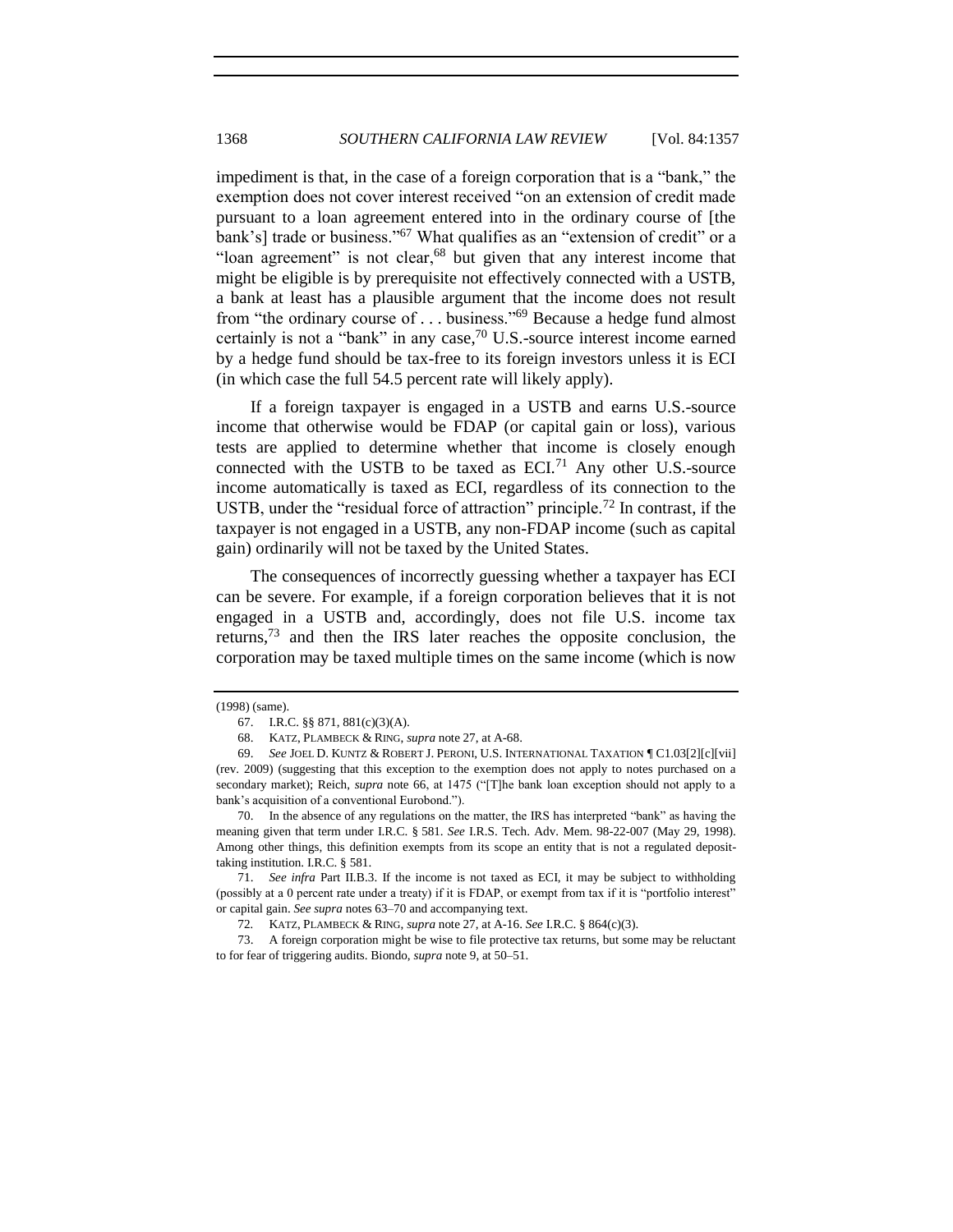ECI). The corporation will also be without the benefit of deductions because a corporation must file a return to claim deductions.<sup>74</sup> This result may be especially punitive in the case of a highly leveraged hedge fund that has a substantial amount of interest expense.<sup>75</sup>

#### <span id="page-12-0"></span>2. U.S. Trade or Business

<span id="page-12-1"></span>Before any income earned by a taxpayer can be classified as ECI, the taxpayer must be engaged in a USTB. Although many provisions of the Internal Revenue Code of 1986 ("Code") employ the term "trade or business," there is "no single comprehensive definition."<sup>76</sup> Whether a taxpayer is engaged in a USTB is generally determined under the common  $law.<sup>77</sup>$ 

The principal question that courts ask is whether the nature and extent of the economic activities conducted in the United States are "considerable, continuous, and regular.<sup>778</sup> This is a "highly factual" inquiry<sup>79</sup> that "can be difficult to predict and to apply," especially in the context of financial activities.<sup>80</sup> As the Staff of the Joint Committee on Taxation has demurred,

<span id="page-12-2"></span><sup>74.</sup> *See* I.R.C. § 882(c)(2); KATZ, PLAMBECK & RING, *supra* note [27,](#page-4-0) at A-16. *But cf.* Biondo, supra not[e 9,](#page-2-4) at 51 (suggesting that a taxpayer may still be able "to claim benefits attributable to capital losses" without having filed a return). KATZ, PLAMBECK & RING, *supra* note [27,](#page-4-0) at A-16 & n.153, mentions the taxpayer in *InverWorld, Inc. v. Commissioner*, 71 T.C.M. (CCH) 3231, *supplemented on other grounds*, 73 T.C.M. (CCH) 2777 (1996), as an example of such a corporation faced with this "seemingly punitive result[]."

<sup>75.</sup> For example, if a hedge fund has \$10 million of interest income and \$9 million of interest expense, it could have a tax liability of \$5.45 million if it is unable to deduct the interest expense—an effective tax rate of 545 percent.

<sup>76.</sup> KATZ, PLAMBECK & RING, *supra* note [27,](#page-4-0) at A-13; Anthony P. Polito, *Trade or Business Within the United States as an Interpretive Problem Under The Internal Revenue Code: Five Propositions*, 4 HASTINGS BUS. L.J. 251, 258 (2008). Rev. Rul. 88-3, 1988-1 C.B. 268 (revoking Rev. Rul. 73-227, 1973-1 C.B. 338), notes that the rules for determining whether a taxpayer is engaged in a trade or business within the United States "may differ in some respects from those used in determining whether a taxpayer is engaged in a trade or business under other sections of the Code."

<sup>77.</sup> See KATZ, PLAMBECK & RING, *supra* note [27,](#page-4-0) at A-13. One statutory exception is that "the performance of personal services within the United States at any time" constitutes a USTB. I.R.C. § 864(b).

<sup>78.</sup> *See* de Amodio v. Comm'r, 34 T.C. 894, 905 (1960), *aff'd*, 299 F.2d 623 (3d Cir. 1962) (citing Pinchot v. Comm'r, 113 F.2d 718 (2d Cir. 1940)); KATZ, PLAMBECK & RING, *supra* note [27,](#page-4-0) at A-13. *See also* Polito, *supra* not[e 76,](#page-12-1) at 258–60.

<sup>79</sup>*.* Rev. Rul. 88-3, 1988-1 C.B. 268.

<sup>80.</sup> *See* Stuart Leblang & Rebecca Rosenberg, *Toward an Active Finance Standard for Inbound Lenders*, 31 TAX MGM'T INT'L J. 131, 135 (2002).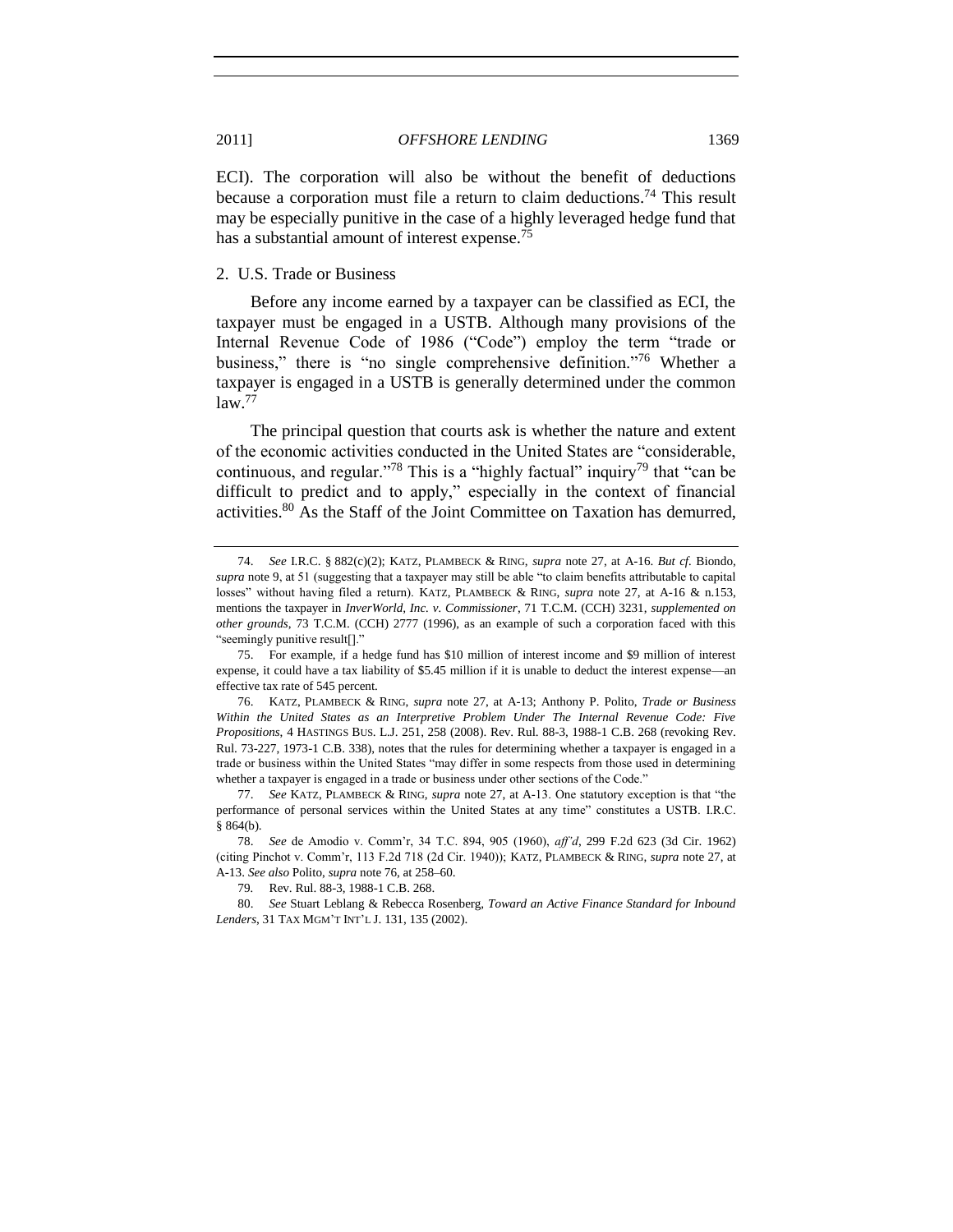―As a practical matter, it is sometimes not possible to differentiate passive investment from bona fide financial services activity."81

<span id="page-13-0"></span>There are very few cases and administrative decisions dealing with the issue of when cross-border financing activities rise to the level of a USTB.<sup>82</sup> One is left to try to draw analogies to cases deciding the trade or business issue in different contexts. Many of these cases are of at least questionable current validity. These cases include cases about securities trading decided before the securities trading safe harbors were enacted, $83$ about bad debt deductions, $84$  and about other activities even less relevant to lending or financing.<sup>85</sup>

Nevertheless, it appears that some common criteria have been developed for determining whether activities performed in the United States satisfy the "considerable, continuous, and regular" test. First, the activities must be "active, $\frac{86}{6}$  meaning the entity performing them must be "involved to a significant degree in the underlying activity."<sup>87</sup> Second, the

83. *See infra* not[e 130.](#page-19-0)

84. *See, e.g.*, United States v. Generes, 405 U.S. 93 (1972); Whipple v. Comm'r, 373 U.S. 193 (1963). See also Leblang & Rosenberg, *supra* note [80,](#page-12-2) at 140 ("The domestic bad debt cases can be very difficult to reconcile with each other, and do not provide a logical, predictable template that can be used to make the trade or business of lending determination for purposes of §882 or §871."). Note also that, since bad debt cases involve loan losses, "there may have been a bias against a finding that the taxpayer was a lender." Sheppard, *supra* not[e 11,](#page-2-5) at 1042.

85. *See, e.g.*, Johansson v. United States, 336 F.2d 809 (5th Cir. 1964) (personal services); Lewenhaupt v. Comm'r, 20 T.C. 151 (1953) (real property transactions), *aff'd*, 221 F.2d 227 (9th Cir. 1955).

86. KATZ, PLAMBECK & RING, *supra* not[e 27,](#page-4-0) at A-13.

87. 2 JOSEPH ISENBERGH, INTERNATIONAL TAXATION: U.S. TAXATION OF FOREIGN PERSONS AND FOREIGN INCOME ¶ 35.20 (3d ed. 2004).

<sup>81.</sup> STAFF OF THE JOINT COMM. ON TAXATION, 99TH CONG., GENERAL EXPLANATION OF THE TAX REFORM ACT OF 1986, JCS-10-87, at 863 (Comm. Print 1987). This statement was used as justification for eliminating a prior separate foreign tax credit limitation "for interest derived in the conduct of a banking, financing, or similar business." See id.

<sup>82.</sup> *See* Leblang & Rosenberg, *supra* note 80, at 136; Jonathan Zhu, Myra Sutanto Shen & Brett R. Dick, *U.S.-Source Interest Income from a Lending Business*, 125 TAX NOTES 785, 789 (2009) ("InverWorld is the only published case addressing the ECI rules involving a lending business."). Perhaps the closest decision available—other than the CCM—is an administrative advisory in which the IRS decided not to argue that a company that merely factored receivables of related U.S. corporations was engaged in a USTB. I.R.S. Field Serv. Advisory 2002-24-003 (June 14, 2002). According to the advisory, the factor assumed only a portion of the credit risk of the accounts receivable, while the U.S. corporations continued to make all credit decisions and managed and collected the accounts. *Id.* The apparent lack of customer relationships between the U.S. customers and the factor seems to have been decisive.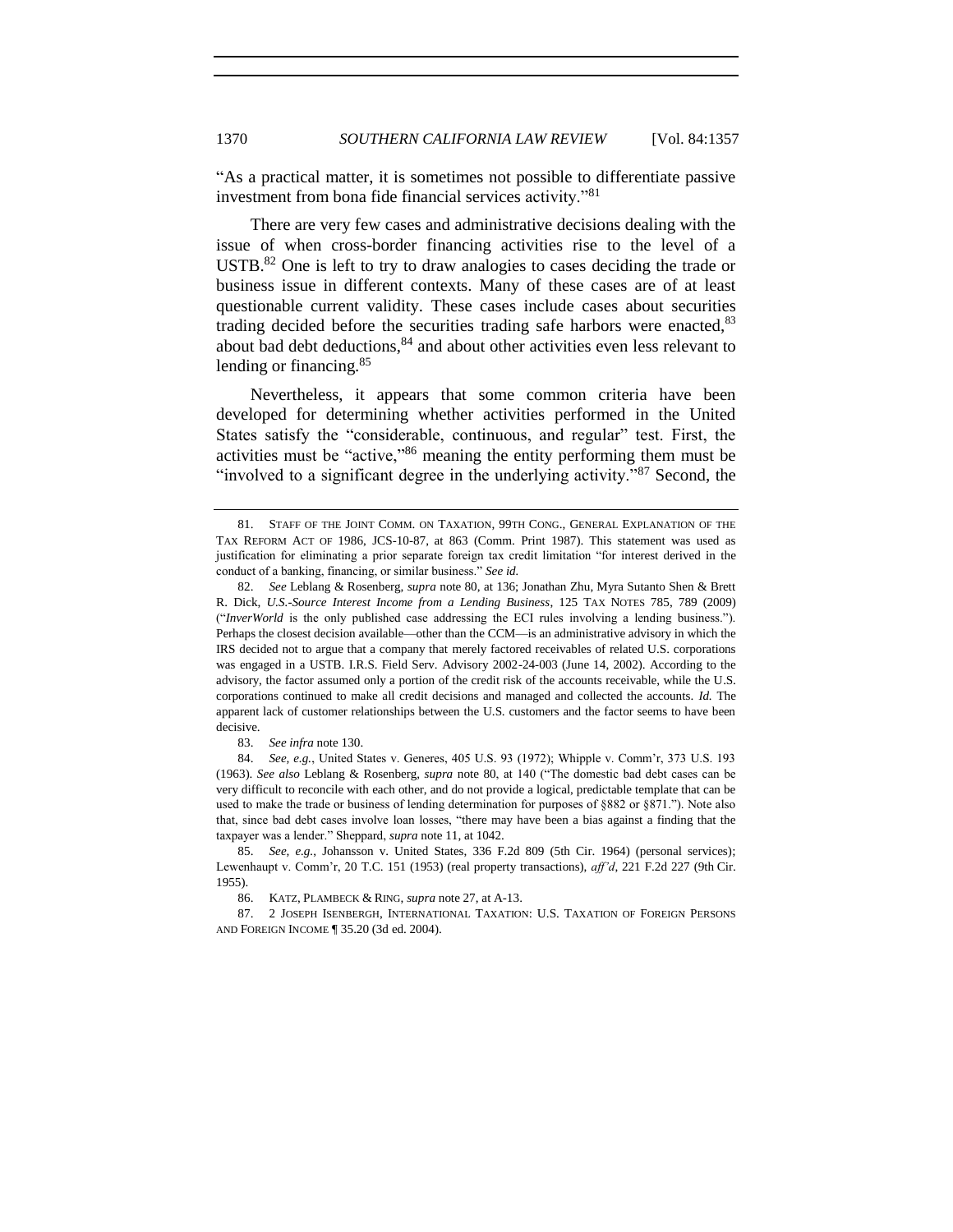activities must be "closely and directly related to the derivation of profit,"88 rather than, for example, merely "[m]inisterial, clerical, or collectionrelated activities," $89$  activities involved in the investigation of business opportunities,<sup>90</sup> the purchasing of products for resale abroad,<sup>91</sup> or promotional work<sup>92</sup> (yet active solicitation can qualify).<sup>93</sup> Finally, the activities generally must be "fairly extensive"<sup>94</sup> or "numerous,"<sup>95</sup> or else must comprise a "major portion" of a company's business.<sup>96</sup>

<span id="page-14-1"></span>While certain activities must be performed in the United States in order for a USTB to be found, courts have not required that all associated activities be conducted within the country's borders.<sup>97</sup> In addition, a USTB does not necessarily require an extended physical presence in the country.<sup>98</sup> For example, engaging in a single horse race in the United States may be sufficient.<sup>99</sup> In contrast, tax treaties (which are not the focus of this Note) commonly allow a host state to tax a foreign business only if that business is conducted in the host state "through a permanent establishment situated therein";<sup>100</sup> a single horse race probably is insufficient.<sup>101</sup>

<span id="page-14-0"></span>An added complication in the case of lending and financing activities is that the ECI rules, discussed in Part II.B.3 below, create a particular type

92. KATZ, PLAMBECK & RING, *supra* not[e 27,](#page-4-0) at A-14 to -15.

96. *See id.* at 303. *But cf.* Scottish Am. Inv. Co. v. Comm'r, 12 T.C. 49, 59 (1949) ("It is not so much the volume of the activities of the [U.S.] office, although volume of activities may, in some cases, be a factor, but rather their character and . . . purpose . . . that we believe are determinative.").

99. *See* Rev. Rul. 58-63, 1958-1 C.B. 624.

101. *See* Rev. Rul. 58-63, 1958-1 C.B. 624.

<sup>88.</sup> KATZ, PLAMBECK & RING, *supra* not[e 27,](#page-4-0) at A-13.

<sup>89.</sup> *Id.* at A-14.

<sup>90.</sup> Abegg v. Comm'r, 50 T.C. 145, 153–54 (1968), *aff'd*, 429 F.2d 1209 (2d Cir. 1970), *overruled on other grounds by* Lessinger v. Comm'r, 85 T.C. 824 (1985), *rev'd*, 872 F.2d 519 (2d Cir. 1989).

<sup>91.</sup> *See, e.g.*, European Naval Stores Co. v. Comm'r, 11 T.C. 127, 132–34 (1948), *acq.*, 1948-2 C.B. 2; Amalgamated Dental Co. v. Comm'r, 6 T.C. 1009, 1014 (1946).

<sup>93.</sup> *See* Rev. Rul. 56-165, 1956-1 C.B. 849 (construing a tax treaty).

<sup>94.</sup> *See* KATZ, PLAMBECK & RING, *supra* not[e 27,](#page-4-0) at A-15.

<sup>95.</sup> *See* United States v. Belanovski, 236 F.2d 298, 301, 304 (2d Cir. 1956).

<sup>97.</sup> Walker, *supra* not[e 44,](#page-8-0) at 3.

<sup>98.</sup> Yaron Z. Reich, *U.S. Federal Income Taxation of U.S. Branches of Foreign Banks: Selected Issues and Perspectives*, 2 FLA. TAX REV. 1, 66 (1994).

<sup>100.</sup> *See, e.g.*, Org. for Econ. Cooperation & Dev. [OECD], *Model Tax Convention on Income and on Capital: Condensed Version*, art. 7, para. 1 (July 22, 2010) [hereinafter OECD Model Convention], *available at* http://www.keepeek.com/Digital-Asset-Management/oecd/taxation/model-tax-conventionon-income-and-on-capital-condensed-version-2010\_mtc\_cond-2010-en. *See generally* KATZ, PLAMBECK & RING, *supra* not[e 27,](#page-4-0) at A-103 to -123 (detailing many of the intricacies of the permanent establishment rules).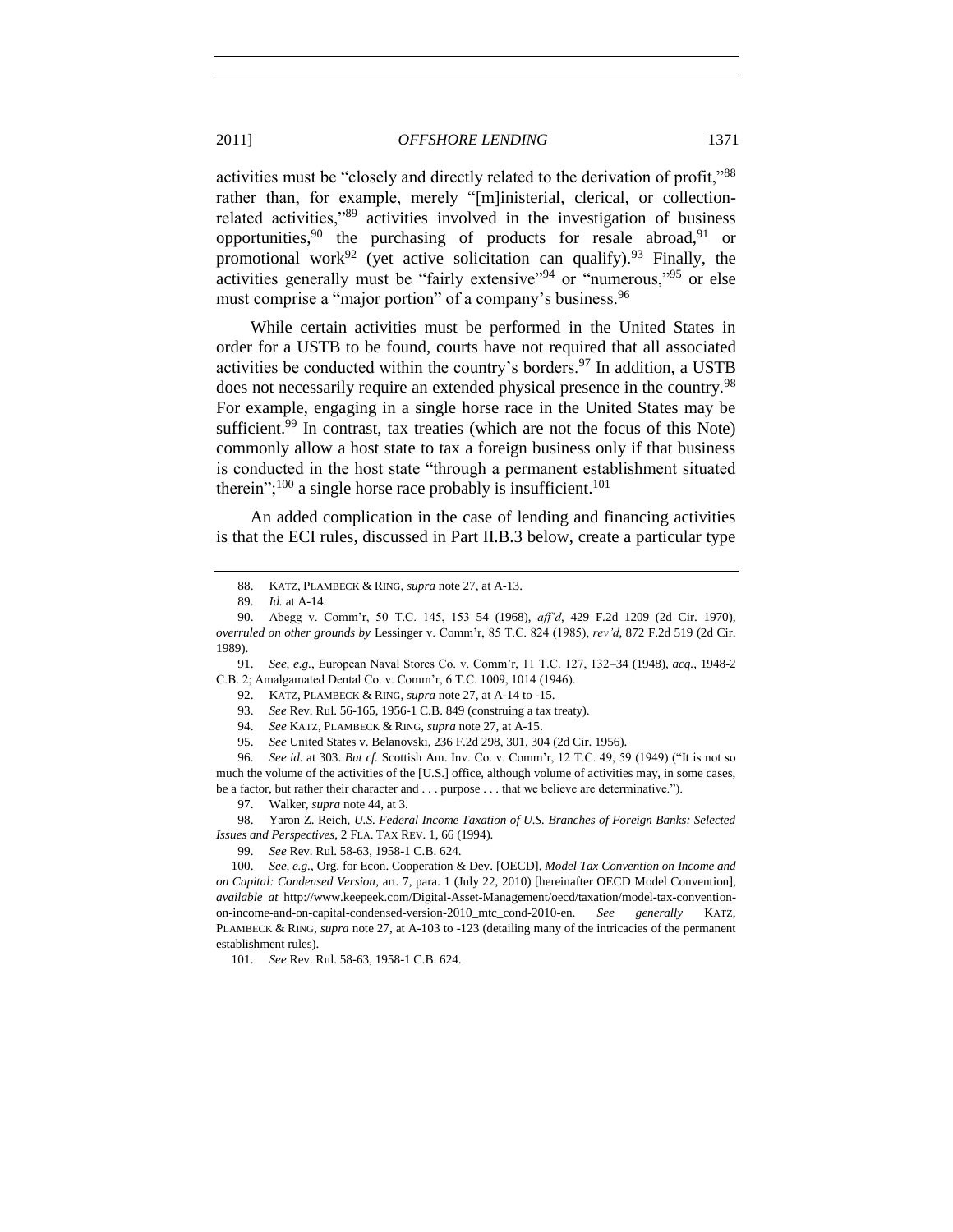<span id="page-15-1"></span><span id="page-15-0"></span>of USTB called "a banking, financing, or similar business in the United States" ("BFSB").<sup>102</sup> If a taxpayer is engaged in a USTB, the BFSB test is whether the taxpayer's activities consist of one or more of six listed activities, $103$  including "[m]aking personal, mortgage, industrial, or other loans to the public."<sup>104</sup> Although this rule might appear to require that a corporation first meet the standard USTB test before any consideration can be given to whether the corporation also meets the BFSB test, the Tax Court in *InverWorld* took a different approach. In *InverWorld*, the court stated that the BFSB test "provides a useful framework . . . for analyzing whether [a taxpayer is] engaged in" a USTB in the first place.<sup>105</sup> Commentators, however, have split over whether this approach is desirable.<sup>106</sup> Nevertheless, *InverWorld* has yet to be challenged by other courts.

Two other Code sections deal with related concepts of banking or financing businesses, albeit not in a cross-border setting.<sup>107</sup> It is not clear to what extent interpretations of these sections might affect the meaning of a BFSB.<sup>108</sup>

(a) Receiving deposits of funds from the public,

- (c) Purchasing, selling, discounting, or negotiating for the public on a regular basis, notes,
- drafts, checks, bills of exchange, acceptances, or other evidences of indebtedness,
- (d) Issuing letters of credit to the public and negotiating drafts drawn thereunder,
- (e) Providing trust services for the public, or (f) Financing foreign exchange transactions for the public.
- 

*Id.* § 1.864-4(c)(5)(i)(a)–(f).

105. InverWorld, Inc. v. Comm'r, 71 T.C.M. (CCH) 3231, 3237-18, *supplemented on other grounds*, 73 T.C.M. (CCH) 2777 (1996). But the court also concluded that the foreign corporation was engaged in a USTB using the normal tests. *See* Sheppard, *supra* not[e 9,](#page-2-4) at 737–38.

106. *Compare* Leblang & Rosenberg, *supra* note [80,](#page-12-2) at 142–44 (arguing that one must first determine that a taxpayer is engaged in a USTB before applying the BFSB test), *with* Sheppard, *supra* note [9,](#page-2-4) at 738 (dismissing the argument that this holding in *InverWorld* is dictum).

107. I.R.C. § 542(d) (2006) (defining a "lending or finance business" for purposes of personal holding companies); *id.* § 7704(d)(2)(A) (using the term "financial or insurance business" in the context of publicly traded partnerships).

108. The personal holding company rules tax certain types of corporations that earn large amounts of passive investment income—an effort by Congress to keep shareholders from avoiding the corporate double tax. *See* 1 BITTKER & EUSTICE, *supra* note [62,](#page-10-2) ¶ 7.20. Perhaps recognizing that not all income from lending activities is passive investment income, however, Congress has carved out an exception for a "lending or finance business," which includes a business of "making loans" or "purchasing or discounting accounts receivable, notes, or installment obligations." I.R.C. § 542(d)(1). This exception is strictly limited. For example, eligible debts generally must not have remaining maturities of more than twelve years. *See id. See also* Pac. Sec. Cos. v. Comm'r, 59 T.C. 744, 751 (1973) ("The statute does

<sup>102.</sup> *See* Treas. Reg. § 1.864-4(c)(5)(i) (as amended in 2005).

<sup>103.</sup> *Id.*

<sup>104.</sup> *Id.* § 1.864-4(c)(5)(i)(b). The complete list of activities is as follows:

<sup>(</sup>b) Making personal, mortgage, industrial, or other loans to the public,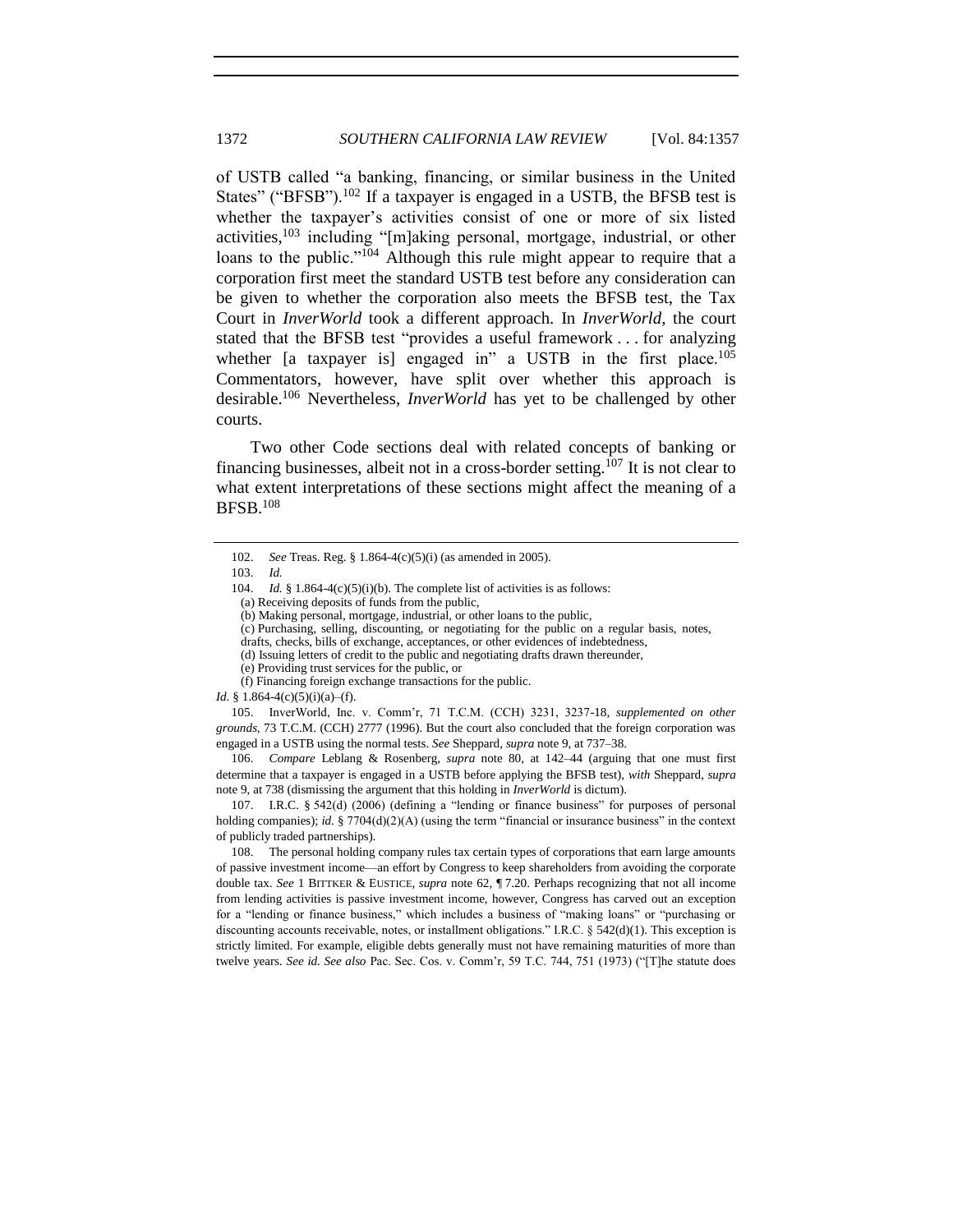Even if a taxpayer's activities have all the indicia of a USTB, however, they will not be treated as a USTB if they fit within either one of two statutory securities trading safe harbors.<sup>109</sup> This Note calls these safe harbors the "general trading safe harbor" and the "proprietary trading safe harbor." The general trading safe harbor allows a taxpayer to trade "in stocks or securities through a resident broker, commission agent, custodian, or other independent agent," provided that the taxpayer does not perform the trading through "an office or other fixed place of business in the United States" ("OFPB").<sup>110</sup> The proprietary trading safe harbor uses broader language, allowing the taxpayer to trade directly, or through an employee or dependent agent as well as through an independent agent, and to use an OFPB.<sup>111</sup> The proprietary trading safe harbor, however, is specifically limited in scope to trading "for the taxpayer's own account," and it does "not apply in the case of a dealer in stocks or securities."<sup>112</sup>

<span id="page-16-0"></span>If a taxpayer is not engaged in any USTB under the traditional test, the taxpayer does not have ECI regardless of whether the activities fit within or abjectly fail—the safe harbors.<sup>113</sup> Less certain, and far more important, is the case in which a taxpayer is engaged not only in activities described by the safe harbors, but also in activities that would independently qualify as a USTB. May the taxpayer nevertheless invoke the safe harbors with respect to securities trading activities? Commentators are split.<sup>114</sup> In any case, the safe harbors apply only for purposes of USTB classification.<sup>115</sup> If

109. *See* I.R.C. § 864(b)(2)(A). There are two other closely analogous safe harbors for trading in commodities. *See id.* § 864(b)(2)(B).

- 111. *See id.* § 864(b)(2)(A)(ii), (C).
- 112. *Id.* § 864(b)(2)(A)(ii).
- 113. Treas. Reg. § 1.864-2(e) (as amended in 1975).

114. *See, e.g.*, Sheppard, *supra* not[e 11,](#page-2-5) at 1043–44 (presenting, and then countering, an argument by David Miller that the safe harbors may be invoked).

115. *Compare* I.R.C. § 864(b) (defining USTB), *with id.* § 864(c) (defining ECI).

not look to the net result. The statute carefully and specifically defines what is the lending or finance business. While there may be no difference in end result between a direct chattel lease and a nonrecourse loan secured by a chattel lease in the 'market place,' the statute clearly makes the distinction in delineating the activities which constitute the lending or finance business as defined in section  $542(d)(1)$ .").

The IRS interpreted § 7704(d)(2) in I.R.S. Priv. Ltr. Rul. 97-01-006 (Jan. 3, 1997), finding that a taxpayer with no more than two employees, and that originated an average of no more than five loans per year, was not a "financial business." Some have argued that, because of this ruling, a company must originate more than five loans per year to be a BFSB, although other scholars are not so sure. *See, e.g.*, Leblang & Rosenberg, *supra* note [80,](#page-12-2) at 141 (arguing that all the facts and circumstances, including the number of employees, are also relevant).

<sup>110.</sup> *Id.* § 864(b)(2)(A)(i), (C).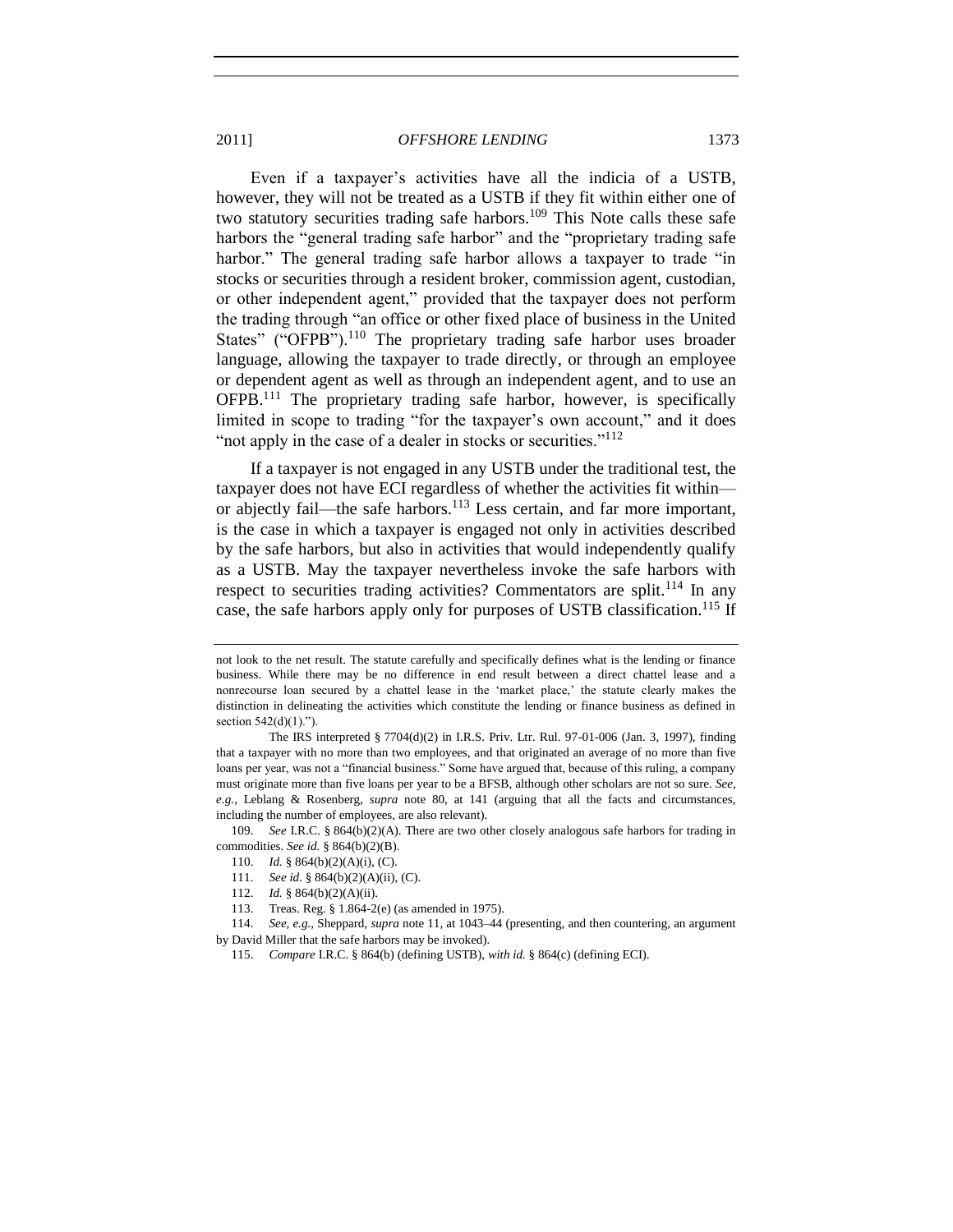a taxpayer has a USTB for any other reason, the ECI rules may result in ECI treatment for a broad range of U.S.-source income, including many kinds of securities income if the taxpayer is engaged in a BFSB.<sup>116</sup>

The safe harbors contain several terms worth exploring in more detail. Both safe harbors are limited to "securities," which is defined quite broadly to encompass "any note, bond, debenture, or other evidence of indebtedness, or any evidence of an interest in or right to subscribe to or purchase any of the foregoing." $117$ 

<span id="page-17-0"></span>It is not so clear, however, what the safe harbors mean by "resident broker" and the like. This language is seemingly borrowed from the Organisation for Economic Co-operation and Development ("OECD") model treaties.<sup>118</sup> The treaties use the terms "broker" and "general commission agent,"<sup>119</sup> both of which are almost certainly terms of art from U.K. tax law.<sup>120</sup> What bearing this background may have on the United States' interpretation of its own terms (coupled with the addition of

5. Notwithstanding the provisions of paragraphs 1 and 2, where a person—other than an agent of an independent status to whom paragraph 6 applies—is acting on behalf of an enterprise and has, and habitually exercises, in a Contracting State an authority to conclude contracts in the name of the enterprise, that enterprise shall be deemed to have a permanent establishment in that State in respect of any activities which that person undertakes for the enterprise, unless the activities of such person are limited to those mentioned in paragraph 4 which, if exercised through a fixed place of business, would not make this fixed place of business a permanent establishment under the provisions of that paragraph.

6. An enterprise shall not be deemed to have a permanent establishment in a Contracting State merely because it carries on business in that State through a broker, general commission agent or any other agent of an independent status, provided that such persons are acting in the ordinary course of their business.

119. OECD Model Convention, *supra* note [100,](#page-14-0) art. 5, para. 6. *Cf.* U.S. MODEL CONVENTION, *supra* not[e 118,](#page-17-0) art. 5, para. 6.

<sup>116.</sup> *See infra* Part II.B.3.

<sup>117.</sup> Treas. Reg. § 1.864-2(c)(2)(i)(c). The IRS has also interpreted "securities" liberally. *See, e.g.*, I.R.S. Priv. Ltr. Rul. 87-04-006 (Oct. 15, 1986) (ruling that trade creditor claims arising out of bankruptcy proceedings were securities). *See also* Biondo, *supra* note [9,](#page-2-4) at 39 (discussing the IRS's interpretations of securities).

<sup>118.</sup> *See* John F. Avery Jones & David A. Ward, *Agents as Permanent Establishments Under the OECD Model Tax Convention*, 33 EUR. TAX'N 154, 168 (1993). A similar phrase is used in Treas. Reg. § 1.864-7(d)(1)(i) (1972), the OFPB regulation, which is discussed below in Part II.B.4. The relevant part of the 2010 edition of the OECD model treaty has essentially the same text as the 1992 edition analyzed at great length by John Jones and David Ward. It reads as follows:

OECD Model Convention, *supra* note [100,](#page-14-0) art. 5, paras. 5–6. *Cf.* Jones & Ward, *supra*, at 155. *See also* Lee A. Sheppard, *Tweaking the Permanent Establishment Concept*, 125 TAX NOTES 1255 (2009) (discussing later developments). The U.S. Model Income Tax Convention mirrors the OECD treaty. *See* UNITED STATES MODEL INCOME TAX CONVENTION OF SEPTEMBER 20, 1996, art. 5, paras. 5–6 (1996) [hereinafter U.S. MODEL CONVENTION], *available at* http://www.irs.gov/pub/irs-trty/usmodel.pdf.

<sup>120.</sup> *See* Jones & Ward, *supra* not[e 118,](#page-17-0) at 163–66.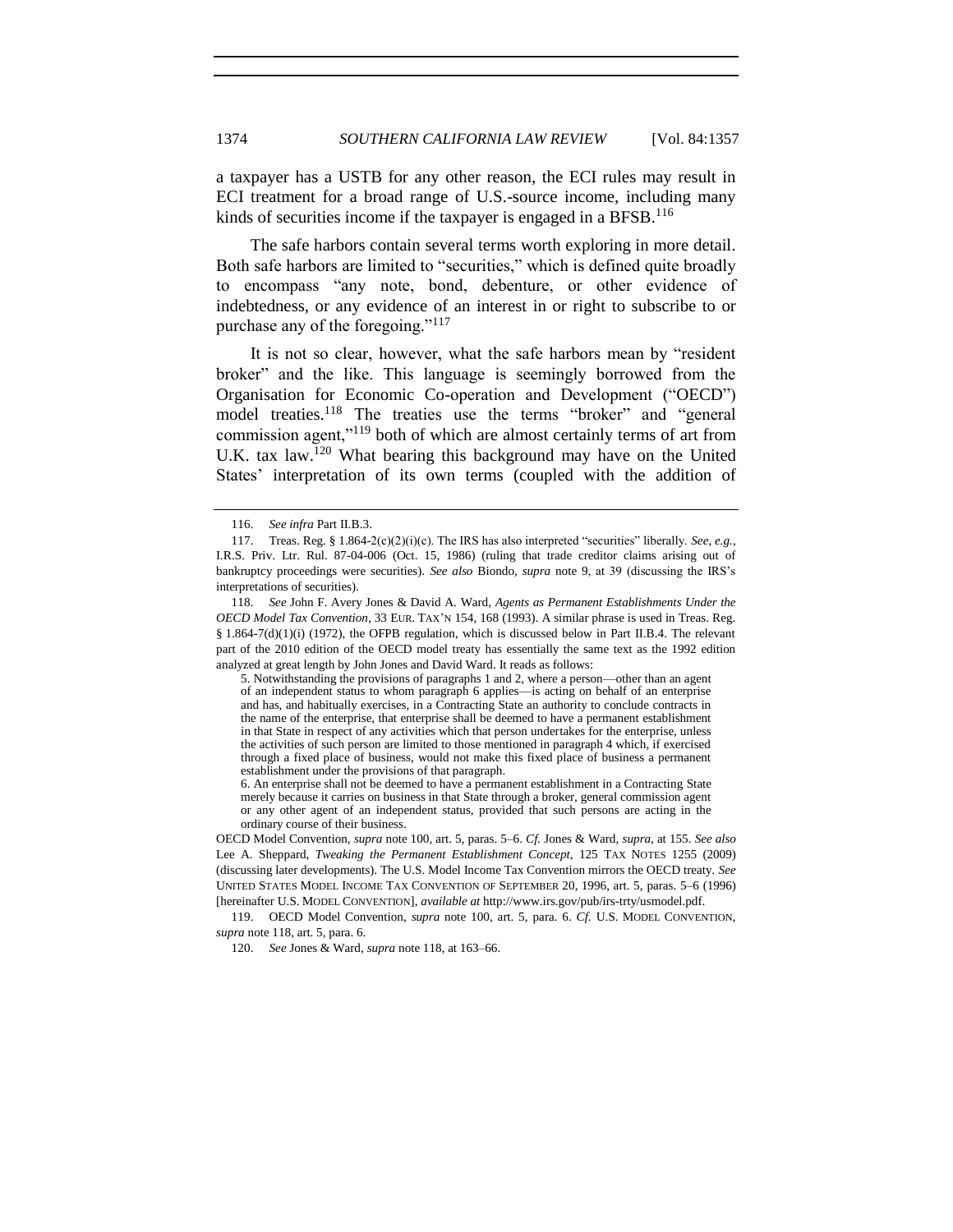"resident" before "broker" and the deletion of "general" before "commission agent") is not clear.<sup>121</sup> *InverWorld*, however, did interpret the "other independent agent" language as requiring that the resident broker, commission agent, or custodian also be "independent." $^{122}$ 

<span id="page-18-0"></span>Independence, in turn, is another term given scant content by the Code and regulations.<sup>123</sup> More useful guidance probably comes from the treaty context. Independence for treaty purposes is defined as both legal independence (using a "comprehensive control" test) and economic independence (using an "entrepreneurial risk" test).<sup>124</sup> If an agent has discretion over whom it works for, and how it performs the details of its work, and if it bears economic risk of loss, it is likely independent.<sup>125</sup>

<span id="page-18-2"></span><span id="page-18-1"></span>The general trading safe harbor can apply to a taxpayer that is a dealer in securities,  $126$  while the proprietary trading safe harbor excludes dealers.<sup>127</sup> If a foreign entity wants to fit within the proprietary trading safe harbor (perhaps because the entity has an OFPB that would cause it to fail the general trading safe harbor),<sup>128</sup> the entity must engage only in "trading"

<sup>121.</sup> *See id.* at 175.

<sup>122.</sup> InverWorld, Inc. v. Comm'r, 71 T.C.M. (CCH) 3231, 3237-19, *supplemented on other grounds*, 73 T.C.M. (CCH) 2777 (1996). John Jones and David Ward reach essentially the same conclusion in interpreting comparable language found in treaties. *See* Jones & Ward, *supra* not[e 118,](#page-17-0) at 169–70 ("It can be assumed from the use of the word 'other agent' that brokers and *commissionaires* are always independent.").

<sup>123.</sup> The Code does not define "independent agent" for purposes of the general trading safe harbor. *See* I.R.C. § 864(b)(2)(A)(i) (2006). Although the Tax Court grafted on the definition of ―independent agent‖ found in the OFPB regulation, s*ee InverWorld*, 71 T.C.M. (CCH) at 3237-19 to -20, *supplemented on other grounds*, 73 T.C.M. (CCH) 2777 (1996), this definition too is bare, simply providing that "the term 'independent agent' means a general commission agent, broker, or other agent of an independent status acting in the ordinary course of his business in that capacity." Treas. Reg. § 1.864-7(d)(3)(i) (1972). *See also* Richard Crawford Pugh, *Policy Issues Relating to the U.S. Taxation of Foreign Persons Engaged in Business in the United States Through Agents: Some Proposals for Reform*, 1 SAN DIEGO INT'L L.J. 1, 29 (2000) (calling this regulation's definition "frustratingly blurred"). The regulation, however, does provide a helpful hint: related parties and exclusive agents can still be independent. *See* Treas. Reg. § 1.864-7(d)(3)(ii), (iii).

<sup>124.</sup> *See* OECD Model Convention, *supra* note [100,](#page-14-0) art. 5, para. 6 cmts. 37–38; Pugh, *supra* note [123,](#page-18-0) at 31–32.

<sup>125.</sup> A seminal case on the matter is *Taisei Fire & Marine Insurance Co. v. Commissioner*, 104 T.C. 535, 552–56 (1995), *acq.*, 1995-2 C.B. 1, which found an agent to be legally independent because the agent had "complete discretion" to perform designated duties and worked for multiple principals, and economically independent because the agent had no guaranteed revenue or protection from loss.

<sup>126.</sup> *See* Treas. Reg. § 1.864-2(c)(1) (as amended in 1975).

<sup>127.</sup> I.R.C. § 864(b)(2)(A)(ii).

<sup>128.</sup> *See id.* § 864(b)(2)(C).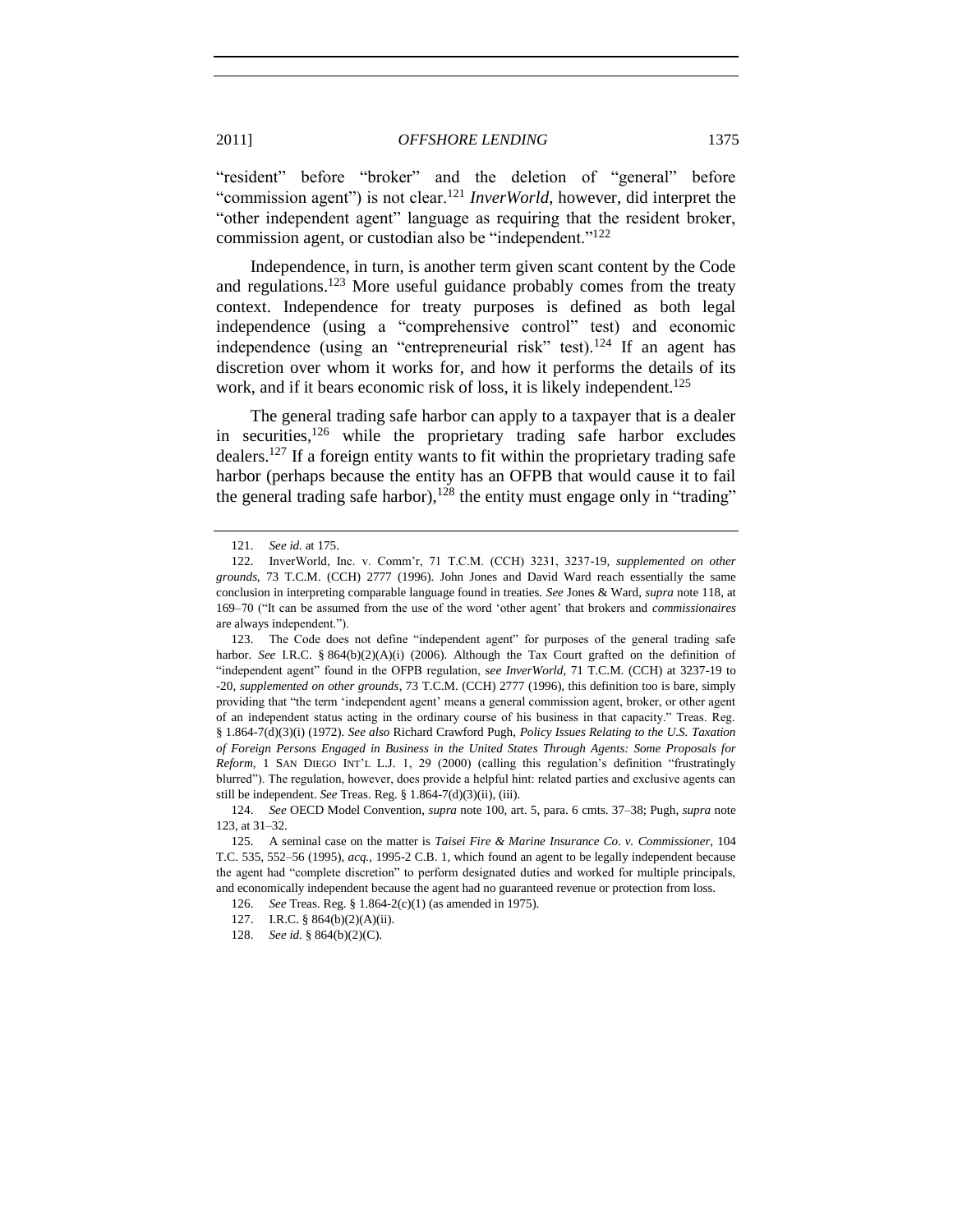<span id="page-19-0"></span>without being a dealer anywhere in the world.<sup>129</sup> Trading is an inherently murky concept; its contours lie somewhere between the two poles of "investing" (which is ordinarily not a business activity) and "dealing."<sup>130</sup> Dealing is defined as "regularly" selling stocks or securities "to customers."<sup>131</sup>

<span id="page-19-1"></span>Can lending qualify as trading? In a technical sense, the answer must be yes. If an investor purchases U.S. government bonds, that investor is a lender to the U.S. government, and such bonds qualify as securities that can be traded.<sup>132</sup> Interestingly, a "note" also qualifies as a security under the definitional regulation, and at the time the regulation was written, there was no secondary market for notes—implying that at least some origination activities must be within the scope of securities trading.<sup>133</sup> But nowhere do the regulations mention "lending" as being within the scope of securities trading,  $134$  so a taxpayer that wishes to argue that an activity should be covered by the safe harbors probably will not benefit by phrasing the activity as a kind of lending.<sup>135</sup>

131. Treas. Reg. § 1.864-2(c)(2)(iv)(a); *Kemon*, 16 T.C. at 1032–34 (distinguishing dealing, which requires selling to customers, from trading, which does not). *Cf.* I.R.C.  $\S$  475(c)(1) (defining a "dealer in securities" as including one who "regularly . . . sells securities to customers in the ordinary course of a trade or business").

132. I.R.S. Priv. Ltr. Rul. 88-07-004 (Nov. 10, 1987).

133. *See* Treas. Reg. § 1.864-2(c)(2)(i)(c); Lee A. Sheppard, *Neither a Dealer nor a Lender Be, Part 4—Vulture Fund Self-Help*, TAX NOTES TODAY, Nov. 13, 2008, *available at* 2008 TNT 220-5 (LEXIS).

<span id="page-19-2"></span><sup>129.</sup> Treas. Reg.  $1.864-2(c)(2)(iv)(a)$ . As a practical matter, the solution for a company with a dealer business is to segregate that business into a separate corporation so that dealer status does not taint trading activities. *See* Reich, *supra* not[e 66,](#page-10-0) at 1473.

<sup>130.</sup> *See* KATZ, PLAMBECK & RING, *supra* not[e 27,](#page-4-0) at A-17. This murkiness is exemplified by the plethora of cases on the subject decided before the enactment of the securities trading safe harbors. *See, e.g.*, Higgins v. Comm'r, 312 U.S. 212 (1941); de Vegvar v. Comm'r, 28 T.C. 1055 (1957), *acq.*, 1958- 2 C.B. 5; Chang Hsiao Liang v. Comm'r, 23 T.C. 1040 (1955), *acq.*, 1955-2 C.B. 4; Kemon v. Comm'r, 16 T.C. 1026 (1951). The securities and commodities trading safe harbors were enacted in 1966. Foreign Investors Tax Act of 1966, Pub. L. No. 89-809, sec. 102(d), § 864(b)(2), 80 Stat. 1539, 1544– 45.

<sup>134.</sup> *See* Treas. Reg. § 1.864-2(c)(2); Prop. Treas. Reg. § 1.864(b)-1, 63 Fed. Reg. 32,164, 32,166 (June 12, 1998). *See also* Sheppard, *supra* note [11,](#page-2-5) at 1040 (concluding that trading does not include lending).

<sup>135.</sup> *See* Biondo, *supra* note [9,](#page-2-4) at 40–45 (arguing that lending might fit within the scope of trading, but acknowledging the concern that lending may be too active to qualify).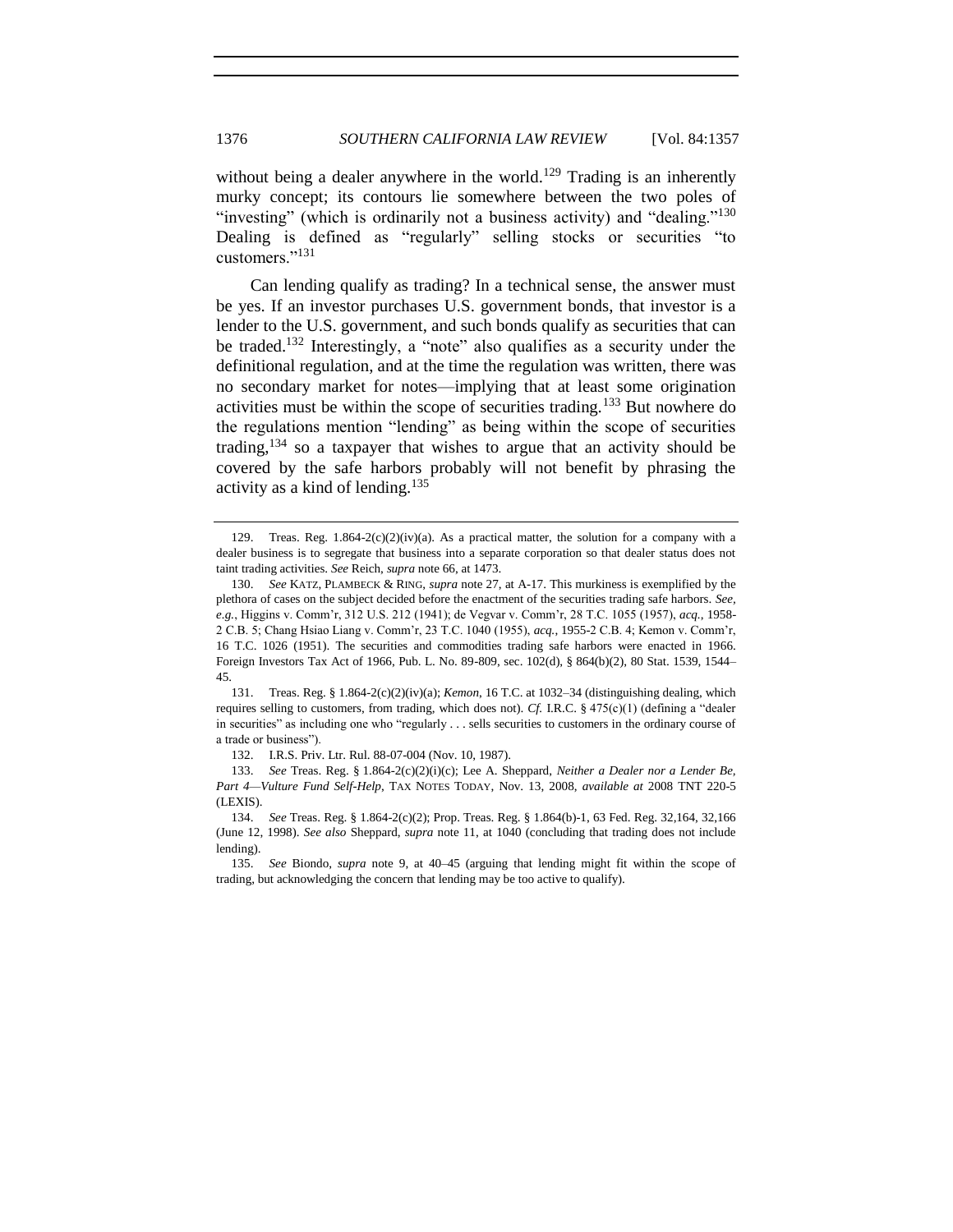# <span id="page-20-0"></span>3. The "Effectively Connected" Requirement

If a foreign taxpayer is engaged in a USTB (as a partner in a hedge fund), then income "effectively connected with" that trade or business is subject to taxation at graduated U.S. rates on a net basis.<sup>136</sup> As explained above, U.S.-source income that would not otherwise (in the absence of a USTB) be FDAP or capital gain is automatically classified as  $ECI<sup>137</sup>$  For U.S.-source interest and other FDAP-like income or capital gain, however, certain rules determine whether the income is treated as ECI. Under the standard rules, it is ECI if it satisfies either the "asset-use" or "businessactivities" test.<sup>138</sup> If a foreign taxpayer is engaged not simply in a USTB, but in a BFSB, then a different test must be used, and a higher threshold met, before certain income can constitute ECI.<sup>139</sup>

Under the asset-use test, income derived from assets is ECI if the assets are "used in or held for use in" a  $\text{USTB}.^{140}$  For example, interest earned by a taxpayer engaged in the manufacture or sale of goods in the United States (such as interest charged on unpaid receivables) may qualify as ECI under this test.<sup>141</sup>

The business-activities test classifies income as ECI if the activities of a USTB are "a material factor in the realization of the income."<sup>142</sup> For example, this test may operate to classify interest earned by a dealer in securities as ECI.<sup>143</sup>

In the case of a BFSB, a different test applies to U.S.-source "dividends or interest from stocks or securities, or . . . gain or loss from the

<sup>136.</sup> *See* I.R.C. §§ 871(b), 882(a). Note that if a partnership is engaged in a USTB, then so are its partners, *id.* § 875(1), and if a partnership has ECI, that ECI flows through to the partners, *see id.* § 702. 137. *See supra* not[e 72](#page-11-2) and accompanying text.

<sup>138.</sup> *See* I.R.C. § 864(c)(2); Treas. Reg. § 1.864-4(c)(2)–(3) (as amended in 2006). ECI also includes certain other categories of income. *See* I.R.C. § 864(c).

<sup>139.</sup> *See* Treas. Reg. § 1.864-4(c)(5)(ii); *infra* not[e 242](#page-34-0) and accompanying text.

<sup>140.</sup> I.R.C. § 864(c)(2)(A).

<sup>141.</sup> Treas. Reg. § 1.864-4(c)(2)(i).

<sup>142.</sup> I.R.C. § 864(c)(2)(B).

<sup>143.</sup> Treas. Reg. § 1.864-4 $(c)(3)(i)$ . For additional discussion of the asset-use and businessactivities tests, see KATZ, PLAMBECK & RING, *supra* not[e 27,](#page-4-0) at A-24 to -26. In addition to these tests, "due regard shall be given to" the accounting treatment of the item in question in determining whether it is effectively connected. I.R.C. § 864(c)(2) (flush language); Treas. Reg. § 1.864-4(c)(4). Also, § 864(c)(2) uses inclusive, rather than exclusive, language in phrasing these tests, suggesting that other factors may be relevant as well. *But cf.* Dale, *supra* note [54,](#page-9-2) at 702 (arguing that "all available" authorities deal exclusively with the" asset-use and business-activities tests).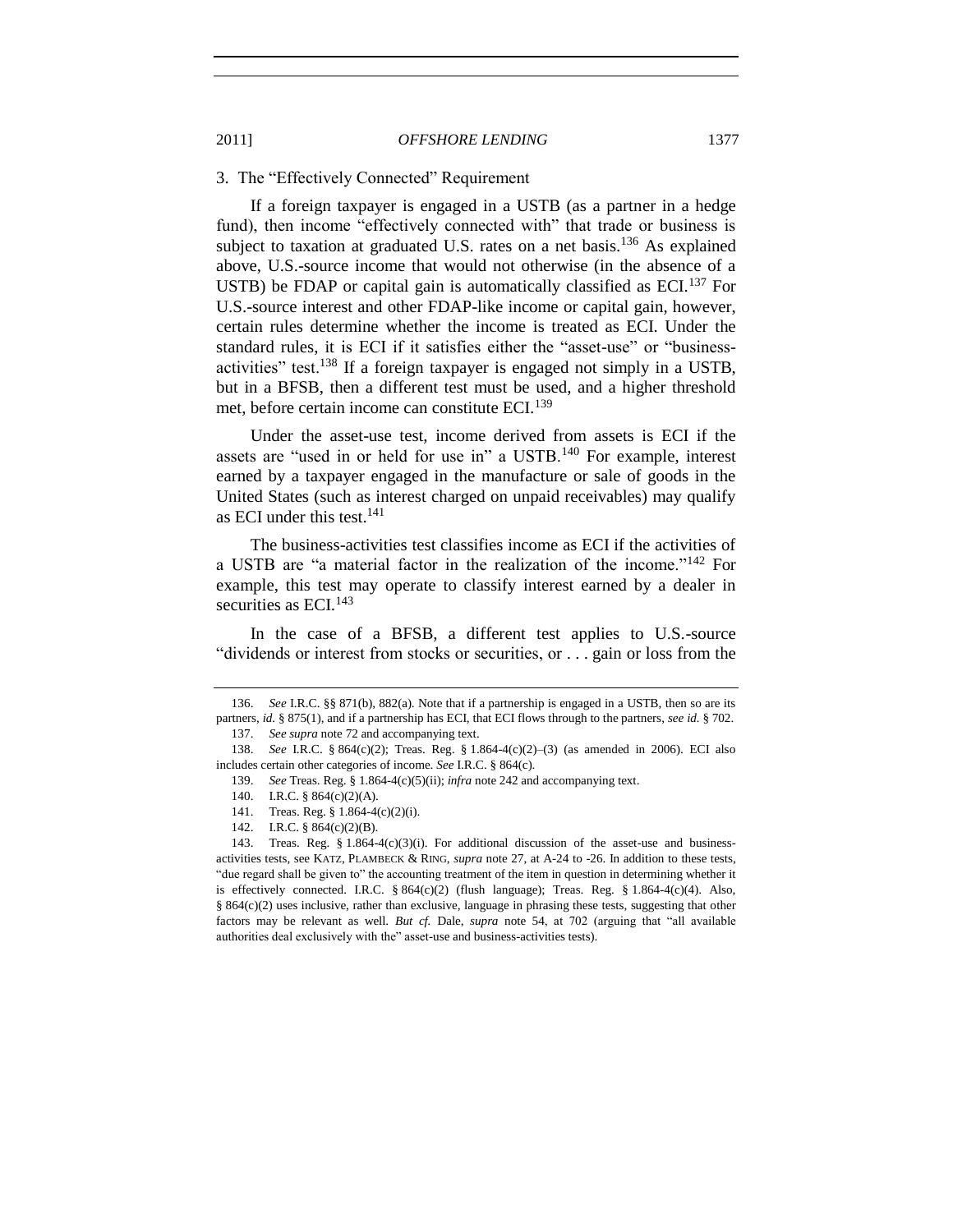<span id="page-21-5"></span><span id="page-21-4"></span><span id="page-21-2"></span>sale or exchange of stocks or securities which are capital assets."<sup>144</sup> Under this test, the income is ECI if the underlying stock or security is "attributable to the U.S. office through which such business is carried on<sup>"145</sup> (the "BFSB office" requirement), subject to a few limitations.<sup>146</sup> Because eligible securities include ones acquired "[a]s a result of, or in the course of making loans to the public,"<sup>147</sup> interest on a foreign bank's loans to U.S. customers would seem to be ECI under this provision, provided that the BFSB office requirement is met.

#### <span id="page-21-3"></span><span id="page-21-0"></span>4. Imputation of U.S. Activities and Offices

The final requirement before a foreign taxpayer can have ECI is that the activities performed in the United States that constitute a USTB, and the BFSB office to which income is attributable (in the case of a BFSB), must somehow be attributed to the taxpayer. An easy case is if the taxpayer itself performs the activities or manages the office: no attribution is necessary. But, if the taxpayer is a corporation, attribution of some kind is a logical necessity. In one sense, a corporation cannot ever itself engage in a business—its activities are the activities of its agents.<sup>148</sup> Unfortunately, the tax law provides little guidance as to whether and when the activities of one party will be attributed to a foreign corporation.<sup>149</sup>

<span id="page-21-6"></span><span id="page-21-1"></span>One clear rule of attribution is that the activities of a partnership are attributed to its foreign partners, corporate and noncorporate. <sup>150</sup> In addition,

<sup>144.</sup> Treas. Reg.  $\S 1.864-4(c)(5)(ii)$ . Loans made in the ordinary course of business should be classified as noncapital assets, *see* I.R.C. § 1221(a)(4), so gain or loss from their sale or exchange appears to be outside the scope of the BFSB test, *see* KATZ, PLAMBECK& RING, *supra* not[e 27,](#page-4-0) at A-27 n.300; Reich, *supra* not[e 98,](#page-14-1) at 7 n.13.

<sup>145.</sup> Treas. Reg. § 1.864-4(c)(5)(ii). To be attributable to a U.S. office, the office must "actively and materially participate[] in soliciting, negotiating, or performing other activities required to arrange the acquisition of the stock or security." *Id.* § 1.864-4(c)(5)(iii)(a). Mere clerical, managerial, and similar activities are not sufficient to meet this test. *See id.* § 1.864-4(c)(5)(iii)(b).

<sup>146.</sup> *See id.* § 1.864-4(c)(5)(ii)(a)–(b).

<sup>147.</sup> *Id.* § 1.864-4(c)(5)(ii)(a)(1).

<sup>148.</sup> Felix Cohen might have called any attempt to ascribe activities to a corporation an exercise in "transcendental nonsense." See Felix S. Cohen, *Transcendental Nonsense and the Functional Approach*, 35 COLUM. L. REV. 809, 809–14 (1935). *But cf.* Jones & Ward, *supra* note [118,](#page-17-0) at 160 (―In many civil law countries [officers and partners] are not regarded as agents acting on behalf of the body, but as the body itself entering into . . . contracts . . . ."). For a discussion of modern theories underlying imputation, see Walker, *supra* not[e 44,](#page-8-1) at 42–56.

<sup>149.</sup> *See* Steven R. Lainoff, Stephen Bates & Chris Bowers, *Attributing the Activities of Corporate Agents Under U.S. Tax Law: A Fresh Look from an Old Perspective*, 38 GA. L. REV. 143, 163 (2003).

<sup>150.</sup> *See* I.R.C. § 875(1) (2006). It does not matter whether the partnership is general or limited. *See, e.g.*, United States v. Balanovski, 236 F.2d 298, 304 (2d Cir. 1956) (imputing the activities of a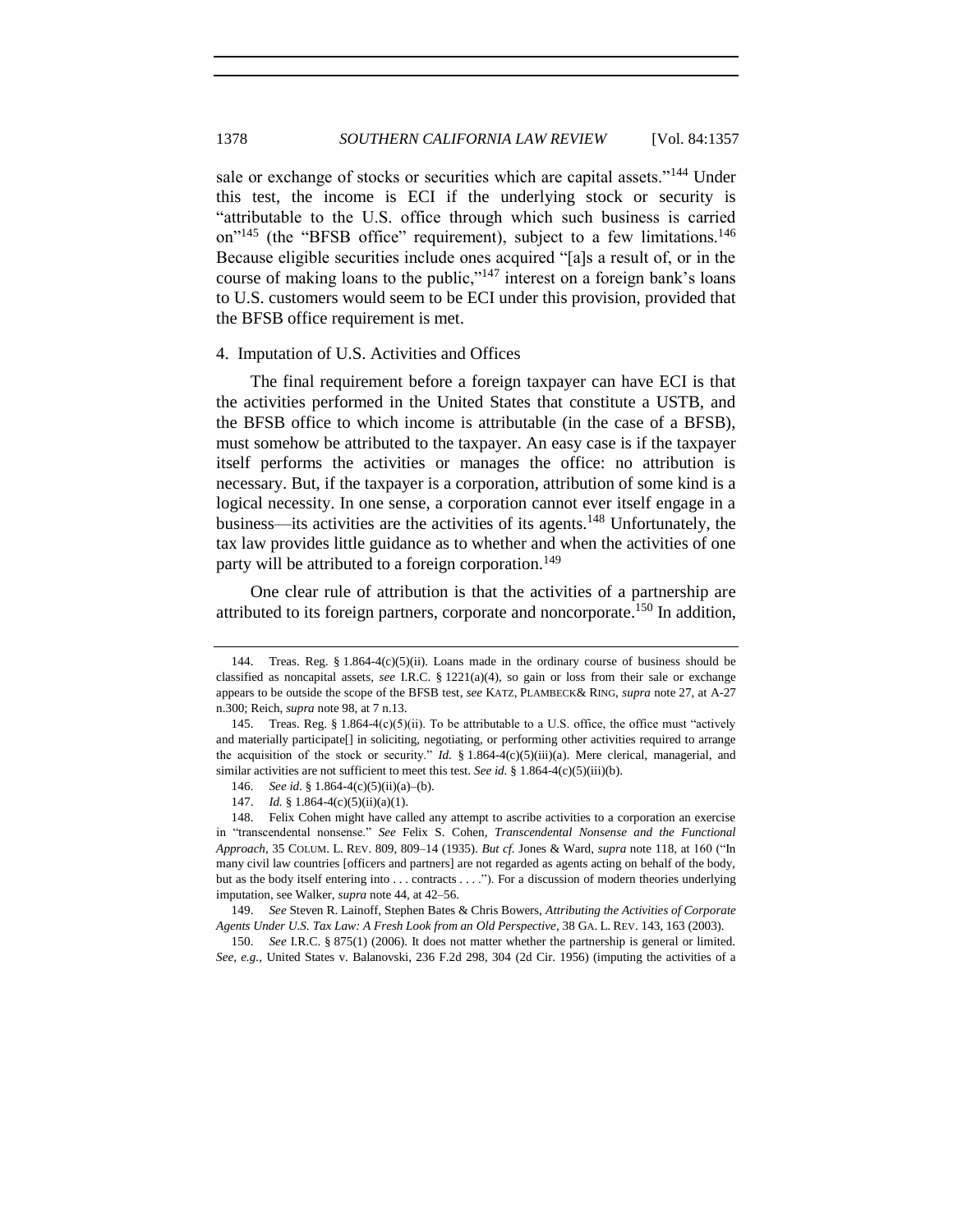the activities of a corporation's employees are imputed to the corporation.<sup>151</sup> There also is little doubt that activities of a "dependent" agent—one "subject to a high degree of control by the corporation"—are imputed.<sup>152</sup> Activities of a shareholder, however, are not imputed to the underlying corporation merely because of the shareholder's ownership.<sup>153</sup>

Under what circumstances can the activities of an independent agent<sup>154</sup> be imputed to a foreign corporation? As a practical matter, both the courts and the IRS have at times "taken an expansive view" in finding a sufficient agency relationship, but at other times have not.<sup>155</sup> It appears to be that when the agency relationship is "regular" or "continuous," activities will be imputed rather broadly, while a more "casual" relationship will generally not give rise to imputation.<sup>156</sup>

153. KATZ, PLAMBECK & RING, *supra* note [27,](#page-4-0) at A-15 to -16. Thus, if U.S. individuals invest in a foreign feeder corporation of a hedge fund partnership, and the same individuals carry on a USTB, that fact alone will not mean the hedge fund is engaged in a USTB. The activities of a partnership, however, can be imputed to foreign partners under some circumstances. I.R.C. § 875(1). *See also* KATZ, PLAMBECK & RING, *supra* note [27,](#page-4-0) at A-16 to -17 (discussing some issues related to imputation of activities with partnerships, trusts, and estates); Lawrence Lokken, *Income Effectively Connected with U.S. Trade or Business: A Survey and Appraisal*, TAXES, Mar. 2008, at 57, 61 (same).

154. For a discussion of the meaning of "independent agent," see *supra* notes [118](#page-17-0)[–24](#page-18-1) and accompanying text.

155. KATZ, PLAMBECK & RING, *supra* not[e 27,](#page-4-0) at A-16.

156. *See id.* For cases involving successful imputation, see, for example, *Lewenhaupt v. Commissioner*, 20 T.C. 151, 162–63 (1953) (involving a principal who "employed" an agent who had ―a broad power of attorney‖ and performed many tasks in managing and leasing real estate), *aff'd*, 221 F.2d 227 (9th Cir. 1955), and *Adda v. Commissioner*, 10 T.C. 273, 277 (1948) (involving an agent who was the principal's brother and had broad discretion to conduct the principal's trading activities), *aff'd*, 171 F.2d 457 (4th Cir. 1948). The IRS has also imputed activities when an agent had an exclusive agreement with the principal to sell the principal's products, subject to the principal's control. Rev. Rul. 70-424, 1970-2 C.B. 150. In contrast, courts have not imputed activities when the relationships are more ad hoc. *See, e.g.*, Spermacet Whaling & Shipping Co. v. Comm'r, 30 T.C. 618 (1958) (involving, inter alia, a purported foreign principal that conferred upon its U.S. lawyer the title of "assistant secretary," but "only as a matter of convenience and to enable him to perform certain ministerial acts"), *aff'd*, 281 F.2d 646 (6th Cir. 1960).

general partnership); Vitale v. Comm'r, 72 T.C. 386, 389–90 (1979) (imputing the activities of a limited partnership).

<sup>151.</sup> KATZ, PLAMBECK & RING, *supra* not[e 27,](#page-4-0) at A-15 to -16.

<sup>152.</sup> *Id.* Presumably, dependent agent is a broader construct than employee, but how much broader is unclear. The only example of a dependent agent provided in the regulations is an employee. Treas. Reg. § 1.864-7(e) (1972). Note that under U.S. tax law, for purposes of the distinction between an employee and an independent contractor, the test for control includes aspects of economic control as well as the legal control considered by the general rules of agency at common law. *See* Lainoff, Bates & Bowers, *supra* not[e 149,](#page-21-1) at 151–52. "[T]he employee versus independent contractor analogy," however, "is of limited use" in the context of interpreting tax treaties. *See* Taisei Fire & Marine Ins. Co. v. Comm'r, 104 T.C. 535, 551 (1995), *acq.*, 1995-2 C.B. 1.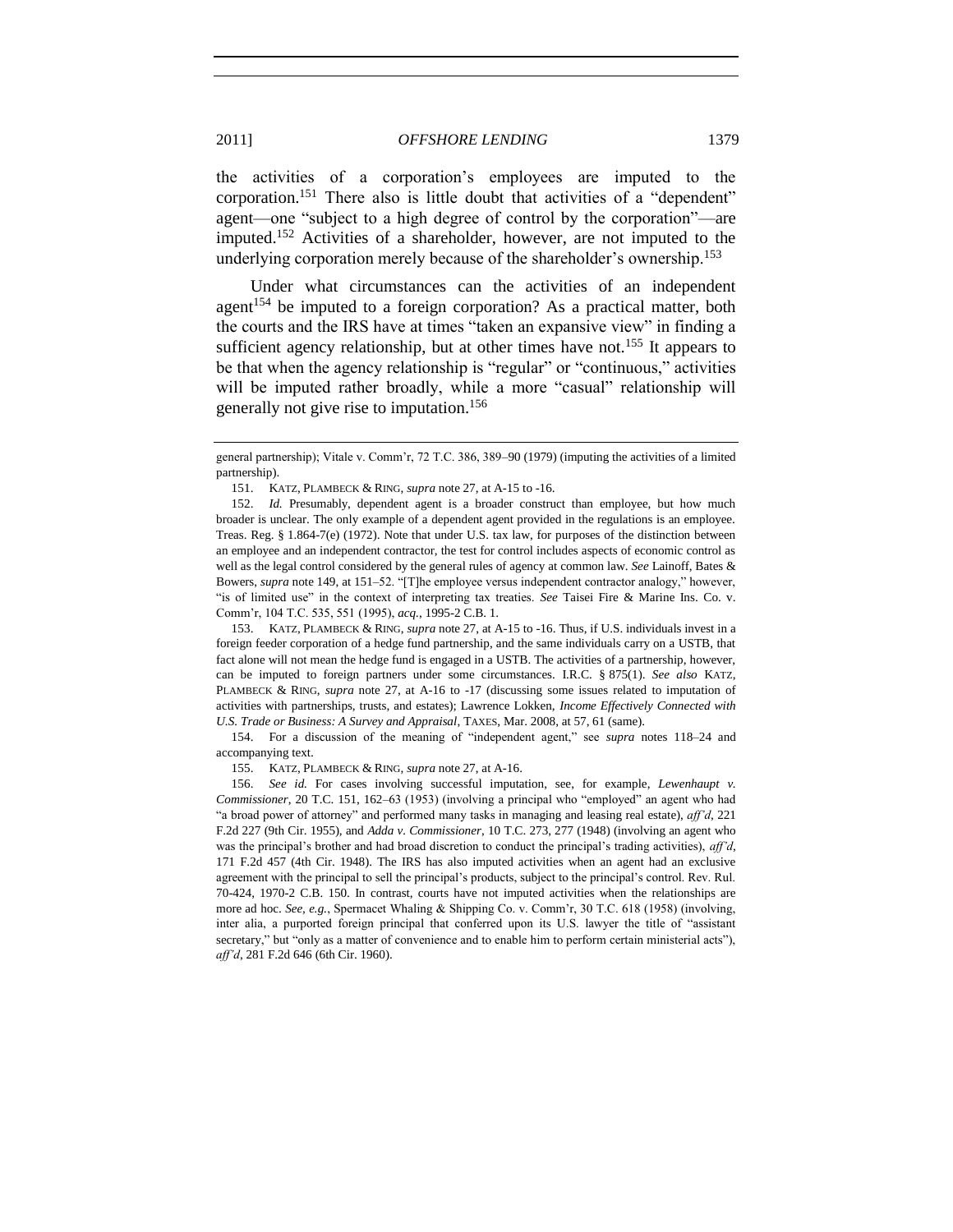<span id="page-23-1"></span>An important separate issue arises regarding a foreign taxpayer engaged in a BFSB: Can an agent's U.S. office be imputed in order to satisfy the BFSB office requirement?<sup>157</sup> The only related office attribution rule provided by the Code concerns certain foreign-source income from sales of personal property.<sup>158</sup> Under this rule, an agent's "office or other fixed place of business in the United States" (again, "OFPB")<sup>159</sup> can be imputed only if the agent is  $(1)$  dependent and  $(2)$  has and "regularly exercises" authority to negotiate and conclude contracts on the principal's behalf.<sup>160</sup> The accompanying regulation confirms that an independent agent's OFPB never can be imputed.<sup>161</sup> The remainder of this Note will refer to this rule as the "OFPB attribution rule."

<span id="page-23-2"></span>Interestingly, the OFPB attribution rule employs the same "OFPB" language as found in the general trading safe harbor, which exempts trading through an OFPB from the protection of the safe harbor.<sup>162</sup> Because of the identity of language, the Tax Court in *InverWorld* decided to apply the accompanying regulation for this attribution rule to the general trading safe harbor.<sup>163</sup> Whether the regulation should also be applied to the BFSB rules is taken up in Part III, below.

<span id="page-23-0"></span>Regardless whether the regulation should apply, there is an argument that the underlying attribution rule should apply in any case. In common

<sup>157.</sup> *See supra* note[s 144](#page-21-2)[–47](#page-21-3) and accompanying text (explaining the BFSB rules).

<sup>158.</sup> *See* I.R.C. § 864(c)(5). Such sales now appear to be governed by the income resourcing rules of § 865(e). *See* 2 BITTKER & EUSTICE, *supra* note [62,](#page-10-2) ¶ 15.02[1][c]. Section 864(c)(5) would still appear to have force, however, because it is incorporated by reference under the income resourcing rules and because Congress decided to amend it in 2010. *See* I.R.C. § 865(e)(3); Small Business Jobs Act of 2010, Pub. L. No. 111-240, § 2122(c), 2010 U.S.C.C.A.N. (124 Stat.) 2504, 2567–68 (to be codified at I.R.C.  $§ 864(c)(4)(B)(ii)$ .

<sup>159.</sup> The reader may notice that this language is identical to the language found in the general trading safe harbor. *See supra* note [110](#page-16-0) and accompanying text. In light of *InverWorld*, this Note will refer to both instances of this phrase as "OFPB." See infra not[e 163](#page-23-0) and accompanying text.

<sup>160.</sup> I.R.C. § 864(c)(5)(A).

<sup>161.</sup> Treas. Reg. § 1.864-7(d)(2) (1972). Under this regulation, the general rule is that an OFPB "is a fixed facility." *Id.* § 1.864-7(b)(1). The legislative history suggests an OFPB should have a similar meaning to that of the "permanent establishment" term used in many treaties. *See* S. REP. NO. 89-1707, at 20–21 (1966), *reprinted in* 1966-2 C.B. 1059, 1072–73; KATZ, PLAMBECK & RING, *supra* not[e 27,](#page-4-0) at A-29 n.324; Dale, *supra* not[e 54,](#page-9-2) at 734. This regulation also defines "independent agent" as "a general commission agent, broker, or other agent of an independent status acting in the ordinary course of his business in that capacity." Treas. Reg. §  $1.864-7(d)(3)(i)$ . Compare this definition with the one found in § 864(b)(2)(A)(i), quoted in text accompanying not[e 110,](#page-16-0) *supra*.

<sup>162.</sup> *See supra* not[e 110](#page-16-0) and accompanying text.

<sup>163.</sup> *See* InverWorld, Inc. v. Comm'r, 71 T.C.M. (CCH) 3231, 3237-19 to -24, *supplemented on other grounds*, 73 T.C.M. (CCH) 2777 (1996).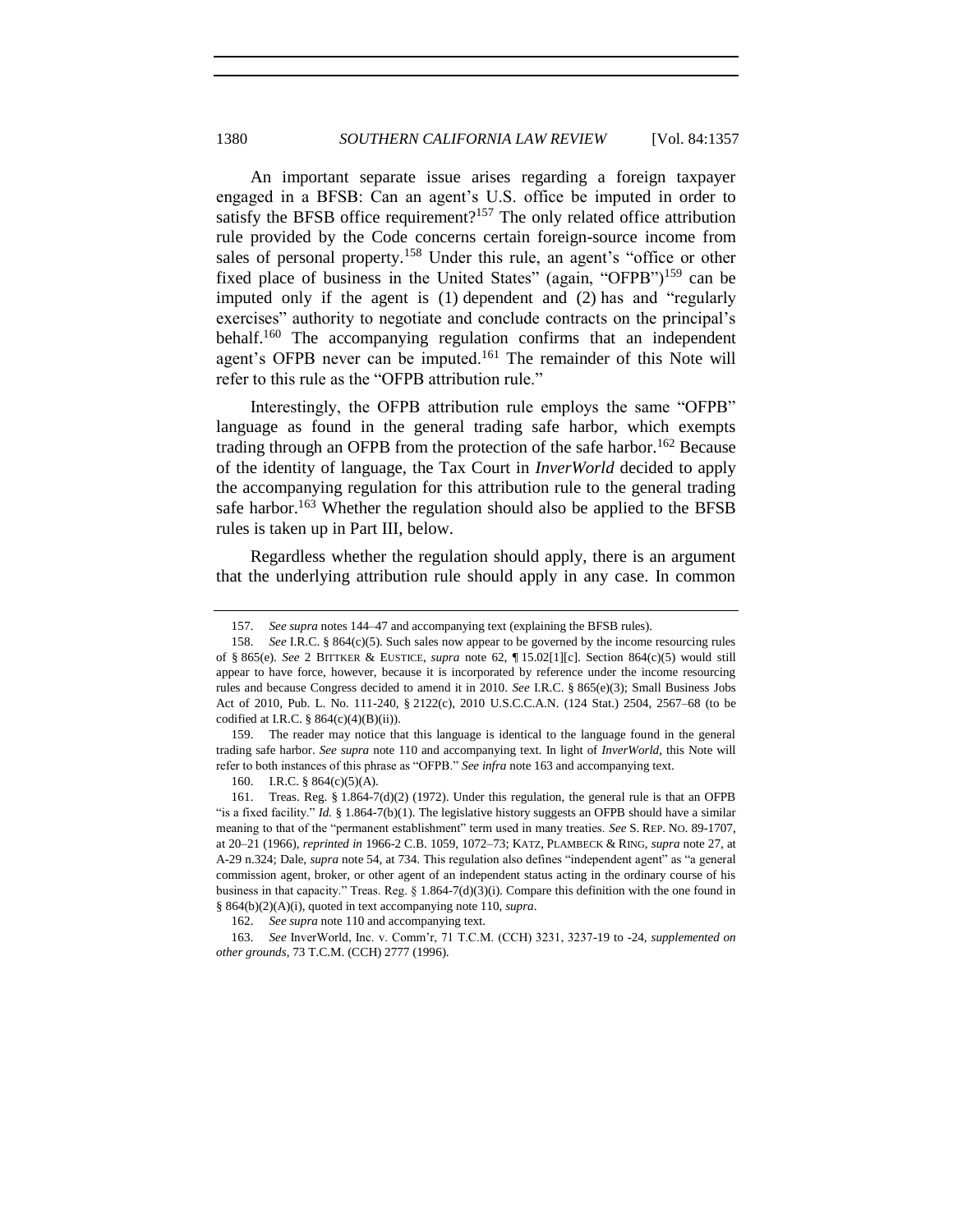law countries today, agents, whether dependent or independent, generally can bind their principals to contracts. The same is not true, however, in many civil law countries, nor was it true under the common law (for purposes of binding foreign principals) at the turn of the twentieth century—the time when the first model treaty was crafted.<sup>164</sup> Therefore, if an agent, for whatever reason, cannot bind its principal, there is an argument that the agent's activities should not be imputed to its foreign principal as a matter of tax common law.<sup>165</sup>

#### <span id="page-24-2"></span><span id="page-24-1"></span>III. NEXUS AT A CROSSROADS: OFFSHORE LENDING

<span id="page-24-0"></span>As described above, in the case of a foreign hedge fund that lends money to U.S. borrowers—or does something very similar to lending money—the tax treatment is, in practice, all or nothing for the hedge fund's foreign investors. If the interest income from the loans is ECI, the effective tax rate is as high as 54.5 percent. If it is not ECI, the portfolio interest exemption exempts the interest from U.S. tax altogether, resulting in an effective tax rate of 0 percent.<sup>166</sup> Needless to say, hedge funds have gone to some lengths to argue that their interest income is not ECI, while the IRS has fought back with its CCM.

Before we can debate the merits of each side's position, we must first establish a set of baseline facts. The CCM essentially uses these: A foreign corporation ("Foreign Corporation"), owned entirely by non-U.S. persons, does business with an unrelated U.S. corporation ("Origination Co.") through an arm's-length "service agreement."<sup>167</sup> Origination Co. originates loans to U.S. borrowers "on a considerable, continuous, and regular basis."<sup>168</sup> Other than the service agreement, the two corporations are not

<sup>164.</sup> *See* Jones & Ward, *supra* not[e 118,](#page-17-0) at 156–58.

<sup>165.</sup> *See id.* at 158. U.S. cases have, at times, attributed agents' activities to foreign corporations despite an apparent lack of authority to bind the foreign corporation to contracts. *See, e.g.*, de Amodio v. Comm'r, 34 T.C. 894, 906 (1960), *aff'd*, 299 F.2d 623 (3d Cir. 1962); Handfield v. Comm'r, 23 T.C. 633 (1955); Lainoff, Bates & Bowers, *supra* not[e 149,](#page-21-1) at 163–64 (discussing these cases). But the issue is not whether an agent has the authority to bind its principal; rather, it is whether the agent can bind its principal, and under the common law, agents generally can, even if they lack actual authority. *See* RESTATEMENT (THIRD) OF AGENCY §§ 2.03, 2.06 (2006); Jones & Ward, *supra* not[e 118,](#page-17-0) at 158. *See also InverWorld*, 71 T.C.M. (CCH) at 3237-22 to -24 (holding that an agent's activities could be attributed to its foreign principal because the agent, in fact, had the power to bind the principal to contracts even though the parties' agreement specifically said otherwise).

<sup>166.</sup> *See supra* Part II.B.1.

<sup>167.</sup> CCM, *supra* note [36,](#page-6-0) at 2.

<sup>168.</sup> *Id.* The activities performed by Origination Co. include "the solicitation of customers, the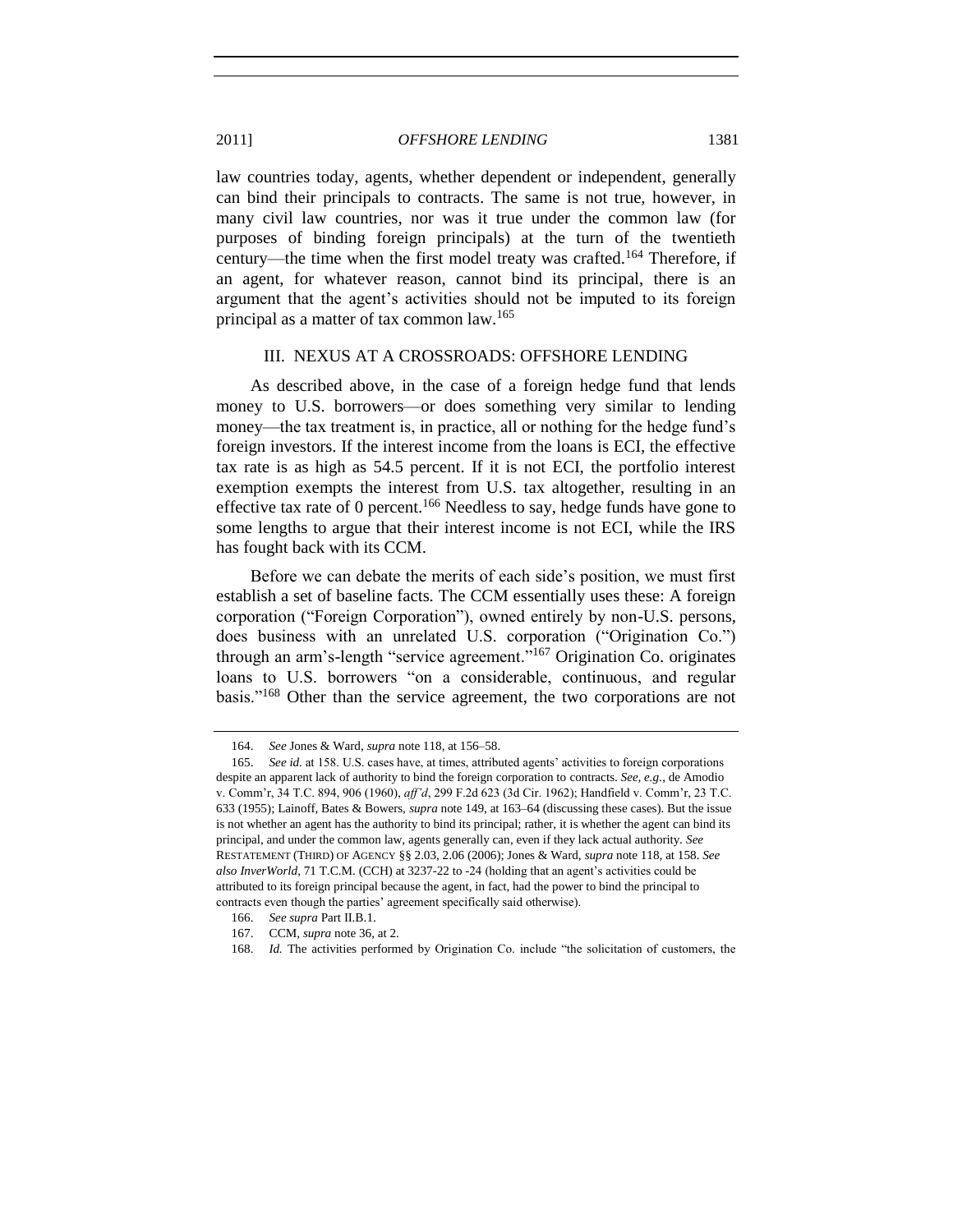<span id="page-25-1"></span>related, $169$  and "Origination Co. is not authorized to conclude contracts on behalf of Foreign Corporation."<sup>170</sup> Origination Co. operates out of a U.S. office, but Foreign Corporation maintains no office of its own in the United States.<sup>171</sup> The CCM does not specify how much discretion Origination Co. has, how regularly Origination Co. and Foreign Corporation deal with each other, or whether Origination Co. performs similar services for any other party.<sup>172</sup>

#### A. HEDGE FUNDS' POSITIONS

<span id="page-25-2"></span><span id="page-25-0"></span>Perhaps the strongest argument advanced by the hedge funds is that they are not "lending" because they are not "[m]aking personal, mortgage, industrial, or other loans to the public." $173$  Rather, hedge funds argue that they are merely buying existing loans in a secondary market,  $174$  or in any case are only investors.

If a hedge fund buys existing loans in a secondary market, arguably the securities trading safe harbors apply, precluding USTB status and thus ECI.<sup>175</sup> As a result, the argument continues, the interest income is also not subject to withholding taxes because of the portfolio interest exemption.<sup>176</sup>

173. This quoted language comes from the definition of a BFSB. *See supra* notes [103–](#page-15-0)[04](#page-15-1) and accompanying text.

negotiation of contractual terms and the performance of credit analyses." *Id.* at 5.

<sup>169.</sup> See Sheppard, *supra* note [36](#page-6-0) (calling the two corporations "unrelated"). If the corporations were related, an agency relationship may be easier to establish. For example, a partner may be an agent of a partnership. *See* RESTATEMENT (THIRD) OF AGENCY § 1.01 cmt. c. Note that *InverWorld* involved a parent-subsidiary relationship, but the Tax Court disregarded this relationship in determining whether the purported agent was independent, ultimately finding that it was not. *InverWorld*, 71 T.C.M. (CCH) at 3237-20.

<sup>170.</sup> CCM, *supra* note [36,](#page-6-0) at 2.

<sup>171.</sup> *Id.*

<sup>172.</sup> Kimberly S. Blanchard, *The Foreign Lender Memorandum: Just the Facts, Ma'am*, 39 TAX MGMT. INT'L J. 163, 163–64 (2010).

<sup>174.</sup> *See* Leeds, *supra* note [169,](#page-25-1) at 236–37; Sheppard, *supra* not[e 11,](#page-2-5) at 1040–41. This argument may be somewhat tenuous, however, because in a different context the Treasury has equated "regularly purchas[ing] securities from customers in the ordinary course of a trade or business" with "regularly making loans to customers in the ordinary course of a trade or business of making loans." See Treas. Reg. § 1.475(c)-1(c)(1)(i) (1996).

<sup>175.</sup> *See* Leeds, *supra* not[e 169,](#page-25-1) at 236–37. Bank loans today often are not held by the banks that originated them. As one example, consider the infamous mortgage-backed securities, which are still being sold over the market even after the financial crisis. *Prospect Mortgage Offering Jumbo Loans on Secondary Market*, YAHOO! FIN. (Mar. 9, 2011, 7:36 PM), http://finance.yahoo.com/news/Prospect-Mortgage-Offering-prnews-1672101396.html?x=0&.v=1.

<sup>176.</sup> Leeds, *supra* not[e 169,](#page-25-1) at 236.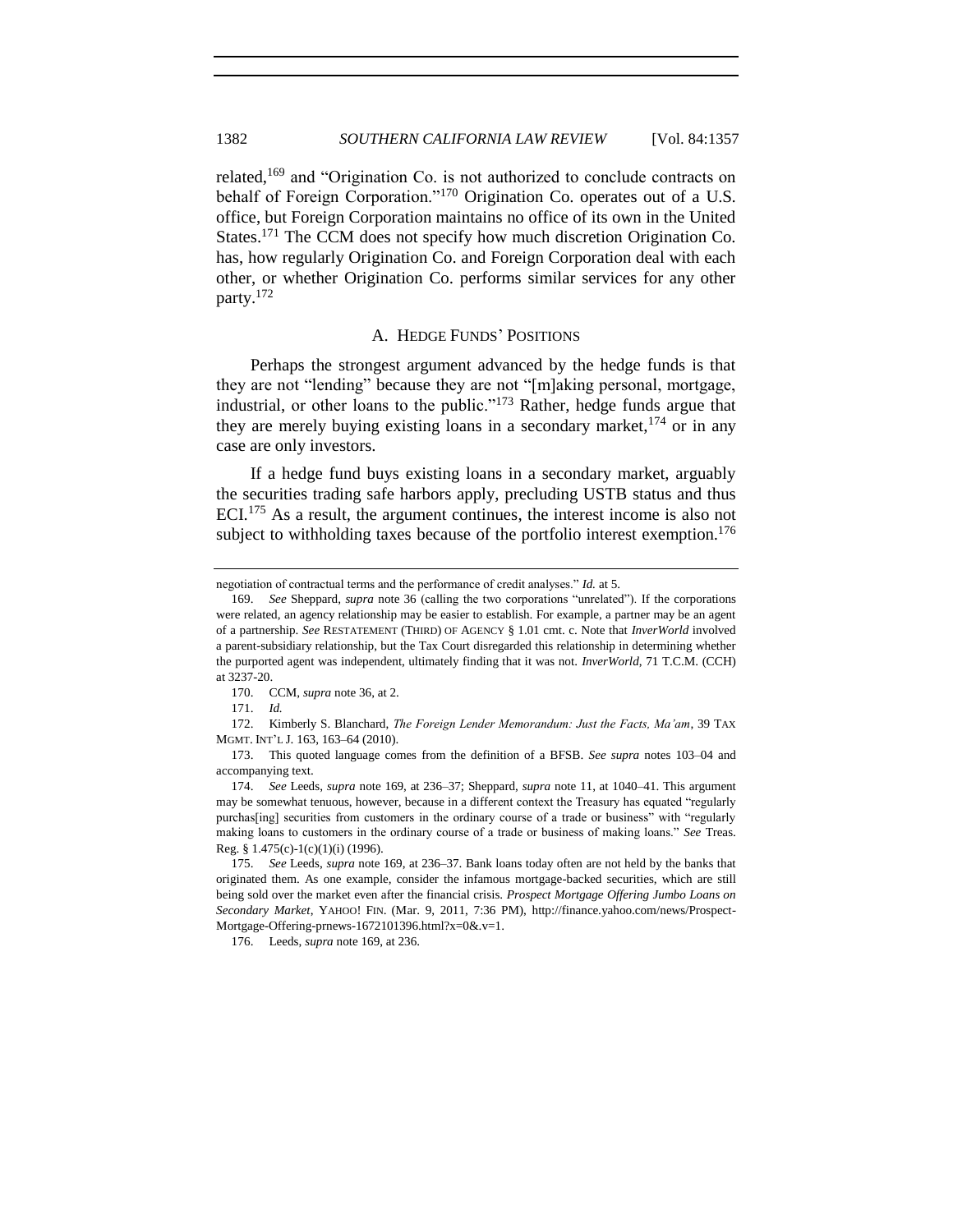Hedge funds argue that the general trading safe harbor is met because no OFPB can be imputed.<sup>177</sup> In our example, Origination Co.'s office probably should not be imputed to Foreign Corporation because Origination Co. cannot conclude contracts on Foreign Corporation's behalf.<sup>178</sup> Hedge funds also argue that the proprietary trading safe harbor is met because the hedge funds are not dealers in securities because they do not regularly engage in business with "customers."<sup>179</sup> In our example, however, there is no mention of a secondary market. Moreover, the activities may be too much like lending to qualify as trading for either safe harbor.<sup>180</sup>

Assuming the securities trading safe harbors do not apply, a hedge fund may still be able to argue that it is not engaged in a USTB because it is a mere investor, as is one who acquires securities from an underwriter in a private placement.<sup>181</sup> Even if the investing activities are extensive, investing is not a business under *Higgins v. Commissioner*. 182

181. *Compare* Pasquel v. Comm'r, 12 T.C.M. (CCH) 1431 (1953) (finding no USTB where the taxpayer engaged in only one financing transaction), *and* I.R.S. Field Serv. Advisory Mem. 2002-24- 003 (June 14, 2002) (finding no USTB where the taxpayer merely factored receivables of a related party), *with* InverWorld, Inc. v. Comm'r, 71 T.C.M. (CCH) 3231 (finding a USTB where the taxpayer regularly engaged in financing transactions), *supplemented on other grounds*, 73 T.C.M. (CCH) 2777 (1996).

182. Higgins v. Comm'r, 312 U.S. 212, 217–18 (1941). *Higgins*, however, involved the question of whether a taxpayer was permitted a deduction as a business expense, and deduction provisions are generally narrowly construed. *See id.* at 213; David M. Garelik, *What Constitutes Doing Business Within the United States by a Non-Resident Alien Individual or a Foreign Corporation*, 18 TAX L. REV. 423, 457 (1962–1963) (discussing *Higgins*).

To strengthen their case that they are merely investing in, and not originating, loans, hedge funds sometimes shy away from handling the actual loan securities and instead will only "acquire[] synthetic exposure" to loans through derivative swap agreements. Leeds, *supra* note [169,](#page-25-1) at 232-33. Derivative swap income may also qualify as foreign source, which means that, if the income is not ECI, it will not be taxed at all as long as the income is not classified as a dividend. *See id.* at 235; Lee A. Sheppard, *How to Fix Withholding on Securities Loans and Swaps*, 120 TAX NOTES 1248, 1249–51 (2008) (explaining how one might structure derivative swaps to avoid dividend treatment).

<span id="page-26-0"></span><sup>177.</sup> *Id.*

<sup>178.</sup> *See supra* note[s 158](#page-23-1)[–61](#page-23-2) and accompanying text.

<sup>179.</sup> *See* Leeds, *supra* note [169,](#page-25-1) at 237. *Cf.* Biondo, *supra* not[e 9,](#page-2-4) at 41 ("Even if the definition of dealer under the mark-to-market rules should apply for purposes of determining whether a fund can rely on the trading safe harbor, many funds would satisfy the negligible sales exception.").

<sup>180.</sup> *See supra* notes [132–](#page-19-1)[35](#page-19-2) and accompanying text. Because the CCM postulates that Origination Co. engages specifically in loan origination activities "includ[ing] the solicitation of U.S. Borrowers, the negotiation of the terms of the loans, [and] the performance of the credit analyses with respect to U.S. Borrowers," CCM, *supra* note [36,](#page-6-0) at 2, this argument is unlikely to have success if Origination Co.'s activities are imputed to Foreign Corporation.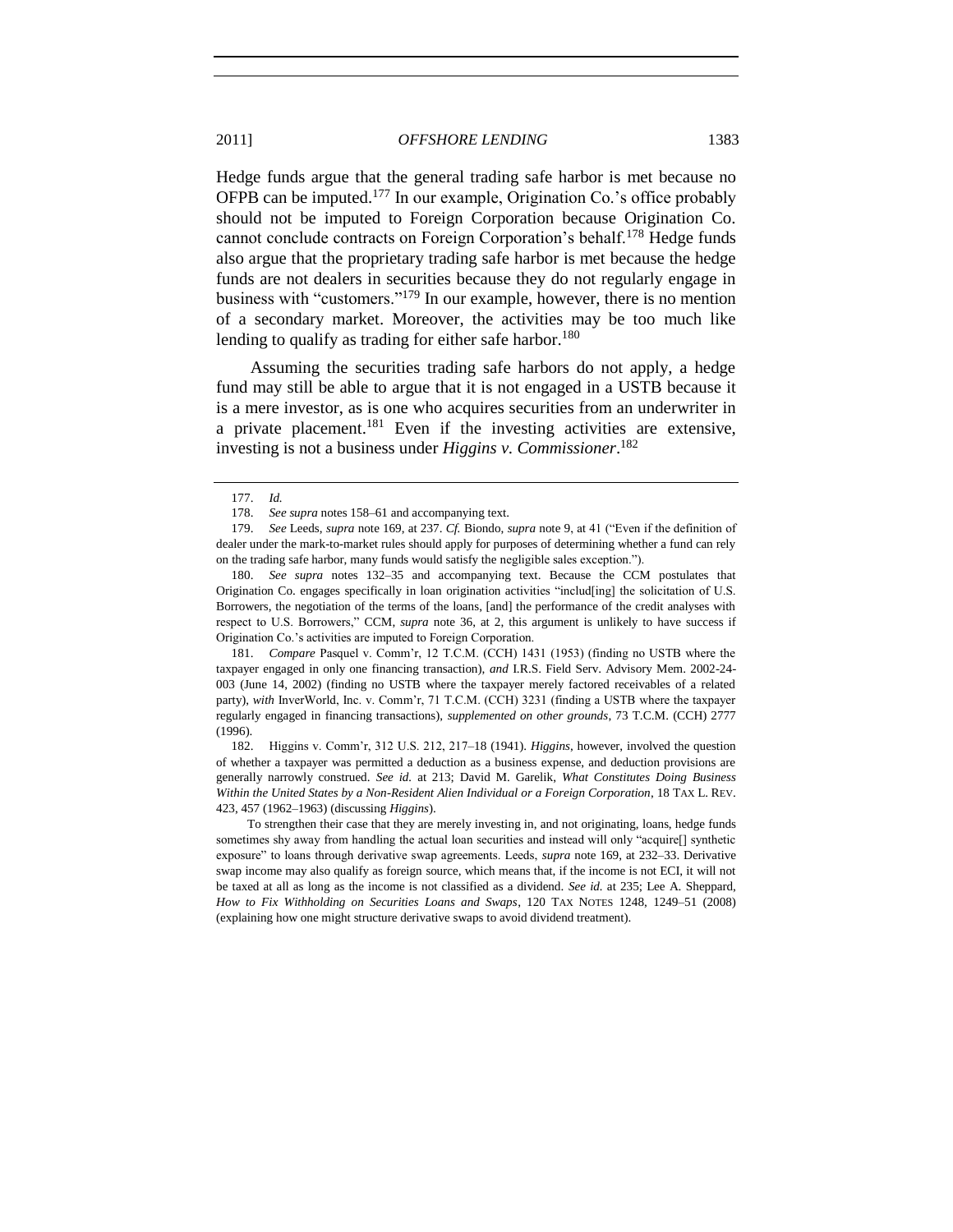Even if a hedge fund is engaged in a USTB, however, it may still be able to argue that loan interest is not ECI.<sup>183</sup> The key to this argument is that if the hedge fund is engaging in lending activities that are sufficient to constitute a USTB, but are outside the scope of the safe harbors, then the hedge fund almost certainly is a BFSB.<sup>184</sup> As a BFSB, the asset-use and business-activities tests do not apply for determining ECI; instead, the applicable test is whether the income is "attributable to the U.S. office through which such business is carried on." $185$  Accordingly, the hedge fund will argue that the BFSB office requirement is not met, so the interest is not ECI.<sup>186</sup> Of course, Origination Co. has a U.S. office. The question is whether this office can be attributed to Foreign Corporation. If the OFPB attribution rule applies, then the office cannot be attributed if Origination Co. is merely an independent agent or cannot conclude contracts on behalf of Foreign Corporation.<sup>187</sup> The fact is that Origination Co. cannot conclude contracts on behalf of Foreign Corporation, so interest income earned by Foreign Corporation should not be ECI—if the attribution rule applies.

# B. THE IRS'S NEW POSITION

<span id="page-27-0"></span>The CCM takes the position that Foreign Corporation is engaged in a USTB and interest income earned on its loans is ECI. Its reasoning is as follows: First, Foreign Corporation is engaged in a USTB because Origination Co.'s activities, which meet the "considerable, continuous, and regular" test, are attributable to Foreign Corporation.<sup>188</sup> Second, Foreign Corporation is engaged in a BFSB "because its business ... includes making loans to the public."<sup>189</sup> Finally, interest income is ECI under the special BFSB rule because Origination Co. maintained a BFSB office to which the income is attributable.<sup>190</sup>

<sup>183.</sup> Sheppard, *supra* not[e 11,](#page-2-5) at 1043.

<sup>184.</sup> *Id.*

<sup>185.</sup> *See supra* note[s 145](#page-21-4)[–46](#page-21-5) and accompanying text.

<sup>186.</sup> *See* CCM, *supra* not[e 36,](#page-6-0) at 7–8; Sheppard, *supra* not[e 11,](#page-2-5) at 1044.

<sup>187.</sup> *See supra* notes [158–](#page-23-1)[61](#page-23-2) and accompanying text. There is also the argument that the common law would prevent attribution if Origination Co. cannot bind Foreign Corporation to a contract. *See supra* note[s 164](#page-24-1)[–65](#page-24-2) and accompanying text.

<sup>188.</sup> CCM, *supra* note [36,](#page-6-0) at 5–6. The facts assume this test is met: "Origination Co. conducts these activities on a considerable, continuous, and regular basis." *Id.* at 2.

<sup>189.</sup> *Id.* at 7.

<sup>190.</sup> *Id.* at 7–9.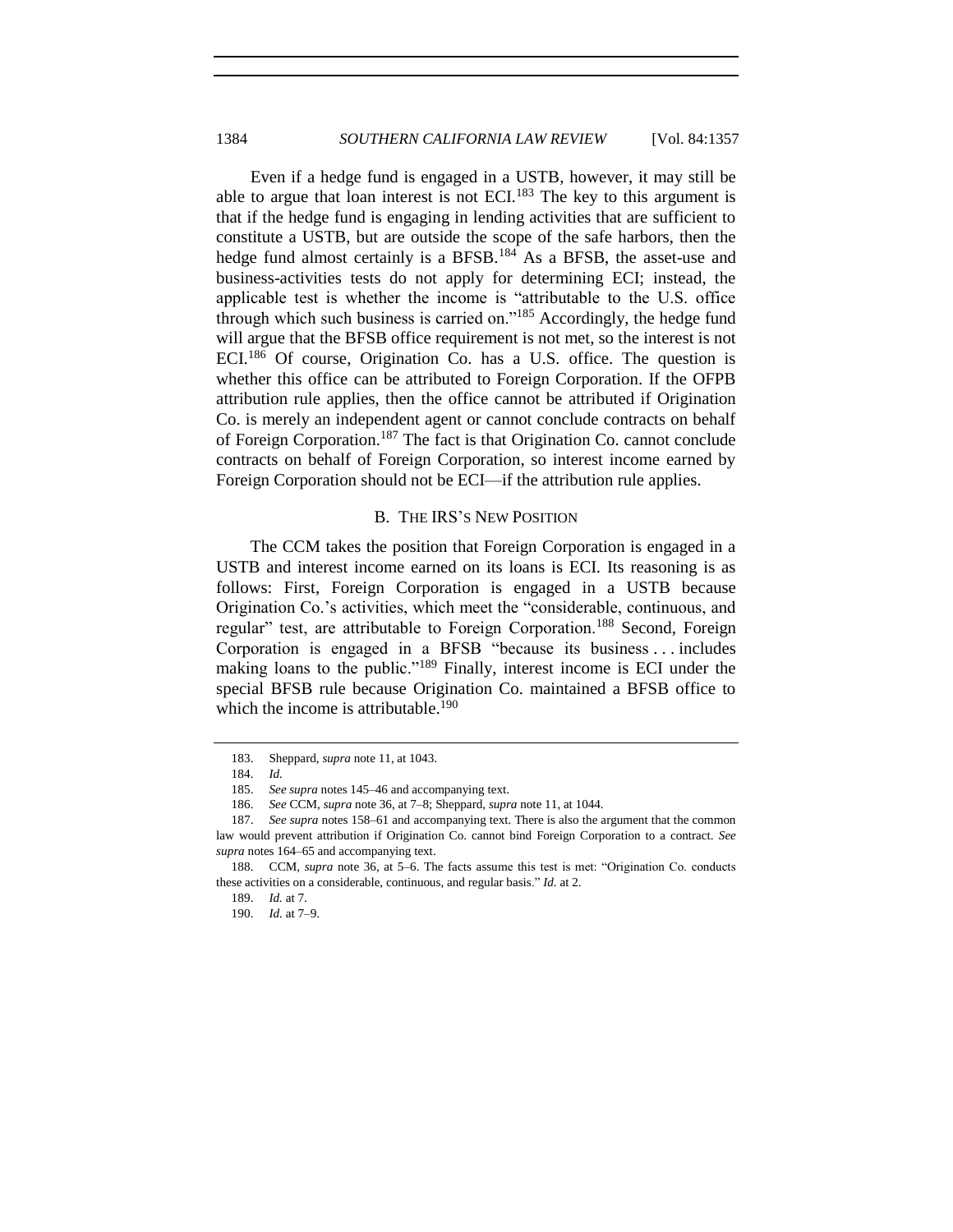<span id="page-28-0"></span>As a preliminary matter, some have questioned whether the CCM asserts sufficient facts to attribute Origination Co.'s activities to Foreign Corporation under existing law. We do not know how independent Origination Co. is from Foreign Corporation.<sup>191</sup> What we do know is that Origination Co. cannot conclude contracts on Foreign Corporation's behalf.<sup>192</sup> The CCM asserts that it does not matter whether Origination Co. is dependent or independent<sup>193</sup> and cites several authorities for the proposition that an inability to conclude contracts does not prevent attribution of activities.<sup>194</sup> It is doubtful that these authorities actually support the CCM's conclusion, however, because they all involved dependent agents or agents who could conclude contracts on behalf of their foreign principals.<sup>195</sup>

If we assume Origination Co.'s activities can be attributed to Foreign Corporation, however, the CCM's analysis faces another hurdle: if Foreign Corporation were merely engaged in activities that could constitute a USTB but not a BFSB, then the securities trading safe harbors may apply.<sup>196</sup> Rather, the CCM concludes that Foreign Corporation is engaged in a BFSB "and not trading or investing activities."<sup>197</sup> In support, the CCM likens its facts to those of *InverWorld*. <sup>198</sup> That case, however, involved a corporation that did extensive business with public customers as a

195. While I.R.S. Tech. Adv. Mem. 80-29-005 (Mar. 27, 1980) declares that "it is irrelevant whether [an agent] is an independent contractor of  $\dots$  or the actual agent," the agent apparently was able to bind its principal to contracts. Similarly, the agent in *Lewenhaupt* had "a broad power of attorney which included the power to buy, sell, lease, and mortgage real estate for and in the name of the" principal. *Lewenhaupt*, 20 T.C. at 163. *Pinchot* also involved an agent with "broad powers of attorney.‖ *Pinchot*, 113 F.2d 718, 719. Finally, the agent in *InverWorld* had the power to bind its principal to contracts. *InverWorld*, 71 T.C.M. (CCH) at 3237-23 to -24. *See* Cummings, *supra* not[e 191](#page-28-0) (arguing that the CCM's cited authorities do not support its position); Walker, *supra* note [44,](#page-8-0) at 9–10 (same). Kimberly Blanchard adds that the lack of factual specificity in the CCM makes it impossible to compare its facts to those of the cited authorities. Blanchard, *supra* not[e 191.](#page-28-0)

<sup>191.</sup> *See* Blanchard, *supra* not[e 172;](#page-25-2) Jasper L. Cummings Jr., *IRS Memo on Foreign Lenders and Engagement in U.S. Trade or Business Stands on Shaky Authority, Demonstrates Need for Formal Published Guidance*, DAILY TAX REP., Oct. 19, 2009, *available at* 199 DTR J-1 (BNA).

<sup>192.</sup> CCM, *supra* note [36,](#page-6-0) at 2.

<sup>193.</sup> *See id.* at 1, 9.

<sup>194.</sup> The cited authorities include, in particular, *Pinchot v. Commissioner*, 113 F.2d 718 (2d Cir. 1940); *InverWorld, Inc. v. Commissioner*, 71 T.C.M. (CCH) 3231, *supplemented on other grounds*, 73 T.C.M. (CCH) 2777 (1996); *Lewenhaupt v. Commissioner*, 20 T.C. 151 (1953), *aff'd*, 221 F.2d 227 (9th Cir. 1955); and I.R.S. Tech. Adv. Mem. 80-29-005 (Mar. 27, 1980). *See* CCM, *supra* not[e 36,](#page-6-0) at 5–6.

<sup>196.</sup> *See* Walker, *supra* not[e 44,](#page-8-0) at 8.

<sup>197.</sup> CCM, *supra* note [36,](#page-6-0) at 6.

<sup>198.</sup> *See id.*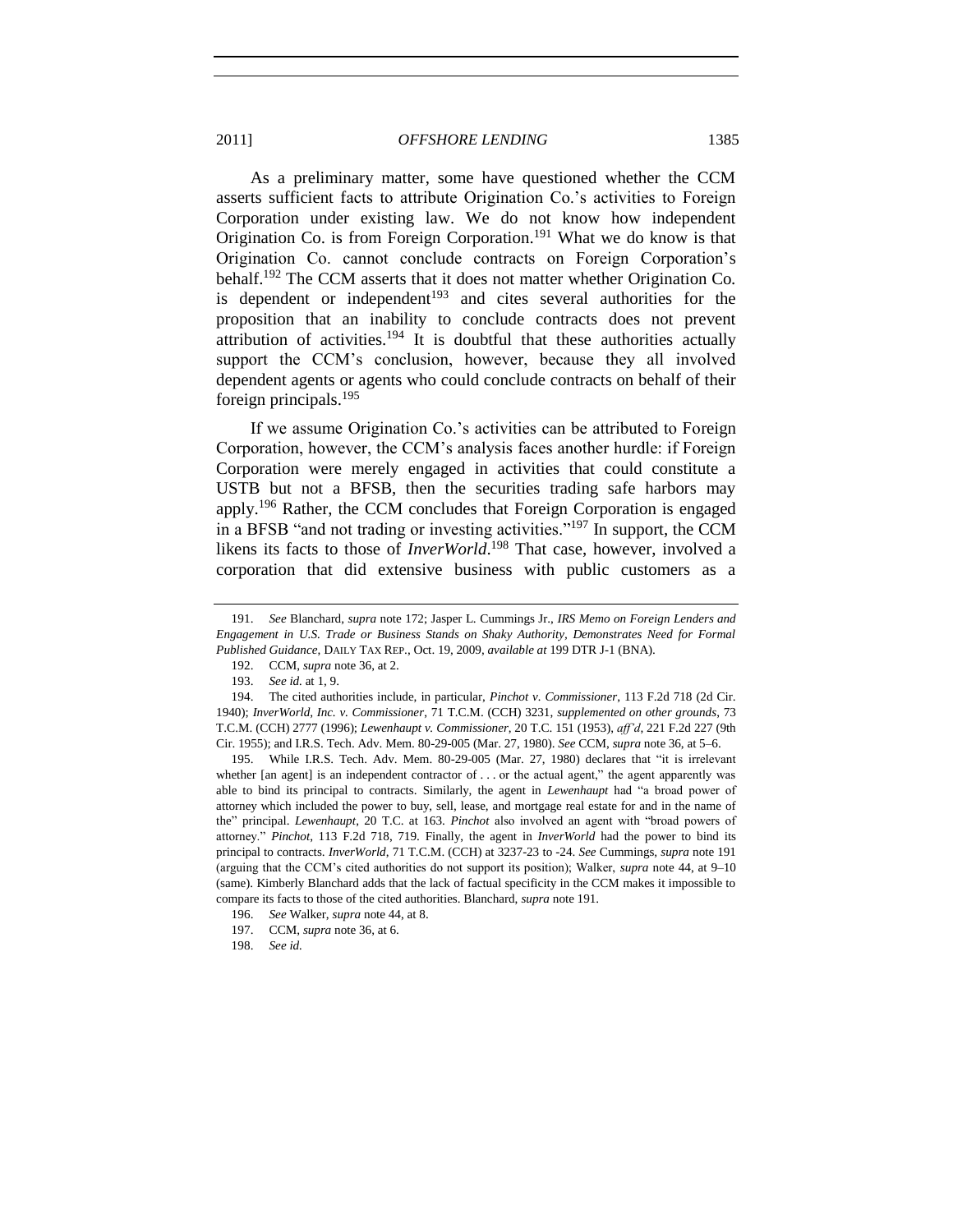securities dealer.<sup>199</sup> Although the CCM concludes that Foreign Corporation's loans are made "to the public," the only fact appearing to support this conclusion is the unelaborated statement that Origination Co. "solicit[s]" U.S. borrowers. $200$ 

In addition to activity attribution, there is the matter of office attribution. If we assume that Foreign Corporation is engaged in a  $BFSB$ ,  $201$ for interest income to be ECI it must be "attributable to the U.S. office through which such business is carried on." $202$  The CCM concludes that this test is met because the interest is attributable to Origination Co.'s U.S. office, which in turn need not be imputed to Foreign Corporation.<sup>203</sup> This last step is crucial because, as discussed in Part II.B.4, office attribution is not permitted under the OFPB attribution rule if, as in the CCM, the agent is not allowed to conclude contracts on behalf of the foreign corporate principal. The IRS has said that this key issue is the only issue the CCM was intended to address.<sup>204</sup> But if the IRS's reasoning is correct, the BFSB office requirement is effectively moot: in reality, it will almost always be satisfied irrespective of whether a foreign person is doing anything more than passive investing activities.

<span id="page-29-0"></span>The Tax Court in *InverWorld* adopted the OFPB attribution rule for purposes of the general trading safe harbor,  $205$  and the IRS itself has previously applied this rule in administrative advisories in the context of both U.S.-source and foreign-source ECI.<sup>206</sup> The CCM distinguishes *InverWorld* on the basis that the court drew an analogy to the OFPB attribution rule's regulation because of the need to interpret the OFPB language found in the statutory general trading safe harbor. Because the

<sup>199.</sup> *See InverWorld*, 71 T.C.M. (CCH) at 3237-18 to -19 (finding specifically that the foreign corporate taxpayer in question "engaged in four of the six activities listed in" Treas. Reg. § 1.864-4(c)(5)(i)), *supplemented on other grounds*, 73 T.C.M. (CCH) 2777 (1996).

<sup>200.</sup> *See* CCM, *supra* not[e 36,](#page-6-0) at 2, 5, 9; Walker, *supra* not[e 44,](#page-8-0) at 8.

<sup>201.</sup> One pair of commentators calls this assumption a "relatively noncontroversial" conclusion. Cunningham & Poms, *supra* not[e 37,](#page-6-1) at 2.

<sup>202.</sup> Treas. Reg. § 1.864-4(c)(5)(ii) (as amended in 2005). *See also supra* notes [145](#page-21-4)[–46](#page-21-5) and accompanying text.

<sup>203.</sup> *See* CCM, *supra* not[e 36,](#page-6-0) at 7–8.

<sup>204.</sup> Kristen A. Parillo, *Memo on Foreign Corporation's U.S. Lending Activity Is Not Major Guidance, IRS Official Says*, 125 TAX NOTES 386 (2009).

<sup>205.</sup> InverWorld, Inc. v. Comm'r, 71 T.C.M. (CCH) 3231, 3237-19 to -20, *supplemented on other grounds*, 73 T.C.M. (CCH) 2777 (1996).

<sup>206.</sup> *See* I.R.S. Field Serv. Advisory (Sept. 18, 1998), 1998 FSA LEXIS 270; I.R.S. Field Serv. Advisory (July 29, 1996), 1996 FSA LEXIS 259; Zhu, Shen & Dick, *supra* note [82,](#page-13-0) at 789–90.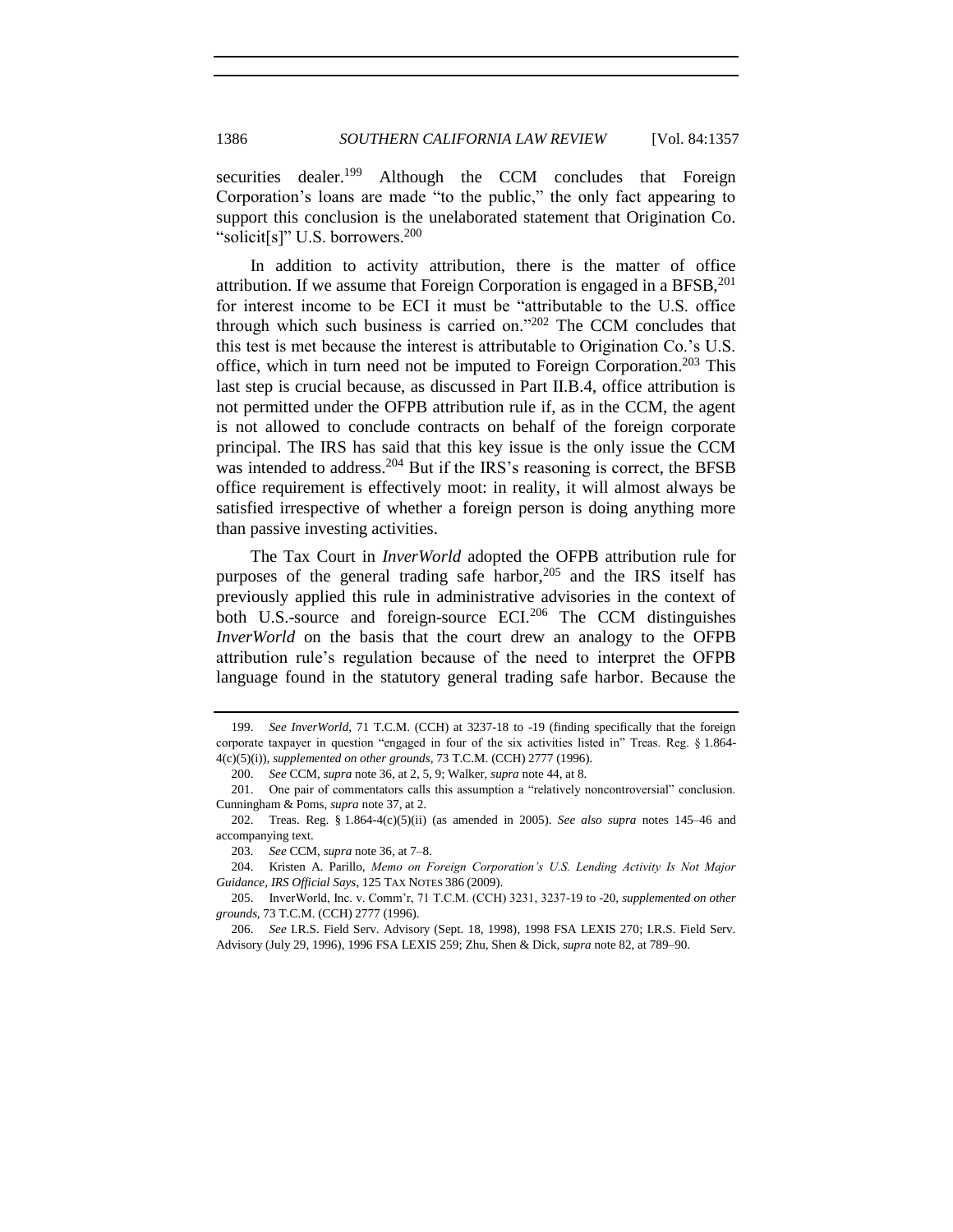statutory language underlying the BFSB regulation does not contain any such language, the CCM reasons, there is no need to resort to the OFPB attribution rule.<sup>207</sup>

Some argue that the Tax Court would have had an easier time applying the OFPB attribution rule to the BFSB regulation, had the court the occasion to do so, than it did applying the rule to the general trading safe harbor.<sup>208</sup> A key reason is that the BFSB rules are a creation of the regulations and do not have any real statutory foundation.<sup>209</sup> Accordingly, the argument goes, the correct place to look for interpretive guidance is the regulations themselves, whose structure and history show that the OFPB attribution rule should apply to the BFSB regulation as well. $^{210}$ 

<span id="page-30-0"></span>In any case, the CCM takes the position that office attribution is not necessary for ECI purposes because the BFSB office requirement refers only to "the U.S. office" and "a U.S. office," not the foreign corporation's U.S. office.<sup>211</sup> This distinction defies common sense and the natural reading of the regulation. The use of the passive voice and the lack of a possessive noun or pronoun, by themselves, should not be enough to support the CCM's interpretation—not when they are consistent with an alternative meaning that is better supported for the reasons given above.<sup>212</sup> Indeed, practitioners long seem to have taken for granted that the BFSB office is the foreign corporation's office, not someone else's. $2^{13}$ 

Even if the CCM is correct in making the above distinction, however, its conclusion that no attribution is necessary seems to be logically impossible: there must be some kind of nexus linking Origination Co.'s

<sup>207.</sup> *See* CCM, *supra* not[e 36,](#page-6-0) at 8; Walker, *supra* not[e 44,](#page-8-0) at 10–11.

<sup>208.</sup> Zhu, Shen & Dick, *supra* note [82,](#page-13-0) at 789.

<sup>209.</sup> *Id.*

<sup>210.</sup> *Id.* In particular, the OFPB attribution rules clearly apply to the foreign-source ECI rules of Treas. Reg. § 1.864-5. *See* Treas. Reg. § 1.864-5(a) (as amended in 1997). In addition, the definition of a BFSB explicitly applies to these same foreign-source ECI rules. *Id.* § 1.864-4(c)(5)(i) (as amended in 2005). The fact that no cross-reference is made to apply the OFPB attribution rules to the BFSB test would appear to be more of a historical oversight than an intentional policy decision. *See* Zhu, Shen & Dick, *supra* not[e 82,](#page-13-0) at 788. *See also* David T. Moldenhauer, *The Foreign Lender Memorandum and the Definition of a U.S. Office*, 125 TAX NOTES 1200 (2009) (discussing the structure, history, and purpose of the regulations and concluding that the CCM's "retrospective interpretation" is unwarranted).

<sup>211.</sup> *See* CCM, *supra* not[e 36,](#page-6-0) at 7–8.

<sup>212.</sup> *See* Zhu, Shen & Dick, *supra* note [82,](#page-13-0) at 787–90; Moldenhauer, *supra* not[e 210,](#page-30-0) at 1207–10.

<sup>213.</sup> For example, Yaron Reich has described the BFSB ECI rule as follows: "interest income and gain or loss from a debt security are ECI if the security is ‗attributable' to the U.S. *branch* and the other requirements . . . are satisfied." Reich, *supra* not[e 98,](#page-14-1) at 7 (emphasis added).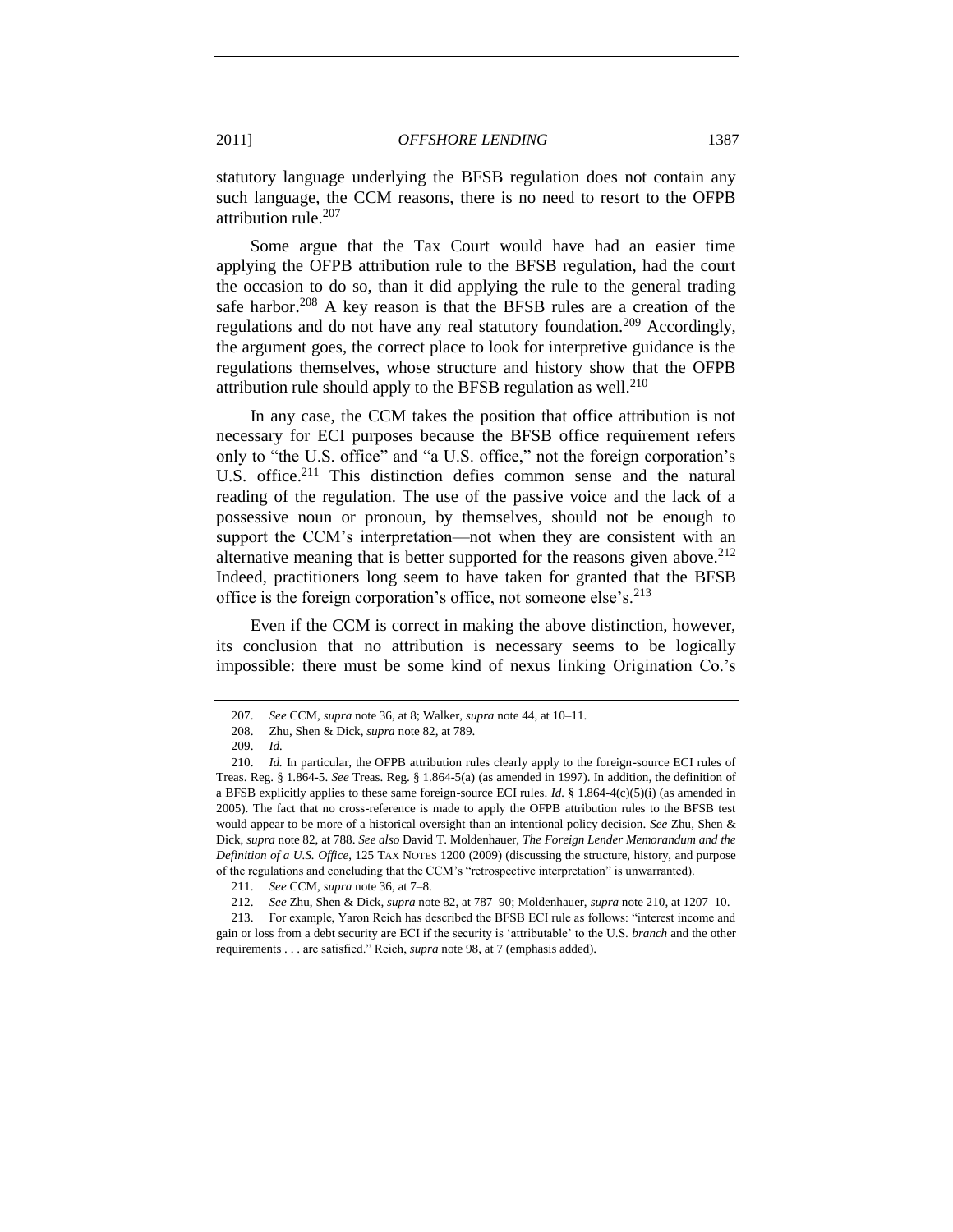<span id="page-31-4"></span><span id="page-31-0"></span>office to Foreign Corporation.<sup>214</sup> Thus, by distinguishing the OFPB attribution rules, the CCM appears implicitly to have adopted an expansive new "tax common law" attribution rule in its stead that allows attribution of an office without a dependent agent to bind its principal to contracts.<sup>215</sup> This new rule seems more akin to aggressive modern state tax attribution standards than anything used in the international tax arena or intended by Congress.<sup>216</sup> Specifically, it looks like a theory of economic nexus that requires little more than market penetration to trigger  $ECI<sup>217</sup>$  Such a rule could have profound implications in many areas of tax law.<sup>218</sup>

<span id="page-31-3"></span>The CCM's approach to office attribution, as a matter of policy, can be criticized on many fronts. Logically, many kinds of "weak" economic relationships could result in attribution, undermining the concept of the  $firm<sup>219</sup>$  and the concept of a corporation as a taxable entity separate from its shareholders.<sup>220</sup> In addition, even such an expansive theory of attribution might be circumvented rather easily through extensive subcontracting. There may be no administrable solution to this problem.<sup>221</sup>

<span id="page-31-2"></span><span id="page-31-1"></span>The IRS has countered that bowing to practitioners' arguments about BFSB office attribution in this case would have the effect of giving the benefits of the more taxpayer-friendly permanent establishment standards from treaties to taxpayers in nontreaty (tax haven) jurisdictions.<sup>222</sup> Congress, however, may have intended just that effect when it enacted the statute employing the OFPB language—that is, there might not be a substantial difference between the permanent establishment and OFPB concepts.<sup>223</sup> Moreover, the IRS, in creating the BFSB rules, deliberately set

<sup>214.</sup> *See* Walker, *supra* not[e 44,](#page-8-0) at 10.

<sup>215.</sup> *See id*. at 1–2, 19 (internal quotation marks omitted).

<sup>216.</sup> *See* Cummings, *supra* not[e 191;](#page-28-0) Walker, *supra* not[e 44,](#page-8-0) at 20–21, 57.

<sup>217.</sup> *See* Walker, *supra* not[e 44,](#page-8-0) at 54–56.

<sup>218.</sup> *Id.* at 11 ("The analysis outlined in the [CCM] thus has implications in contexts well beyond offshore lending.").

<sup>219.</sup> *See id.* at 55.

<sup>220.</sup> *Id.* at 57–59.

<sup>221.</sup> *Id.* at 59–62.

<sup>222.</sup> *See* Lee A. Sheppard, *ABA Tax Section Ponders Unanswered Financial Questions*, TAX NOTES TODAY, Jan. 25, 2010, *available at* 2010 TNT 15-2 (LEXIS).

<sup>223.</sup> *See* Dale, *supra* not[e 54,](#page-9-2) at 734–44 (comparing and contrasting the permanent establishment and OFPB concepts, and concluding that they are similar but not identical). The modern ECI rules might be seen as veering away from this history by taxing certain foreign-source income, but their purported rationale was to keep the United States from becoming a tax haven, not to refocus the USTB rules in general. *See* Walker, *supra* not[e 44,](#page-8-0) at 24–27.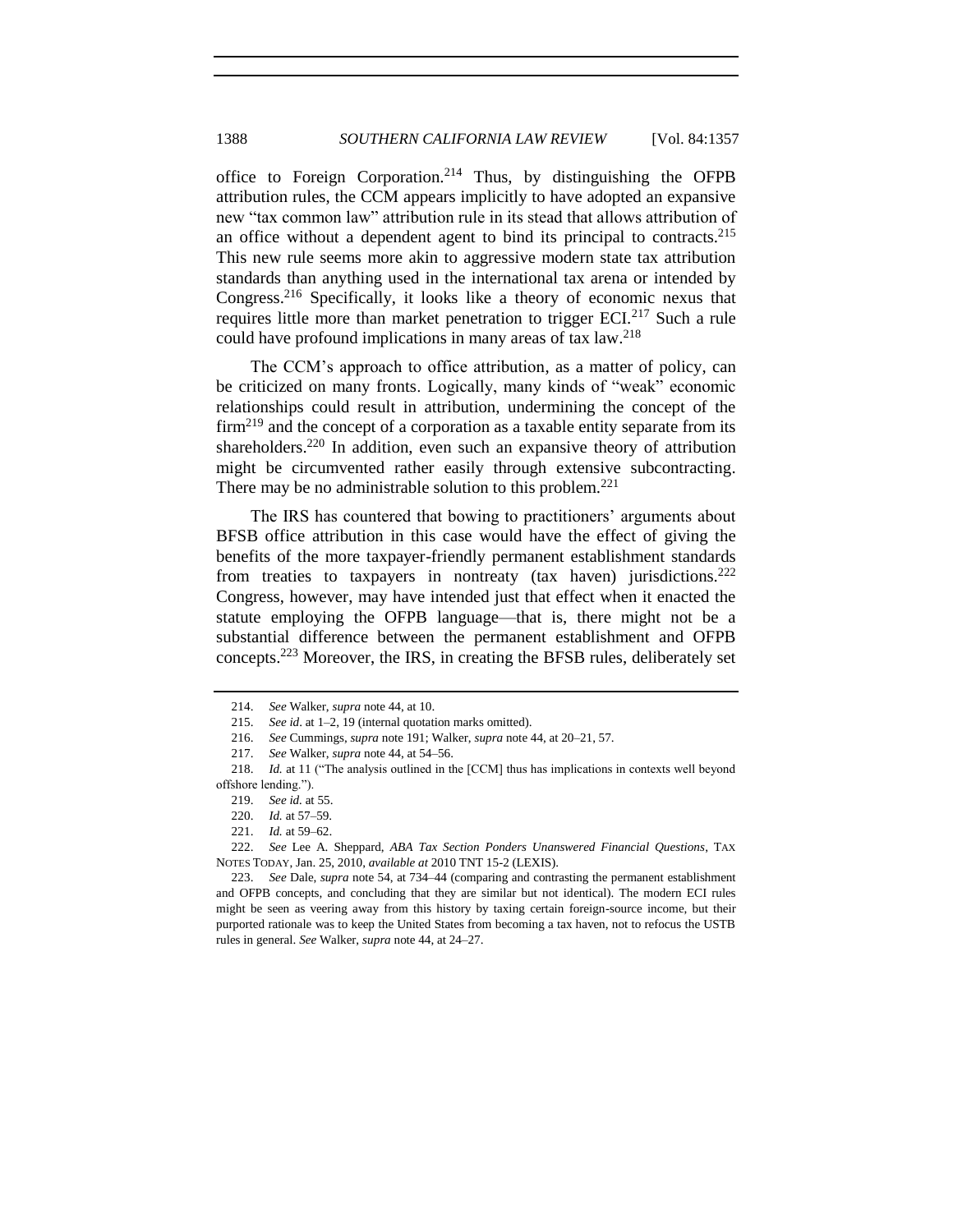a higher threshold for interest income to be ECI when it is earned by a BFSB rather than by a regular USTB.<sup>224</sup>

<span id="page-32-0"></span>In sum, it is little wonder that commentators have called the CCM's reasoning both "strained"<sup>225</sup> and "incorrect."<sup>226</sup>

#### C. IMPLICATIONS GOING FORWARD

Practitioners have been concerned about how far reaching the effects of the IRS's new position could be. "[T]he activities of any person who is on the ground in the United States can be attributed to a nonresident . . . simply by virtue of the domestic activities being regular and continuous and carried out on behalf of the nonresident." $^{227}$  If so, will a foreign entity earn ECI merely because it created a contractual relationship with a U.S. person? The IRS has attempted to assuage taxpayers by repeatedly (albeit informally) saying that the CCM is limited to its facts.<sup>228</sup> Nevertheless, the reasoning employed by the CCM could potentially have broad implications, not just in the taxation of offshore lending, but in other areas as well. $229$ 

Will taxpayers change their filing positions because of the CCM? The CCM is not binding authority, $230$  and if the IRS adopts it in a dispute, the targeted taxpayer might forcefully argue that the court should not follow

<sup>224.</sup> *See infra* note[s 242](#page-34-0)[–45](#page-34-1) and accompanying text.

<sup>225.</sup> *I.R.C. Chief Counsel Memo on Loan Origination by Foreign Entities*, ALERT MEMO (Cleary Gottlieb Steen & Hamilton LLP), Sept. 23, 2009, at 2, *available at* http://www.cgsh.com/files/News/ 9f9842df-0a0c-4562-9d7d-5db43fbfab36/Presentation/NewsAttachment/99e4dec9-722e-4bd7-99e6-5e8 cdf7f47e2/CGSH%20Alert%20-%20IRS%20Chief%20Counsel%20Memo%20on%20Loan%20Origin ation%20by%20Foreign%20Entities.pdf.

<sup>226.</sup> Zhu, Shen & Dick, *supra* not[e 82,](#page-13-0) at 790.

<sup>227.</sup> Cummings, *supra* note [191.](#page-28-0) Roger Lorence added, "Anything that doesn't involve buying a loan in the secondary market is arguably affected by this IRS action." Donmoyer, *supra* note [8](#page-2-3) (internal quotation marks omitted). Arguably, however, even secondary market sales are affected because the CCM assumed Origination Co. and Foreign Corporation were related only through an arm's-length agreement. *See* CCM, *supra* note [36,](#page-6-0) at 2.

<sup>228.</sup> *See, e.g.*, Parillo, *supra* not[e 204;](#page-29-0) Sheppard, *supra* not[e 222.](#page-31-2) Ironically, if the CCM is indeed limited to its facts, then does it actually say anything at all? One of its facts is that "Foreign Corporation makes loans to U.S. persons . . . *within the United States*." CCM, *supra* note [36,](#page-6-0) at 2 (emphasis added). This declaration would appear to prejudge the subsequent analysis, although more likely it is merely a drafting mistake. *See* Cummings, *supra* not[e 191;](#page-28-0) Walker, *supra* not[e 44,](#page-8-0) at 7 & n.28.

<sup>229.</sup> *See supra* note [218](#page-31-3) and accompanying text. *See also* Letter to the Editor, *Memo Would Adversely Affect Hedge Funds, Pools of Capital*, 127 TAX NOTES 1399 (2010) (suggesting possible tax planning opportunities created by the CCM).

<sup>230.</sup> *See supra* not[e 36.](#page-6-0)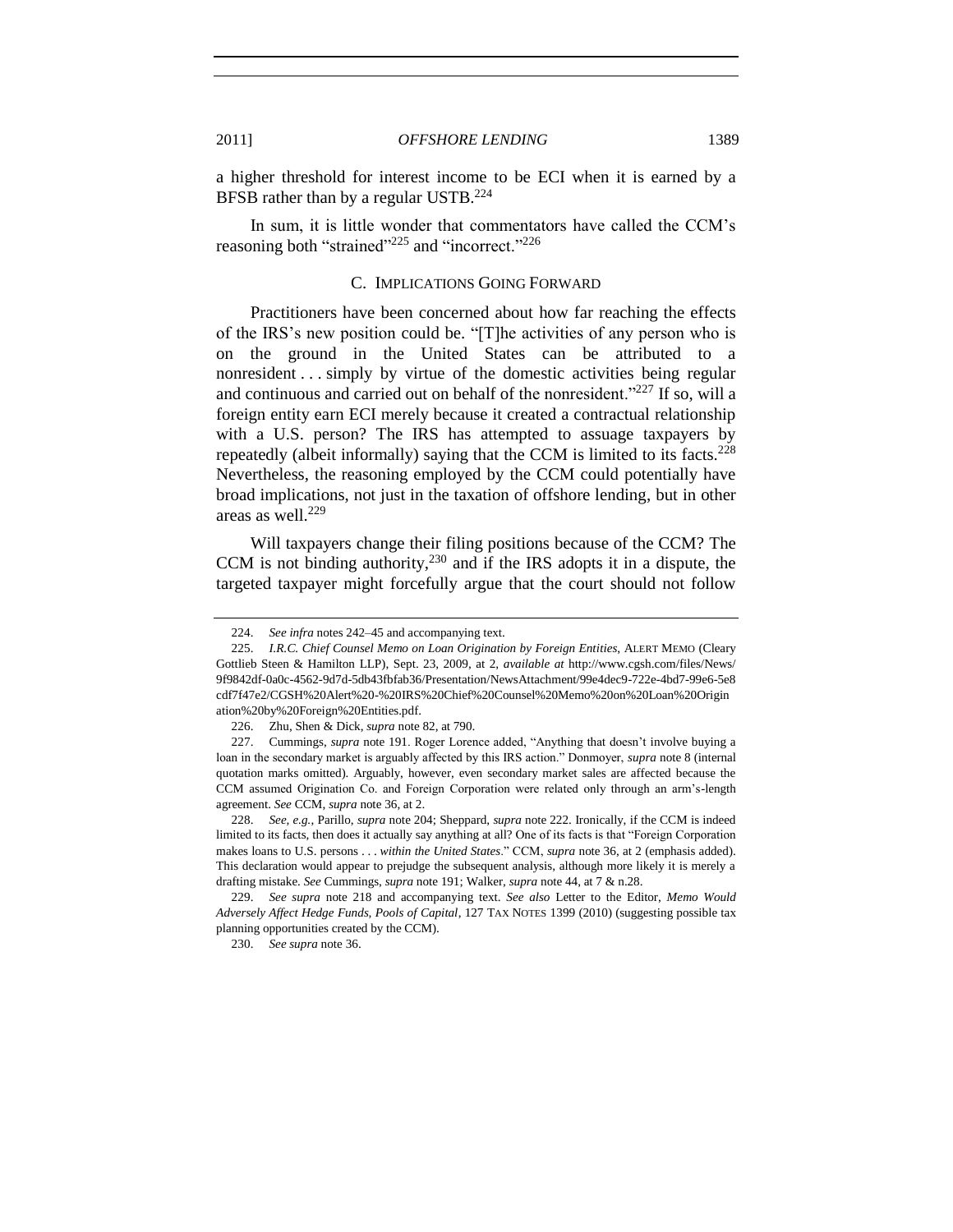the CCM for the reasons described above.<sup>231</sup> Regardless, "[a]s a matter of future tax planning, prudent taxpayers are likely to follow the CCM until further judicial or administrative guidance becomes available.<sup> $232$ </sup>

Uncertainties remain in the taxation of offshore lending. Disregarding uncertainty over the validity of the CCM's interpretation of the law, there are still questions regarding where the line should be drawn between what is ECI and what is not. Is interest income from a loan ECI if anyone originated the loan from a U.S. office, and a hedge fund later buys it in a secondary market—even much later?<sup>233</sup> What if a hedge fund participates in the restructuring of loans?<sup>234</sup> If the interest income is ECI, then is gain from a sale of the underlying security also  $ECI<sup>235</sup>$  The questions are numerous.

Nevertheless, if these uncertainties were reduced through bright-line rules, as have been proposed,  $236$  and if the CCM's conclusion were endorsed by the courts or embodied in future regulations so that taxpayers could rely on it as precedent, the potentially far-reaching implications of the CCM's new approach to attribution would still remain. Is such an approach necessary to reach the current goals of the U.S. tax system? The answer, this Note proposes, is no.

# <span id="page-33-0"></span>IV. HOW SHOULD OFFSHORE LENDING BE TAXED?

#### A. THE POLICY OF NEXUS REVISITED

<span id="page-33-1"></span>The ECI rules do not automatically exempt FDAP-like income from net-basis taxation. Instead, the asset-use and business-activities tests are used to determine whether the FDAP-like income should nevertheless be considered business income rather than investment income.<sup>237</sup> In addition, the 1966 Act added the proprietary trading safe harbor $^{238}$  with the stated

<sup>231.</sup> *See supra* Part III.B.

<sup>232.</sup> Zhu, Shen & Dick, *supra* not[e 82,](#page-13-0) at 790.

<sup>233.</sup> Andrew Walker argues that a market-availment standard is not a textually implausible interpretation of the law, but suggests that the answer is no. *See* Walker, *supra* note [44,](#page-8-0) at 3, 14–15.

<sup>234.</sup> The Association of the Bar of the City of New York proposed a safe harbor for restructuring loans. *See* Stone, *supra* not[e 60.](#page-10-3) But the existence of this proposal suggests that, without it, the result is at best unclear. The CCM did nothing to clarify the matter. *See* CCM, *supra* not[e 36.](#page-6-0)

<sup>235.</sup> Again, the answer is arguably no. Zhu, Shen & Dick, *supra* not[e 82,](#page-13-0) at 787.

<sup>236.</sup> *See* Stone, *supra* not[e 60.](#page-10-3)

<sup>237.</sup> *See supra* Part II.B.3.

<sup>238.</sup> Foreign Investors Tax Act of 1966, Pub. L. No. 89-809, sec. 102(d)(2), § 864(b)(2)(A)(ii), 80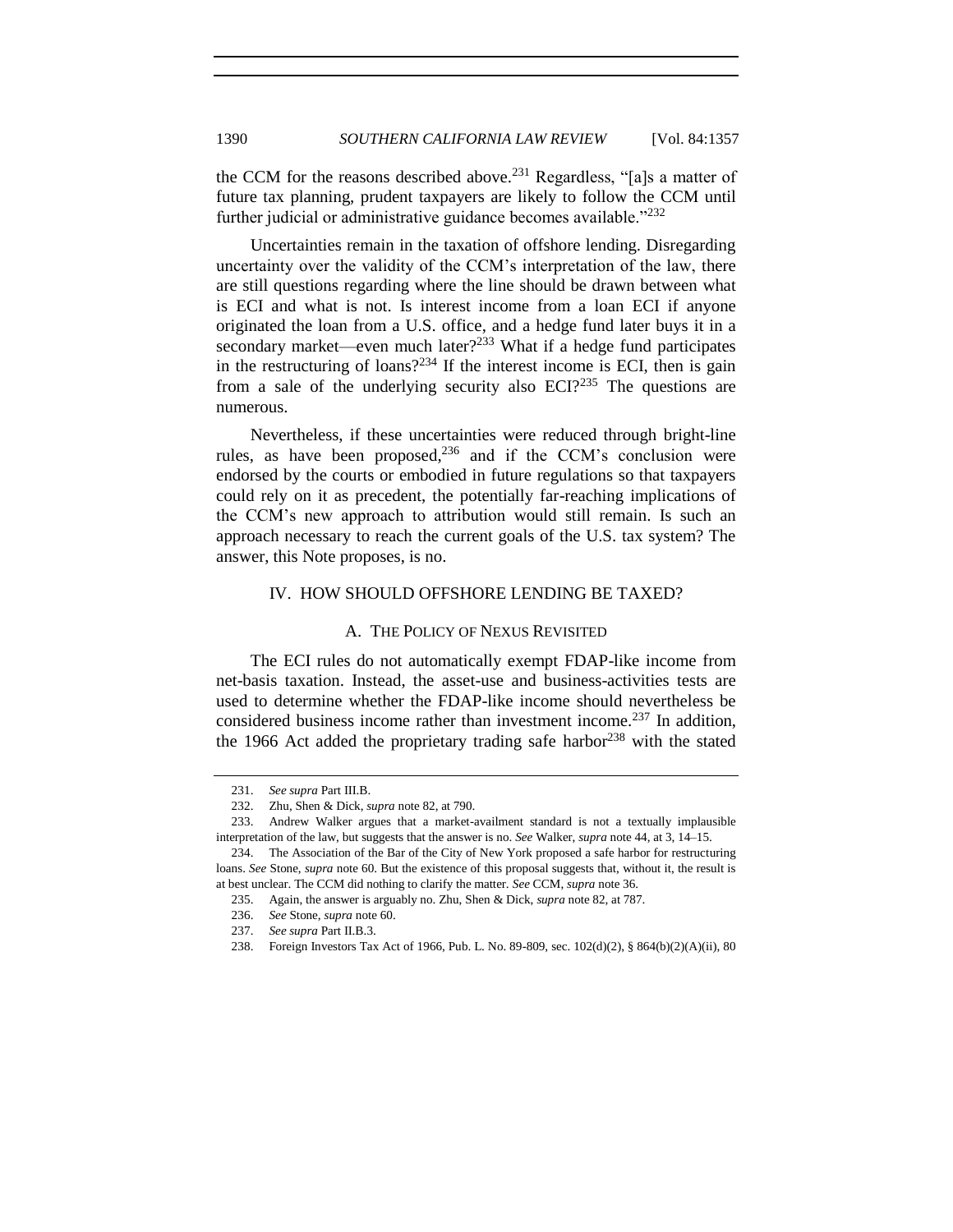goal being to facilitate and encourage foreign investment in the United States without compromising the taxation of actual U.S. businesses conducted by foreign taxpayers.<sup>239</sup>

<span id="page-34-2"></span>From the beginning, however, the Treasury Department ("Treasury") felt that BFSBs should have a special test to determine when income is ECI.<sup>240</sup> The exact reasons for doing so are not known.<sup>241</sup> Nevertheless, the effect of the rule, in both its original and current forms, is to exempt some FDAP-like income that otherwise would be ECI from being classified as such and, at least before the enactment of the portfolio interest exemption, to expose more interest to gross-basis withholding—generally a punitive result for a highly leveraged company.<sup>242</sup>

<span id="page-34-0"></span>Why would the Treasury want to increase the threshold for treating interest and certain other income as ECI in the case of banks? Purportedly, the rule was created "to distinguish between banking income and nonbanking investment income of banks." $243$  But the Treasury was probably primarily concerned with the ability of foreign banks to avoid taxes by treating large amounts of FDAP-like income as ECI, thus allowing them to take deductions associated with that income against their other business profits. $^{244}$  Yet, not all commentators agree. $^{245}$ 

<span id="page-34-1"></span>Stat. 1539, 1544. The securities trading safe harbors are described *supra* Part II.B.2.

<sup>239.</sup> *See* H.R. REP. NO. 89-1450, at 12–13 (1966); S. REP. NO. 89-1707, at 16–17 (1966). *But cf.* Sheppard, *supra* note [9,](#page-2-4) at 730 ("The legislative history of the [proprietary] trading safe harbor shows that Congress, rather than wanting to attract foreign capital, had simply given up on collecting tax on capital gains realized by foreign investors, and had decided that making brokers rich would be a good way to make up the lost revenue.").

<sup>240.</sup> Although the text of § 864(c)(2) refers to only the first two tests, Treas. Reg. § 1.864-4(c)(5) has included the special BFSB rule from the regulation's inception. *See* T.D. 7216, 1972-2 C.B. 415.

<sup>241.</sup> *See* T.D. 7216, 1972-2 C.B. 415; Moldenhauer, *supra* not[e 210,](#page-30-0) at 1203–04.

<sup>242.</sup> *See* Alfred C. Groff & James F. Hoch, *Selected Issues in U.S. Taxation of U.S. Branches of Foreign Banks*, 1988 U. ILL. L. REV. 343, 349–50; Moldenhauer, *supra* not[e 210,](#page-30-0) at 1204. To illustrate, consider again a foreign corporation that leverages its capital, incurring \$750,000 of interest expense, to earn \$1 million in interest income from U.S. corporate bonds. If the income is taxed on a gross basis using a 30 percent withholding rate, the corporation will be left with only \$700,000 of after-tax income to pay its \$750,000 of expenses—an effective tax rate of 120 percent of net income. Thus, taxation on a net basis (even at a current rate of 54.5 percent) is preferable for a highly leveraged company.

<sup>243.</sup> I.R.S. Tech. Mem. (Dec. 23, 1970), 1970 TM LEXIS 39 at \*4.

<sup>244.</sup> *See* Moldenhauer, *supra* note [210,](#page-30-0) at 1203–05. Before 1977, the regulations were liberal in allowing a corporation to allocate interest deductions according to its own books, giving management much discretion. *See* T.D. 6258, 1957-2 C.B. 368, 375–76; KATZ, PLAMBECK & RING, *supra* not[e 27,](#page-4-0) at A-46.

<sup>245.</sup> Sheppard describes the BFSB rules as having been created at the behest of Canadian banks to protect their U.S.-source interest income from withholding taxes. Accordingly, she argues, to maximize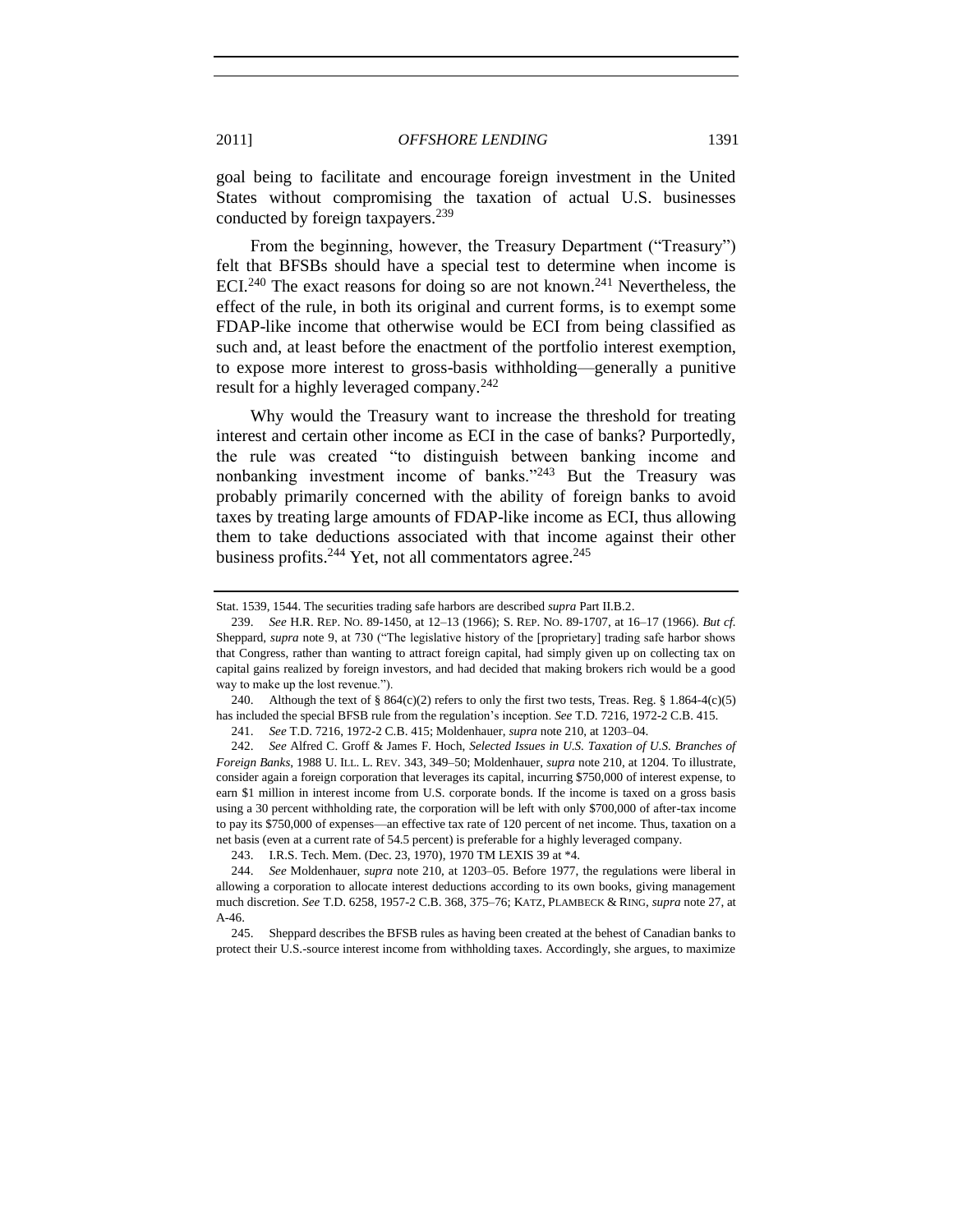The initial version of the BFSB regulation the Treasury promulgated effectively let banks decide whether to treat banking income as ECI, simply by adjusting their accounting treatment—the infamous "booking rule." In brief, this rule let a bank avoid ECI treatment for interest income if the underlying loan were "booked" or physically held in a foreign country.<sup>246</sup> This rule soon proved unworkable because of the effect of tax treaties that reduced or eliminated the withholding tax on non-ECI interest and other income.<sup>247</sup> Thus, this regulation was amended.<sup>248</sup>

<span id="page-35-0"></span>Treaties today are not the only source of rules exempting non-ECI interest from tax altogether. The portfolio interest exemption was added in  $1984^{249}$  to allow U.S. companies to compete directly as borrowers in the Eurobond market, which required that interest be exempt from withholding.<sup>250</sup> While the portfolio interest exemption has some restrictions regarding its use by banks, hedge funds almost certainly qualify as nonbanks.<sup>251</sup> Thus, the IRS finds itself in a predicament in which the BFSB rule that limits the reach of ECI works to the government's detriment in the case of offshore lending hedge funds.

The business environment has also changed significantly from what it was at the time of the 1966 Act. In 1966, a congressional study "describe[d] U.S. and foreign banks as generally having a symbiotic relationship with little direct competition.<sup>2252</sup> Accordingly, the legislative history of the 1966 Act does not mention protecting U.S. banks from foreign competition as a reason for enactment.<sup>253</sup> Rather, the focus was on

the favorable ECI treatment, the rules impose "a very low threshold of activity" for characterizing interest as ECI. Sheppard, *supra* not[e 9,](#page-2-4) at 733–34. Sheppard's position seems untenable in light of the fact that the BFSB rules impose a higher threshold than the asset-use and business-activities tests, and this higher threshold makes sense given the IRS's expressed concerns with allowing foreign banks to obtain ECI treatment on investment income. *See* Moldenhauer, *supra* not[e 210,](#page-30-0) at 1203–05.

<sup>246.</sup> *See* Groff & Hoch, *supra* not[e 242,](#page-34-0) at 349–50.

<sup>247.</sup> *See id.* at 350; KATZ, PLAMBECK & RING, *supra* note [27,](#page-4-0) at A-6.

<sup>248.</sup> T.D. 7958, 1984-1 C.B. 174.

<sup>249.</sup> Deficit Reduction Act of 1984, Pub. L. No. 98-369, § 127, 98 Stat. 494, 648–53 (codified as amended in I.R.C. §§ 871(h), 881(c)).

<sup>250.</sup> STAFF OF THE JOINT COMM. ON TAXATION, 98TH CONG., GENERAL EXPLANATION OF THE REVENUE PROVISIONS OF THE DEFICIT REDUCTION ACT OF 1984, JCS-41-81, at 391–94 (Comm. Print 1984); James P. Holden, Jr., Note & Comment, *Repeal of the Withholding Tax on Portfolio Debt Interest Paid to Foreigners: Tax and Fiscal Policies in the Context of Eurobond Financing*, 5 VA. TAX REV. 375, 383, 393–94, 404 (1985).

<sup>251.</sup> *See supra* notes [67](#page-11-3)[–70](#page-11-1) and accompanying text.

<sup>252.</sup> Moldenhauer, *supra* not[e 210,](#page-30-0) at 1209 n.49.

<sup>253.</sup> *See* H.R. REP. NO. 89-1450 (1966); S. REP. NO. 89-1707 (1966).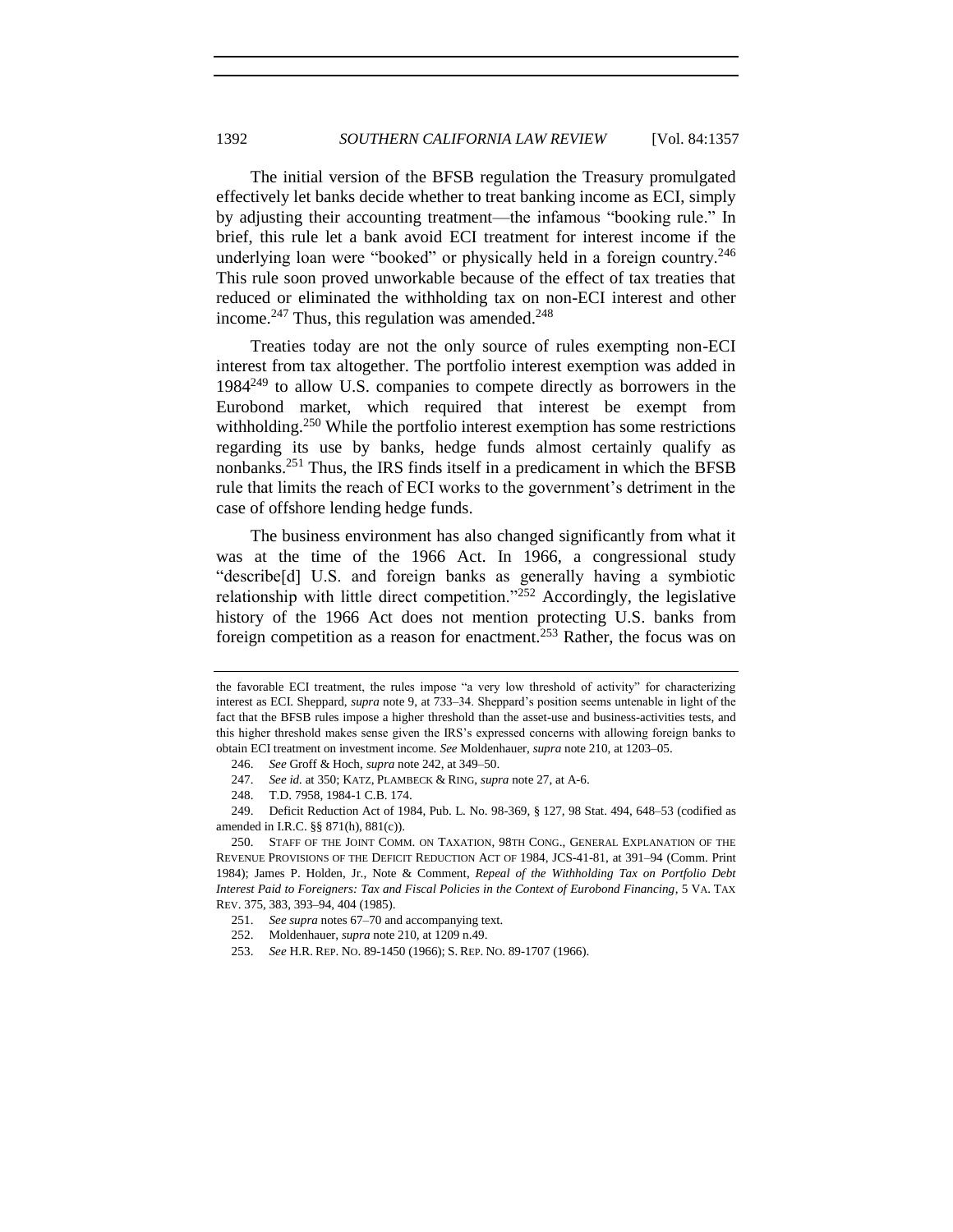<span id="page-36-0"></span>creating a better environment for foreign investment in the United States.<sup>254</sup> Today, however, hedge funds have arrived at the lending scene. Although U.S. banks have been supportive of hedge funds in their opposition of ECI treatment for U.S.-source interest income, $255$  the reason for this support may have more to do with banks' need for hedge funds as prime brokerage clients and less to do with the belief that hedge funds are not competitors. 256

<span id="page-36-1"></span>The United States' world economic position has also changed over the last century. While the country became the world's largest capital exporter soon after World War  $II$ ,<sup>257</sup> more recently, the United States has become the world's largest net capital importer.<sup>258</sup> Thus, the country's efforts to attract foreign capital seem to have been successful. Sheppard, for one, says foreign investors today are "quite comfortable."<sup>259</sup> But they need to be if the United States is going to continue its position as a dominant destination for foreign capital.

<span id="page-36-2"></span>Moreover, products and services in the financial services industries today are converging.<sup>260</sup> The traditional boundary lines among banks, insurers, and security dealers have been eroding for some time.  $261$  In addition, the advent of derivative instruments, among other devices, has essentially allowed companies to create customized securities with whatever mix of financial, economic, and tax characteristics the companies want. $262$ 

<span id="page-36-3"></span>In short, capital is mobile and sophisticated investors are not about to slow down their efforts to structure instruments and transactions such that income is earned subject to the least tax possible. In this country,

<sup>254.</sup> *See supra* note[s 54](#page-9-2)[–56](#page-9-3) and accompanying text.

<sup>255.</sup> *See* Sheppard, *supra* not[e 9,](#page-2-4) at 734–35.

<sup>256.</sup> See id. at 735 ("Hedge funds are the best customers of commercial banks and investment banks. They borrow heavily and pay a lot of fees for prime brokerage as they churn their portfolios. More important, they stand ready to buy loans that banks want to get rid of."). *See also supra* not[e 9](#page-2-4) and accompanying text.

<sup>257.</sup> Holden, *supra* not[e 250,](#page-35-0) at 379.

<sup>258.</sup> COUNCIL OF ECON. ADVISORS, THE ANNUAL REPORT OF THE COUNCIL OF ECONOMIC ADVISORS, *in* ECONOMIC REPORT OF THE PRESIDENT 7, 130–32 (2006).

<sup>259.</sup> *See* Sheppard, *supra* not[e 9,](#page-2-4) at 744.

<sup>260.</sup> *See* Kleinbard, *supra* not[e 17,](#page-3-1) at 225–27.

<sup>261.</sup> *See id.* at 232–43.

<sup>262.</sup> *See* Leeds, *supra* not[e 169](#page-25-1) (describing the use of total return swaps as a substitute for bank lending). *See generally* Kleinbard, *supra* note [17](#page-3-1) (exploring a range of characteristics that can be included in derivatives).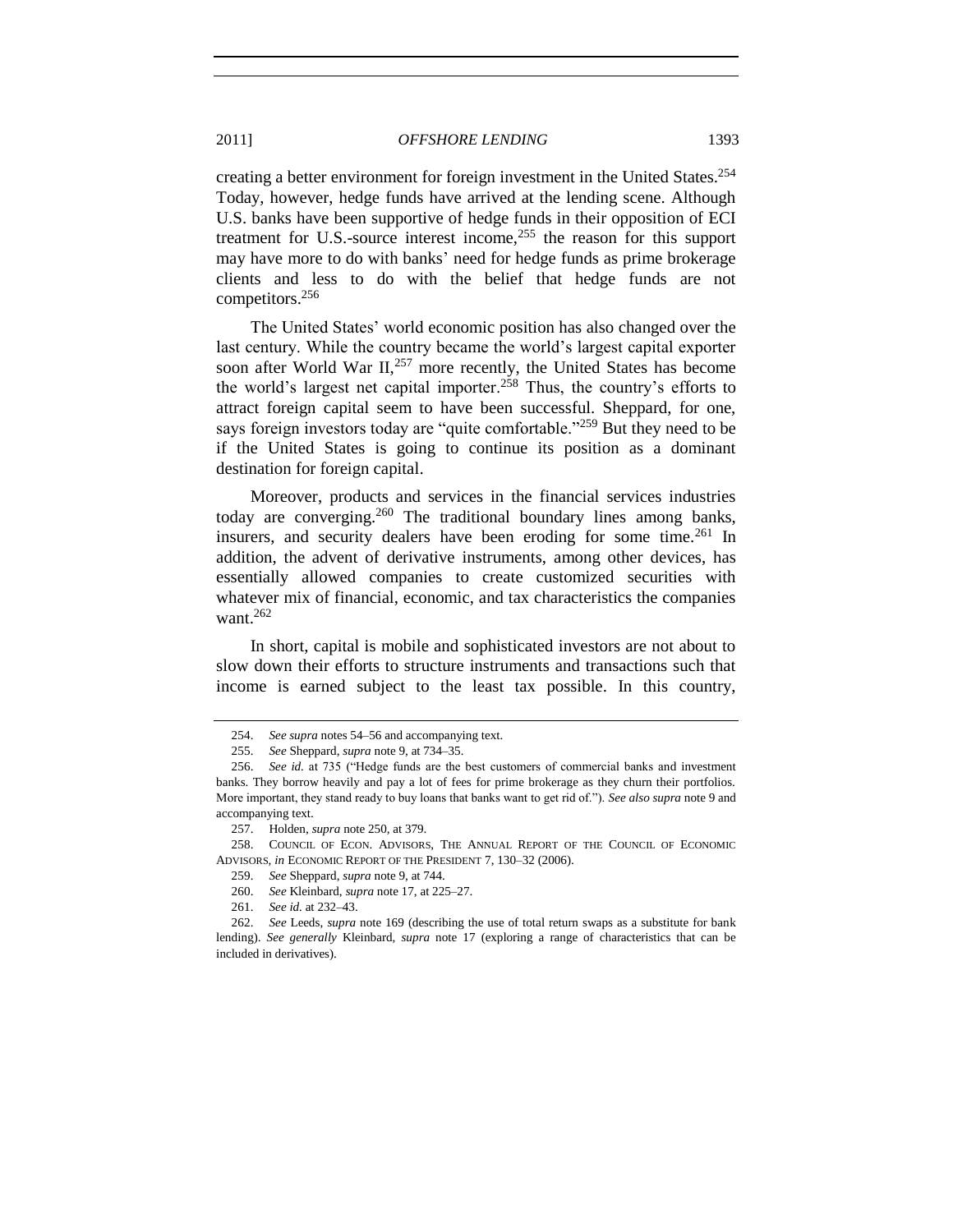withholding taxes essentially "function as on-off switches": if a tax is imposed, investors will take their funds elsewhere.<sup>263</sup> Arguably, the United States does not use withholding taxes to collect revenue; rather, it uses them "mostly as a bargaining chip for treaty negotiations."<sup>264</sup> As found by the Staff of the Joint Committee on Taxation:

Policies that impede cross border investment can lead to inefficient investment decisions and potentially reduced aggregate investment. Reduced aggregate investment and an inefficient allocation of investment dollars reduces future growth compared to that achievable in the absence of restrictions. Reduced growth means that per capita income will be lower in the future than it might otherwise be.  $2^{65}$ 

Thus, one can argue that the United States should not tax foreign investment at all, and trying to differentiate among different kinds of foreign investment would seem to serve no useful purpose because capital income is interchangeable. An argument that foreign investors should be taxed differently depending on whether their income is earned from an "active" business versus a "passive" investment<sup>266</sup> seems to fall flat: the investors' income is capital income either way.

While there is a difference between active businesses and passive investment, this difference is already captured by the tax law. If a foreign corporation actively engages in a U.S. business by hiring U.S. employees to solicit customers and originate loans, those employees' salaries show up as income on their individual tax returns. What remains—corporate profit—is no more active or passive to its eventual recipients (the foreign investors) than if the corporation's sole activities consisted of buying U.S. government bonds and holding them until maturity.

Importantly, however, there is a practical reason not only to tax certain foreign investments but also to tax different foreign investments differently: the United States taxes its own corporations' profits.<sup>267</sup> Thus, if a U.S. corporation has to pay taxes on its profits, but its foreign competitor does not, the U.S. corporation will be at a competitive disadvantage

<sup>263.</sup> Kleinbard, *supra* not[e 17,](#page-3-1) at 246.

<sup>264.</sup> *See* Sheppard, *supra* not[e 182,](#page-26-0) at 1249.

<sup>265.</sup> STAFF OF THE JOINT COMM. ON TAXATION, 110TH CONG., ECONOMIC AND U.S. INCOME TAX ISSUES RAISED BY SOVEREIGN WEALTH FUND INVESTMENT IN THE UNITED STATES, JCX-49-08, at 73 (2008) [hereinafter JCX-49-08].

<sup>266.</sup> *See, e.g.*, Leblang & Rosenberg, *supra* note [80](#page-12-2) (arguing that the United States should use an "active finance standard" to decide whether lending income is ECI).

<sup>267.</sup> I.R.C. § 11 (2006).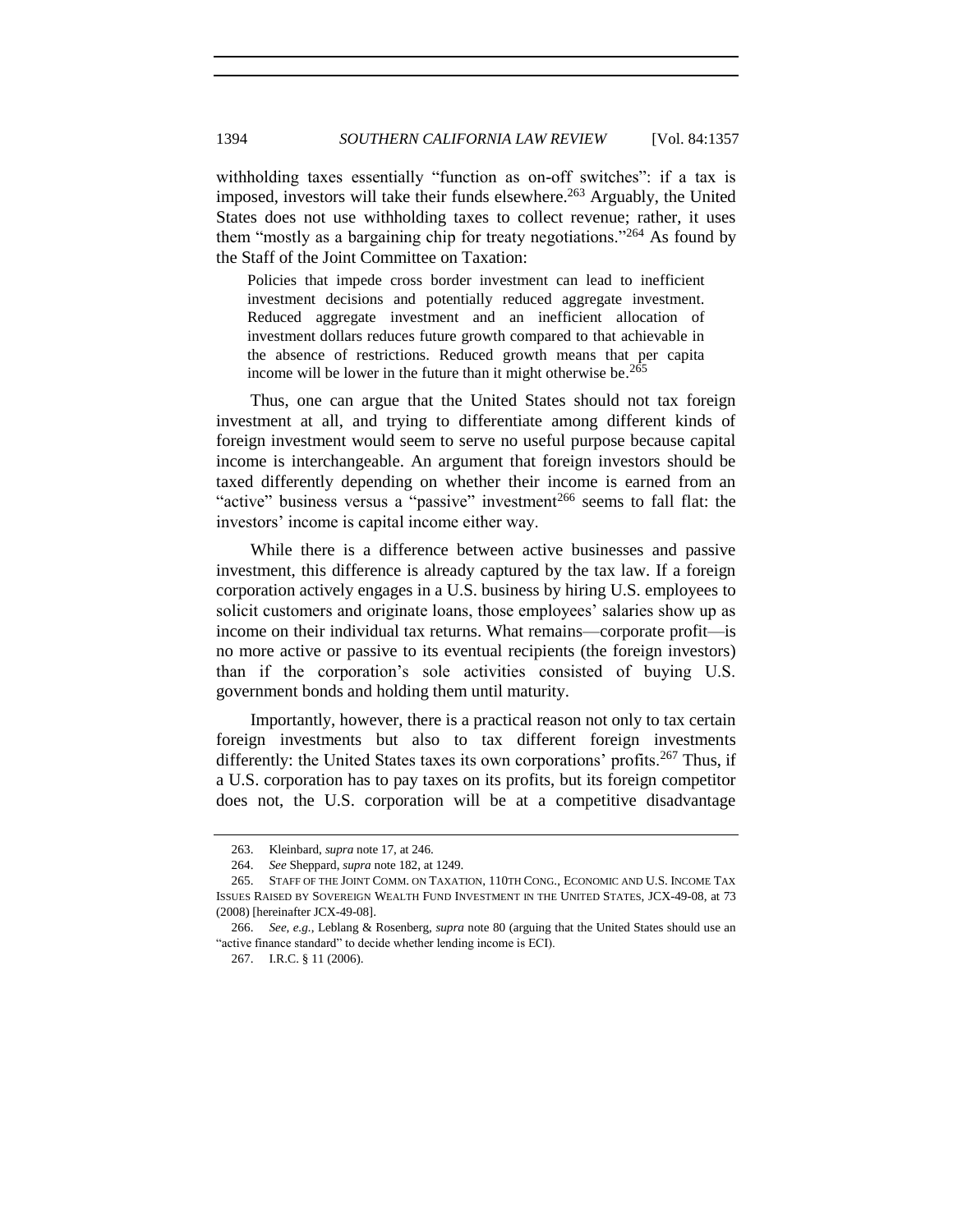because of the tax law. In other words, the government could exempt hedge funds from tax altogether and might thereby increase future growth and per capita income in the United States, but then we would have to deal with the prospect of having U.S. banks go out of business (and all accompanying effects on the economy).

Therefore, the nexus requirement, complete with the trading safe harbors and the portfolio interest exemption, seems to make sense in light of current policy goals. In general, foreign investors should be taxed as little as possible on U.S.-source income in order to encourage them to invest in the United States, but if a foreign investor competes with U.S. businesses, it should be taxed as a U.S. business in order to prevent unfair competition.<sup>268</sup> The question then becomes: How best can this goal be accomplished in the case of offshore lending?

# <span id="page-38-0"></span>B. THE IRS'S SOLUTION: A RESULT IN SEARCH OF A JUSTIFICATION

There is little doubt that hedge funds are competing with U.S. banks.<sup>269</sup> Merely imposing a tax on "hedge funds," however, would hardly be effective at stopping this competition. Financial services are converging; if one form of doing business, or one technique, or one product is taxed unfavorably, we can count on industrious companies to devise new schemes to achieve the most favorable tax treatment available.<sup>270</sup>

It is apparent that the existing (pre-CCM) law of nexus is inadequate to achieve the desired result of taxing foreign hedge funds that compete with U.S. banks, as hedge funds have argued that their income is not taxable to their foreign investors.<sup>271</sup> Allowing the trading safe harbors and portfolio interest exemption to apply together to the same income may have the laudable effect of encouraging foreign investment,  $272$  but if hedge funds

<sup>268.</sup> *See* Leblang & Rosenberg, *supra* not[e 80,](#page-12-2) at 145. Walker takes a contrary view: "USTB was originally and remains primarily an administrative construct to identify income that is administratively sensible to tax on a net income basis under the self-assessment regime," rather than through withholding. Walker, *supra* not[e 44,](#page-8-0) at 27. Considering that withholding essentially acts as an "on-off switch[]," Kleinbard, *supra* not[e 17,](#page-3-1) at 246, and has primarily been used "as a bargaining chip for treaty negotiations‖ rather than a tax collection device, Sheppard, *supra* note [182,](#page-26-0) at 1249, one would hope that the USTB nexus rule continues to exist for more than merely the ease of tax administration.

<sup>269.</sup> *See supra* note[s 9,](#page-2-4) [255](#page-36-0)[–56](#page-36-1) and accompanying text.

<sup>270.</sup> *See supra* note[s 260](#page-36-2)[–62](#page-36-3) and accompanying text.

<sup>271.</sup> *See supra* Part III.A.

<sup>272.</sup> *See supra* Part IV.A.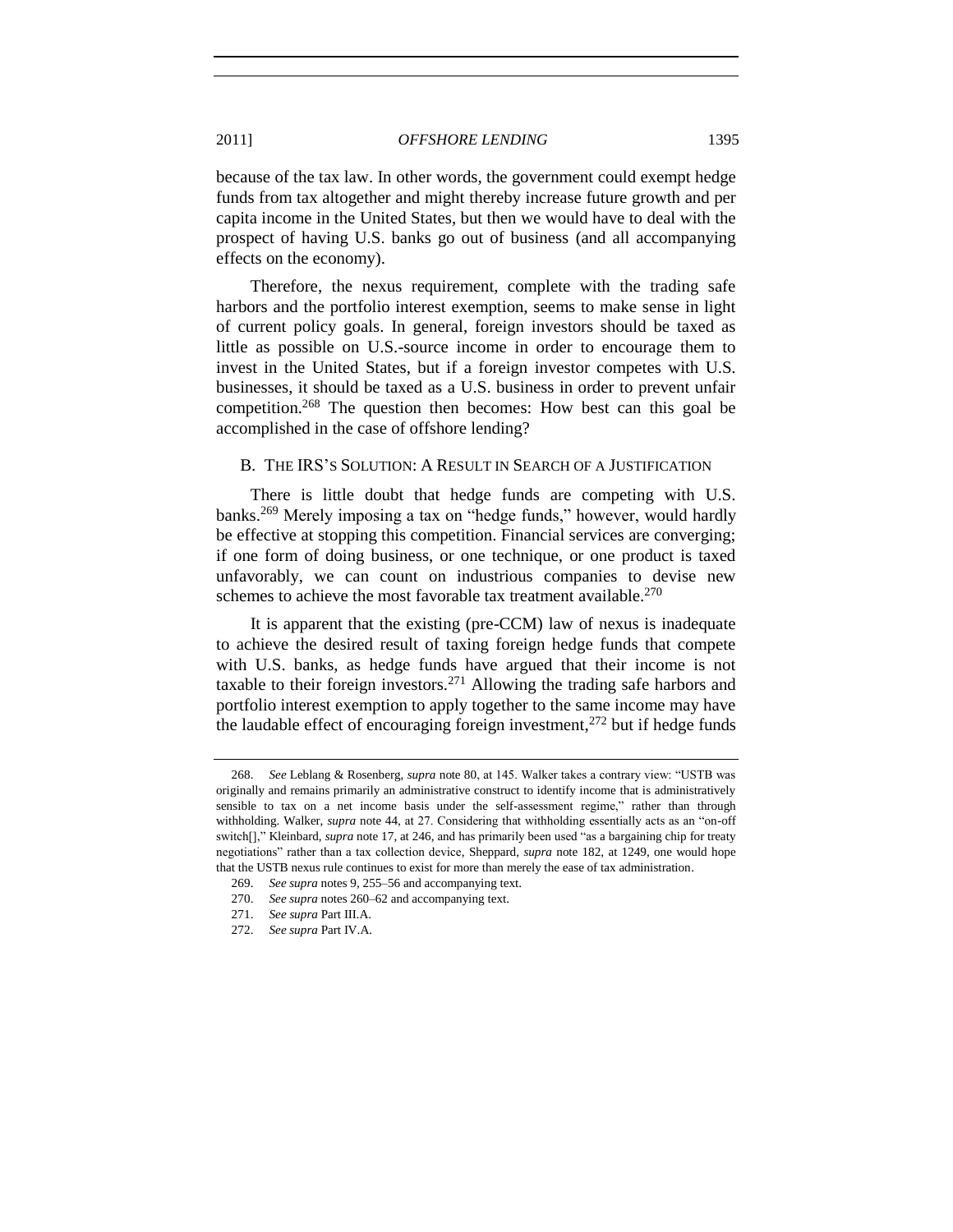are able to use these rules to avoid taxes on outright competition with U.S. businesses, there seems to be a problem.

The IRS has responded by attempting to move a lending hedge fund's income away from the realm of trading and to treat it as ECI from a BFSB.<sup>273</sup> This approach obviates the effect of the trading safe harbors and portfolio interest exemption, as the income is now ECI. Yet, to achieve this result the IRS apparently has proposed a vastly more expansive theory of nexus in order to attribute the BFSB office of an unrelated third party to the hedge fund. As explained above, the net cast by this approach might be much broader than intended while simultaneously not being fine enough to snare all lending hedge funds. $274$ 

The problem with the IRS's approach is apparent when one focuses on what current policy goals are rather than the wording of the BFSB regulation. The IRS's approach, in essence, creates a fiction to fit the lending hedge fund's peg into the BFSB rule's hole. Because the rule asks for a "U.S. office," the CCM makes it look as though the hedge fund has one. But the goal is not to tax hedge funds that have—or almost have— U.S. offices; the goal is to tax hedge funds that compete with U.S. businesses over U.S. customers.

Some individual states in the United States have adopted expansive theories of nexus that are similar to the one apparently adopted by the CCM, allowing for activities of unrelated third parties to be attributed to out-of-state corporations for state tax purposes.<sup>275</sup> States have pursued this route out of an abundance of aggression, seeking to collect as much in taxes as they can.<sup>276</sup> Congress has noticed, with legislation being proposed (and reproposed) to curb the ability of states to use a nexus concept that abolishes the need for physical presence.<sup>277</sup> Walker criticizes the use of such a broad nexus construct for U.S. foreign tax purposes because of the administrative difficulties posed by collecting taxes from foreign taxpayers

<sup>273.</sup> *See supra* Part III.B.

<sup>274.</sup> *See supra* note[s 214](#page-31-4)[–21](#page-31-1) and accompanying text.

<sup>275.</sup> *See* Walker, *supra* note [44,](#page-8-0) at 20–22. The CCM does not bother to cite state law, however. *See* CCM, *supra* not[e 36.](#page-6-0)

<sup>276.</sup> *See* Bartlett Cleland, *Business Activity Taxes: The New Internet Tax*, IPI IDEAS (Inst. for Policy Innovation, Louisville, Tex.), Mar. 2003, *available at* http://ipi.org/IPI/IPIPublications.nsf/ PublicationLookupFullTextPDF/228DA5F53A7A1CBE86256CEE007BA972/\$File/II18-BAT.pdf? OpenElement.

<sup>277.</sup> *See* Troy Flanagan, *The Business Activity Tax Simplification Act*, FRANCHISING WORLD, Apr. 2009, at 76.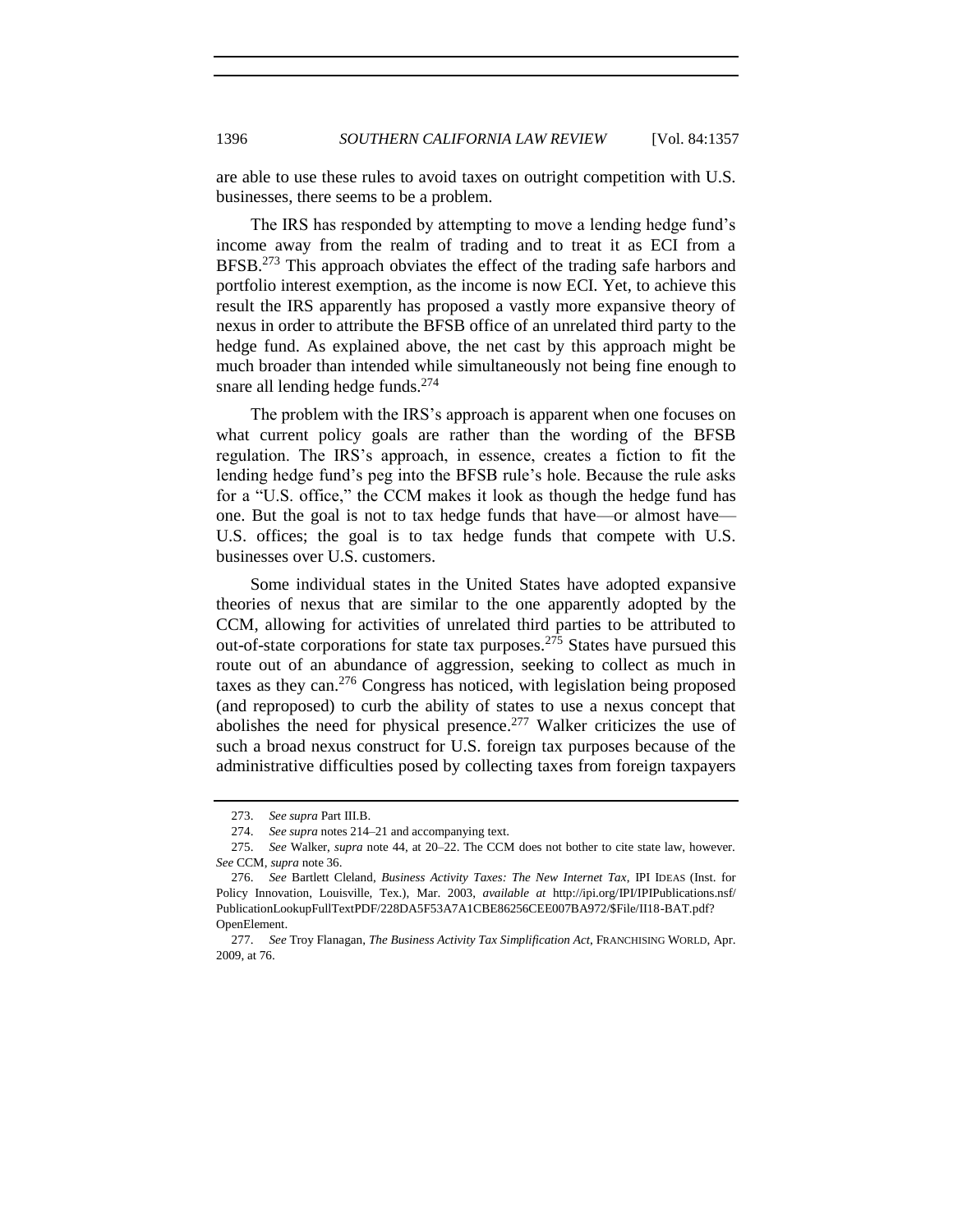when the threshold nexus between a foreign corporation and the United States is so slight.<sup>278</sup> More fundamentally, the problem with adopting a rule along the lines of the state tax regimes for foreign tax purposes is that such a system, as does the CCM's approach, only indirectly—and crudely achieves the policy goal of taxing competing businesses while not taxing mere investment.

With its focus off center, it is only natural that the CCM's approach will fail at the margins. And with the malleability and interchangeability of financial services, the margins are what matter in the case of offshore lending. Therefore, this Note proposes a different approach, one that is designed to be focused on the goal: a customer nexus approach.<sup>279</sup>

# <span id="page-40-2"></span><span id="page-40-0"></span>C. AN ALTERNATIVE SOLUTION: A CUSTOMER NEXUS APPROACH

# <span id="page-40-1"></span>1. The Centrality of Customer Relationships

Fundamentally, attribution of activities to corporate entities is necessary for us to reach the conclusion that a corporation is engaged in business anywhere.<sup>280</sup> And, at least the way the laws are currently phrased, some physical presence is necessary if the question is whether a corporation is engaged in business within the United States as opposed to with the United States.<sup>281</sup> But to require that a BFSB office be attributed through agency to meet this physical presence requirement for purposes of the BFSB rules seems to be an indirect and inaccurate way to solve the real problem: determining whether a foreign corporation is competing with U.S. businesses for U.S. customers, rather than merely investing in the market. This Note argues that a more direct and accurate approach to distinguish between traders eligible for the trading safe harbors and lenders would be

<sup>278.</sup> *See* Walker, *supra* not[e 44,](#page-8-0) at 27–30.

<sup>279.</sup> David Shapiro and Jeff Maddrey suggest that the CCM's approach is, in fact, a focus on whether a "customer relationship" exists. David H. Shapiro & Jeff Maddrey, *The Importance of a "Customer Relationship" in Loan Origination*, 126 TAX NOTES 659, 660 (2010). They criticize this approach as likely to have a chilling effect on foreign investment in U.S. debt that has been originated in the United States, for fear that the relationship between the customer and the loan originator will taint the debt with the requisite customer relationship triggering ECI. *See id.* at 664. Regardless whether this description befits the CCM, my proposition is inherently different, as we will see in the next section. Rather than considering whether the loan originator and underlying customer had the requisite customer relationship, I propose looking to see if there is a sufficient nexus between the foreign holder of the debt and the customer.

<sup>280.</sup> Some civil law societies might beg to differ. *See supra* note [148.](#page-21-6)

<sup>281.</sup> *See* Walker, *supra* not[e 44,](#page-8-0) at 43.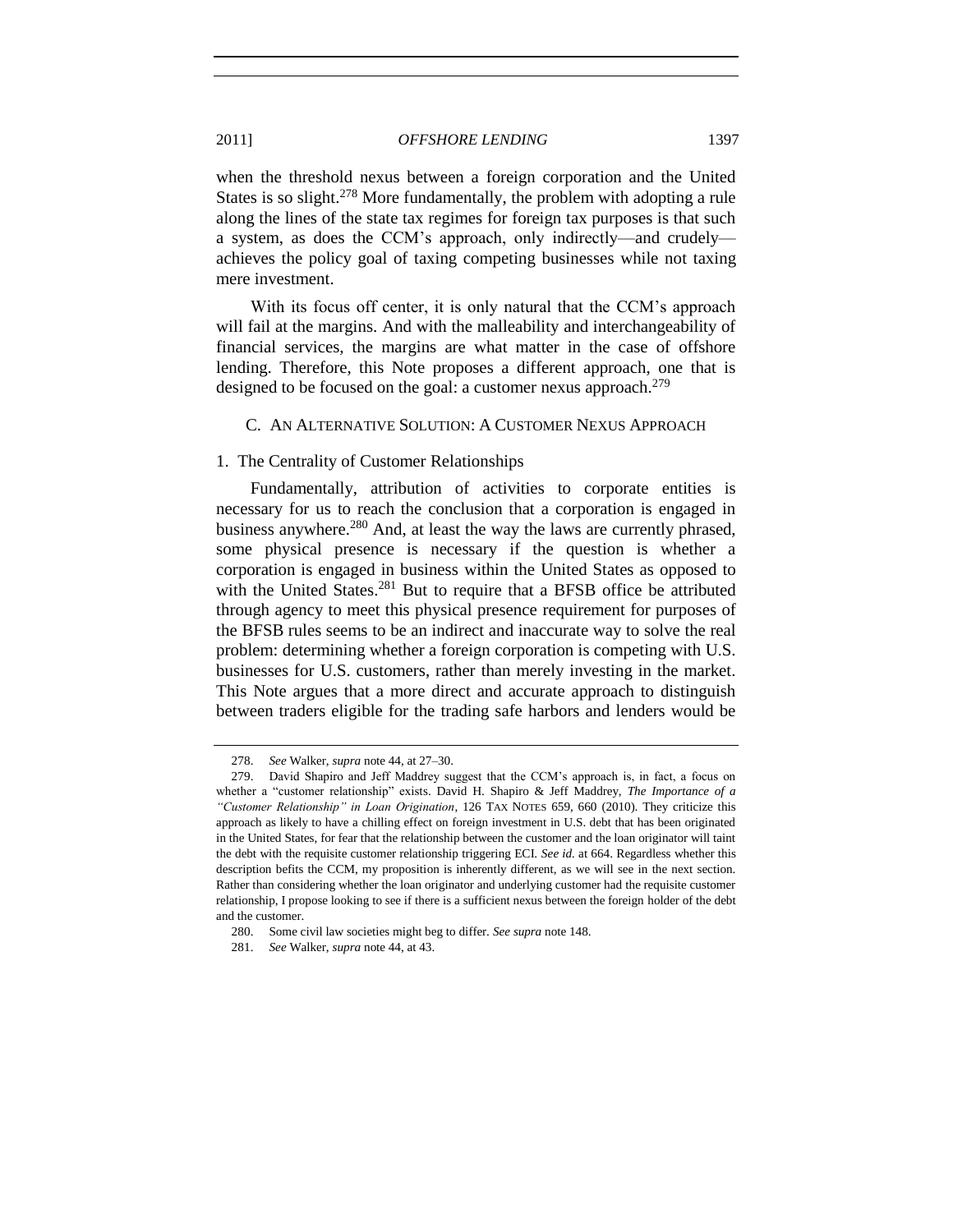to identify when a foreign taxpayer has a sufficient nexus to U.S. customers. 282

An important assumption underlying this customer nexus theory is that customer relationships are a necessary incident of a lending business. Although there may be some basis for concluding that the key differentiator between activities that should be taxed as businesses and activities that should be taxed as investments is the existence of customer relationships, $283$  we need not reach such a sweeping conclusion. For our purposes, it is sufficient that what differentiates financial services businesses, such as lenders, from various other financial activities that the tax law has traditionally treated as investing, is the existence of customer relationships.<sup>284</sup> Indeed, the Treasury has at least implicitly acknowledged this identity in the definition of a BFSB. $^{285}$ 

Congress has also explicitly recognized the need for customer relationships in the analogous area of Subpart F. The policy concerns under Subpart F are very similar to the concerns underlying the taxation of inbound transactions, but viewed from the opposite direction. Subpart F is designed to limit the ability of U.S. shareholders to defer U.S. taxation of passive investment income earned by foreign corporations, while simultaneously not overburdening active foreign businesses conducted by U.S. taxpayers,  $286$  and these active businesses now include "banking, financing, or similar businesses."<sup>287</sup> Because Congress did not want to open

<span id="page-41-0"></span><sup>282.</sup> In a sense, one could say that a foreign corporation has a physical presence if it is competing with U.S. businesses for U.S. customers, both of which businesses and customers are in the United States. More practically, however, any such requirement makes sense only if it contributes to identifying which corporations should be subject to U.S. tax. Physical presence is not necessary as a matter of taxing jurisdiction, as has been recognized at least since 1936. *See supra* note[s 43](#page-8-2)[–46.](#page-8-3)

<sup>283.</sup> *See* Kemon v. Comm'r, 16 T.C. 1026, 1032–34 (1951) (distinguishing dealing, which requires customers, from investing, which does not).

<sup>284.</sup> *See* Kleinbard, *supra* note [17,](#page-3-1) at 230–31. Note, however, that "[t]he principal exception to the centrality of customer relationships seems to be some parts of the insurance industry." *Id.* at 231.

<sup>285.</sup> The BFSB regulation uses the terms "to the public," "from the public," and "for the public" in defining the activities that can constitute a BFSB. Treas. Reg.  $\S 1.864-4(c)(5)(i)$  (as amended in 2005).

<sup>286.</sup> *See* H.R. REP. NO. 87-1447 (1962), at 57–58; S. REP. NO. 87-1881 (1962), at 78–79.

<sup>287.</sup> *See* I.R.C. § 954(h) (2006). This exception in its permanent form was enacted by the Tax and Trade Relief Extension Act of 1998, Pub. L. No. 105-277, § 1005, 112 Stat. 2681-886, 2681-890 to -900. *See also* LaBrenda Garrett-Nelson, *New Definition of "Lending or Finance Business" Levels Playing Field for Financial Services Industry*, TAX NOTES TODAY, Nov. 16, 1998, *available at* 98 TNT  $220-100$  (LEXIS) (" $T$ ]ax policymakers determined that the line between a finance and credit company and portfolio investors is in fact susceptible to delineation. Having drawn that line, there was then no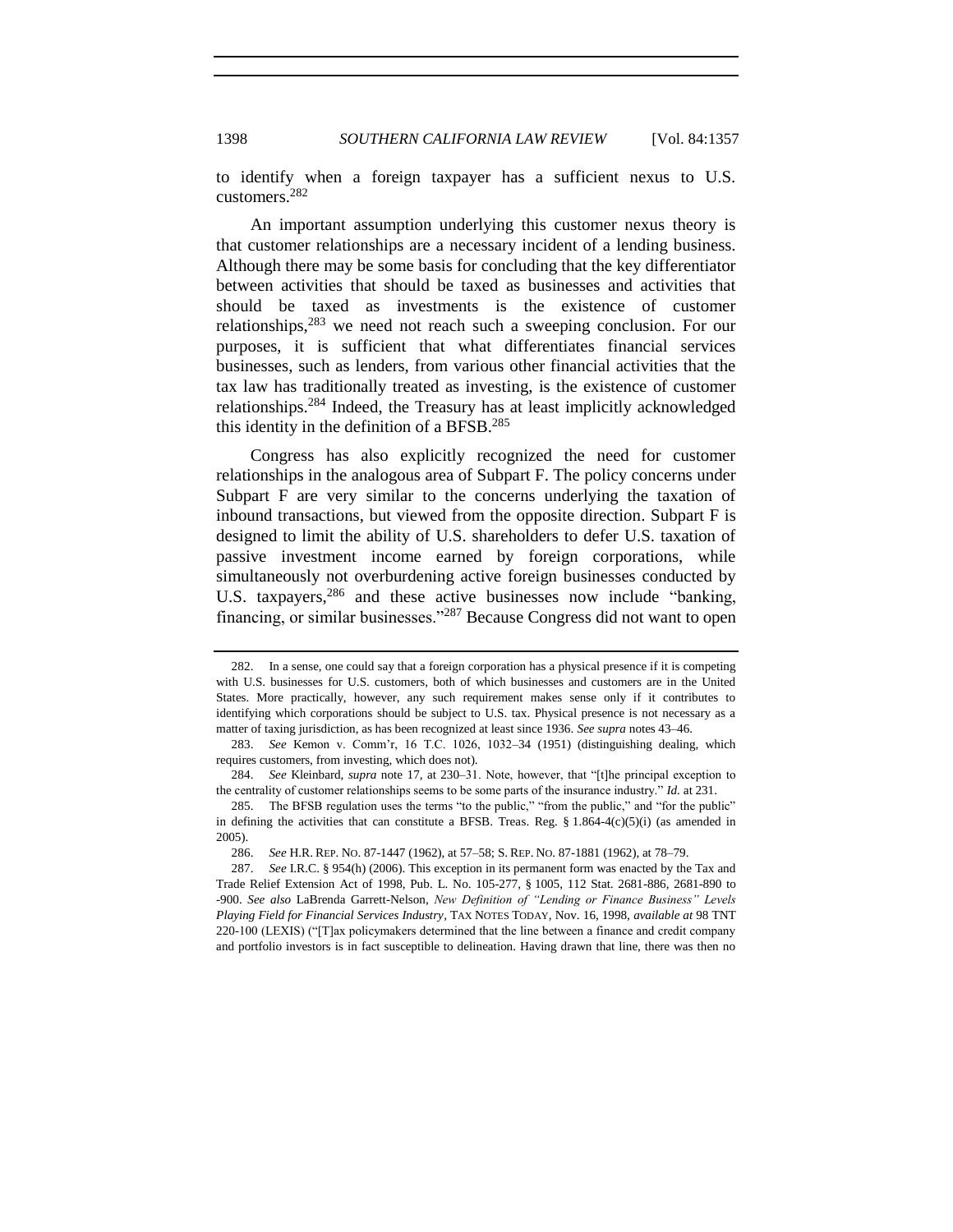a spigot allowing all sorts of investment income to be converted into "banking" income, it tailored this exception to apply only if a sufficient portion of income is derived "from transactions with *customers*" (subject to many detailed requirements).<sup>288</sup>

Even if customer relationships were not an absolute requirement for a lending business, however, their existence is certainly more indicative of such a business than is the existence of an office. If a corporation opens an office<sup>289</sup> in a country, there is a good chance that the corporation is running a business at that location; but it does not follow that every activity conducted there is actually a business with which the tax law is concerned. Indeed, the special BFSB ECI rule deals with the specific situation in which a corporation may operate an office in the United States but receive U.S.-source income that is not "attributable to the" office and, thus, is treated as investing income, not ECI. $^{290}$  The fact that a corporation operates an office in the United States is certainly a relevant factor, but it alone is hardly a sufficient factor for the differentiation between a lending business and mere investing activities.

Nor is the existence of a BFSB office a necessary fact for a corporation to conduct a lending business at a particular location. Indeed, the CCM was concerned specifically with a case in which a foreign corporation with no U.S. office was nevertheless engaging in a U.S. lending business.<sup>291</sup> Of course, in the CCM there was a U.S. office that was involved in originating loans—it just was not the foreign corporation's office.<sup>292</sup> Nevertheless, with the advent of online banking, it is not hard to imagine facts in which a physical building and staff are completely absent in a country, yet the competition is every bit as real.

tax policy reason to deny deferral to cross-border income (that is, income from customers located outside the home country) earned by finance and credit companies.").

<sup>288.</sup> *See* I.R.C. § 954(h) (emphasis added); STAFF OF THE JOINT COMM. ON TAXATION, 105TH CONG., GENERAL EXPLANATION OF TAX LEGISLATION ENACTED IN 1998, JCS-6-98, at 248–55 (Comm. Print 1998) (discussing the background of § 954(h)); Garrett-Nelson, *supra* not[e 287](#page-41-0) (same).

<sup>289.</sup> One could suppose, instead, that a company opens an OFPB as that term is defined in the tax law. But to use the term "fixed place of *business*" would seem to prejudice the subsequent inquiry into whether the company is conducting business at that location, so the discussion here merely uses the term "office."

<sup>290.</sup> *See supra* note[s 144](#page-21-2)[–46](#page-21-5) and accompanying text.

<sup>291.</sup> *See* CCM, *supra* not[e 36,](#page-6-0) at 2.

<sup>292.</sup> *Id.*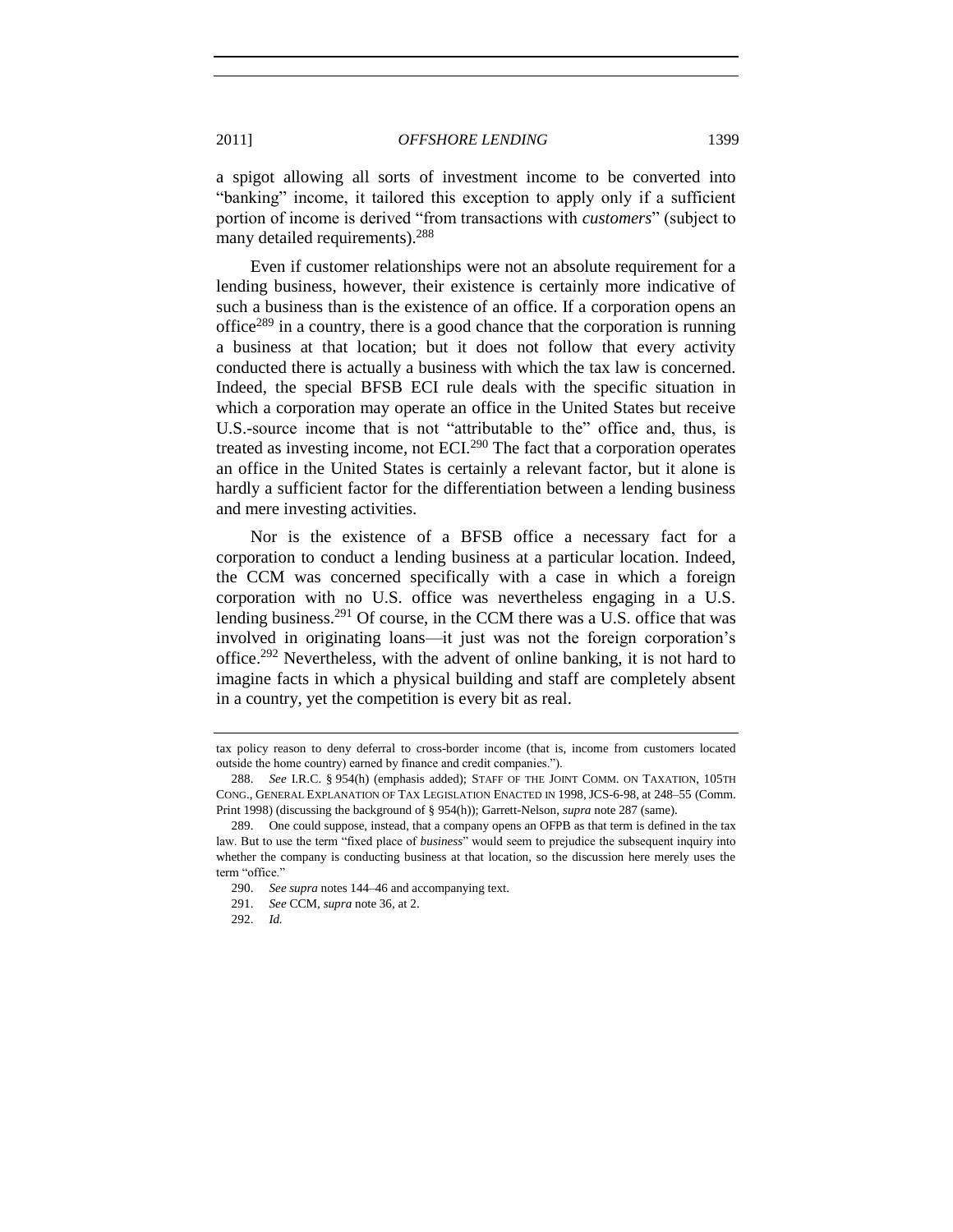For purposes of taxing e-commerce, some have proposed eliminating the need for a permanent establishment and moving to more of a sourcebased taxation scheme.<sup>293</sup> This proposal may work well in the context of Internet sales, but it does little to address the issue of differentiating business activities from investing that so permeates financial services. Perhaps such an approach is nevertheless necessary to preserve tax revenues,  $294$  but at least one commentator has proposed doing essentially the opposite with regard to financial products by exempting them from source-based taxation.<sup>295</sup> The customer nexus approach proposed in this Note might achieve the best of both worlds: taxing income that is derived from competing business activities while exempting (or subjecting to grossbasis withholding) income derived from investing activities.

A change in the taxation of foreign corporations to reflect a changing reality would not be unprecedented.<sup>296</sup> To implement a customer nexus approach for BFSBs, however, would not necessitate congressional action, as the only rule requiring that income be connected to a BFSB office in order to be treated as ECI is an administrative creation.<sup>297</sup> Thus, a new regulation—or a radically new interpretation of the existing one—is all that would be needed. To give taxpayers stronger assurance that a new rule would be enforced, however, legislation would be preferable.

# <span id="page-43-0"></span>2. Application of a Customer Nexus Approach

Whether a customer nexus approach would lead to the conclusion that U.S.-source interest income earned by a foreign corporation is ECI would depend on the facts and circumstances of the particular case. Of course, policymakers could adopt bright-line rules to apply to particular fact patterns, and they could list factors that would tend to move taxpayers closer to the ECI realm and factors that would tend to move them farther away.

<sup>293.</sup> *See, e.g.*, Aldo Forgione, *Clicks and Mortar: Taxing Multinational Business Profits in the Digital Age*, 26 SEATTLE U. L. REV. 719, 776–80 (2003).

<sup>294.</sup> *See id.* at 727 ("So as long as tax authorities place great emphasis on the residency of the taxpayer, there will be a gradual diminution of the tax base of many industrialized countries and the loss of significant tax revenues.").

<sup>295.</sup> *See* Jeffrey M. Colón, *Financial Products and Source Basis Taxation: U.S. International Tax Policy at the Crossroads*, 1999 U. ILL. L. REV. 775.

<sup>296.</sup> *See supra* Parts II.A, IV.A.

<sup>297.</sup> *See supra* not[e 240](#page-34-2) and accompanying text.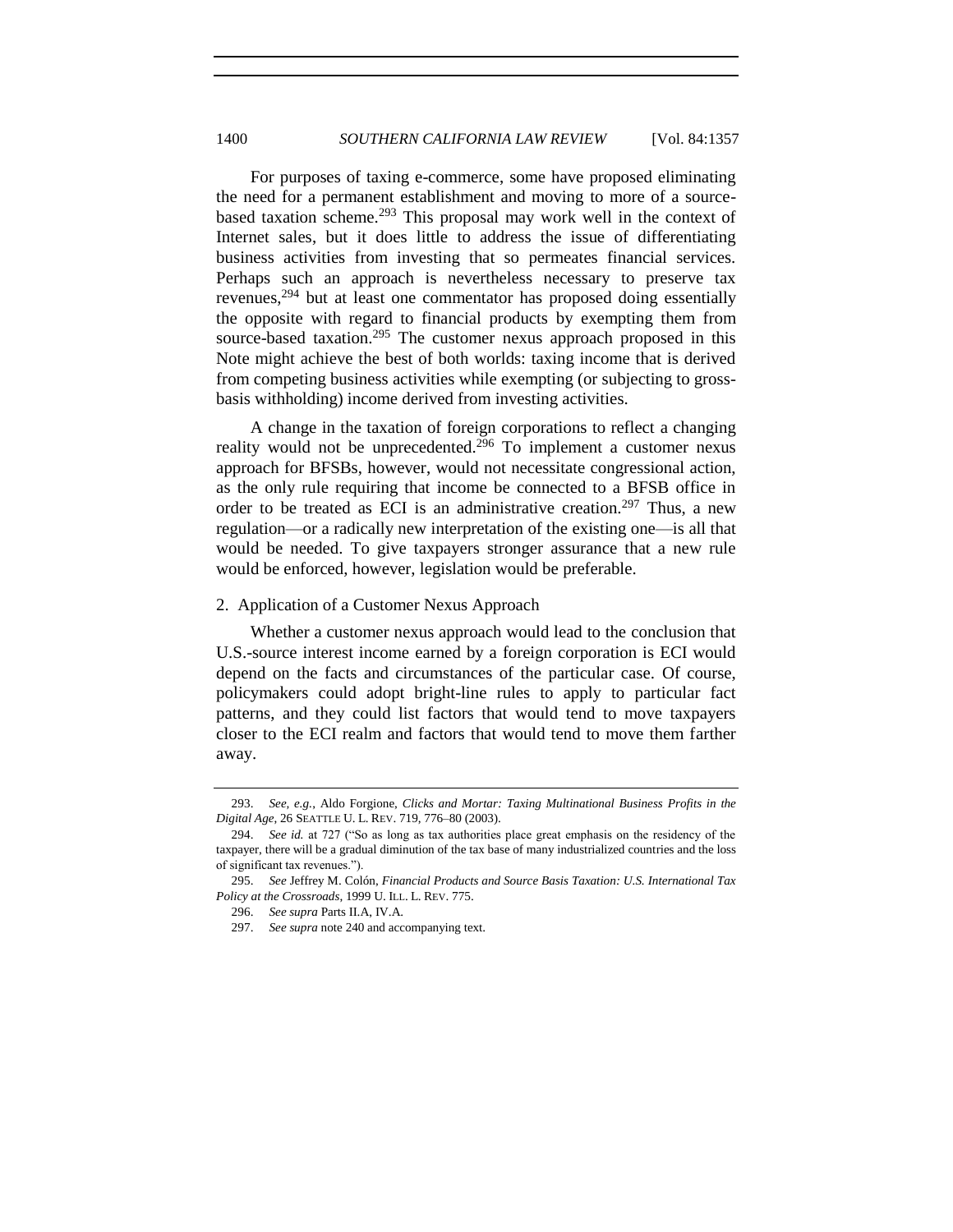In most cases imaginable, the results reached using a customer nexus system should be no different from those reached using the current system. This symmetry makes sense when one considers that the current system uses factors that are essentially proxies for the existence of a customer relationship. Where the results might differ under a customer nexus approach, however, are in precisely the kinds of cases that commentators (and presumably the CCM) are concerned with: cases in which hedge funds use sophisticated schemes to convert income from lending activities into tax-exempt portfolio interest.<sup>298</sup>

To illustrate that this system works in easy cases, consider the following two scenarios. If a foreign corporation has its own office in the United States run by its own employees, and it originates a residential mortgage loan to a U.S. resident through that office, it is clear that any interest income earned on that loan would be ECI to the foreign corporation because there is a customer relationship between the U.S. resident and the foreign corporation. In contrast, if an identical corporation, through an identical office, buys a bond in a public bond offering by a U.S. telecommunications company and holds the bond to maturity, any such interest earned by the foreign corporation on its bondholding should not be ECI. The reason is that the telecommunications company is not the foreign corporation's customer.<sup>299</sup>

How does this analysis work if an unrelated party (we will call it "U.S. Bank") originates loans to U.S. residential mortgage borrowers and transfers the loans to the foreign corporation? The mortgage borrowers are clearly customers. The question is whether they have sufficient customer relationships with the foreign corporation.<sup>300</sup> Several factors could be considered, including whether the foreign corporation structures covenants in the loans, solicits customers, reviews customer credit histories, or approves loan applications. In addition, one could consider whether the usual indicia of agency exist between U.S. Bank and the foreign corporation (such as legal control and a lack of entrepreneurial risk). <sup>301</sup> One

<sup>298.</sup> *See, e.g.*, Leeds, *supra* not[e 169.](#page-25-1)

<sup>299.</sup> *See* Kemon v. Comm'r, 16 T.C. 1026, 1032 (1951) ("Those who sell 'to customers' are comparable to a merchant in that they purchase their stock in trade . . . with the expectation of reselling at a profit, not because of a rise in value during the interval of time between purchase and resale, but merely because they have or hope to find a market of buyers who will purchase from them at a price in excess of their cost.").

<sup>300.</sup> *Cf.* discussion *supra* not[e 279.](#page-40-2)

<sup>301.</sup> *See supra* note[s 124](#page-18-1)[–25](#page-18-2) and accompanying text.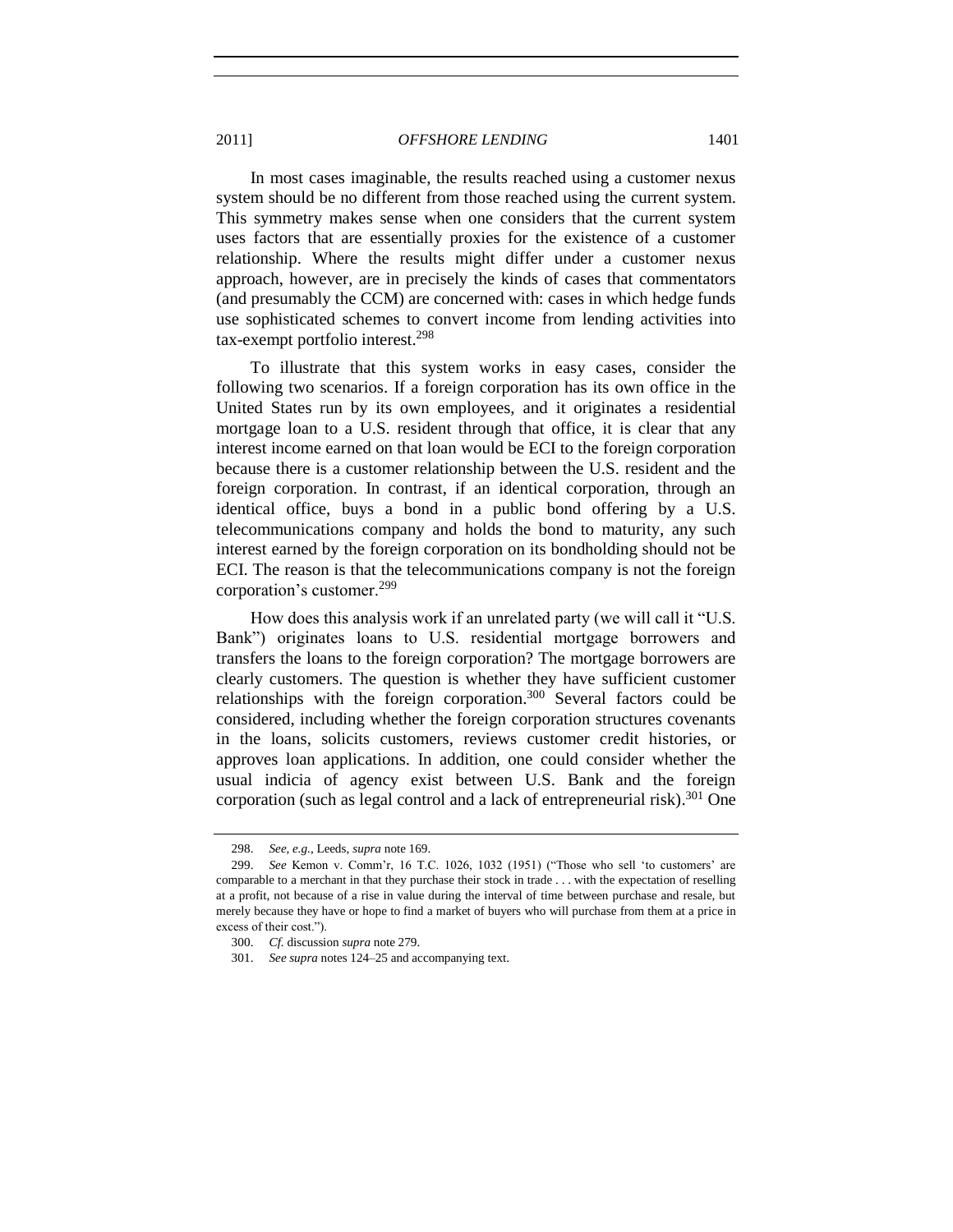could also consider the degree to which the foreign corporation manages the risk of a default<sup>302</sup> and, in a similar vein, the extent to which the foreign corporation assumes the credit risk of the mortgage borrowers (rather than the credit risk of U.S. Bank).<sup>303</sup> For example, if U.S. Bank has an exclusive agreement to sell its loans directly to the foreign corporation and receives a flat fee in exchange, one might think U.S. Bank is only an agent in fact. The foreign corporation might be seen as effectively stepping into the shoes of U.S. Bank to assume any customer relationship created by it. In contrast, if U.S. Bank securitizes its loans and transfers interests in them to the highest bidders in the open market, and the foreign corporation buys some of these securities, we may reach a different conclusion. In this latter case, it may seem that the foreign corporation is little more than a customer of U.S. Bank, not the individual borrowers. If, however, additional facts show that the foreign corporation is more of a conduit through which to funnel interest income offshore (perhaps as part of a prearranged loan syndicate), $304$  ECI treatment may be appropriate.

Clearly, where one should draw the line between lending activities and mere investing activities will not always (and may never) be easy. But considering the malleability of financial transactions,  $305$  it seems inevitable that hedge funds will try to arrange their facts so that they fall on the investing side of the line. Devising a system of taxation that reaches the right answer in every situation would be impractical if not impossible. But by focusing on the existence or absence of customer relationships, we should at least be able to limit our errors.

## V. CONCLUSION

<span id="page-45-0"></span>Hedge funds are increasingly competing with U.S. banks for U.S. customers while not paying the same U.S. income taxes that U.S. banks are required to pay. As long as the objective of U.S. foreign tax policy is to protect U.S. businesses from foreign competitors that might gain an unfair advantage from the tax law, while simultaneously encouraging foreign

<sup>302.</sup> *See Kleinbard, supra* note [17,](#page-3-1) at 244–45 (explaining that "financial institutions acting in the capacity of financial services firms dealing with customers" have an "agenda . . . to *manage* the risk of a . . . default, not simply to accept it").

<sup>303.</sup> *See id.* at 226–28 (describing how credit risk exposure can be transferred among various kinds of financial instruments).

<sup>304.</sup> *See* Sheppard, *supra* note [9,](#page-2-4) at 731–32 (discussing various lending arrangements hedge funds have devised).

<sup>305.</sup> *See* Kleinbard, *supra* not[e 17,](#page-3-1) at 225–26.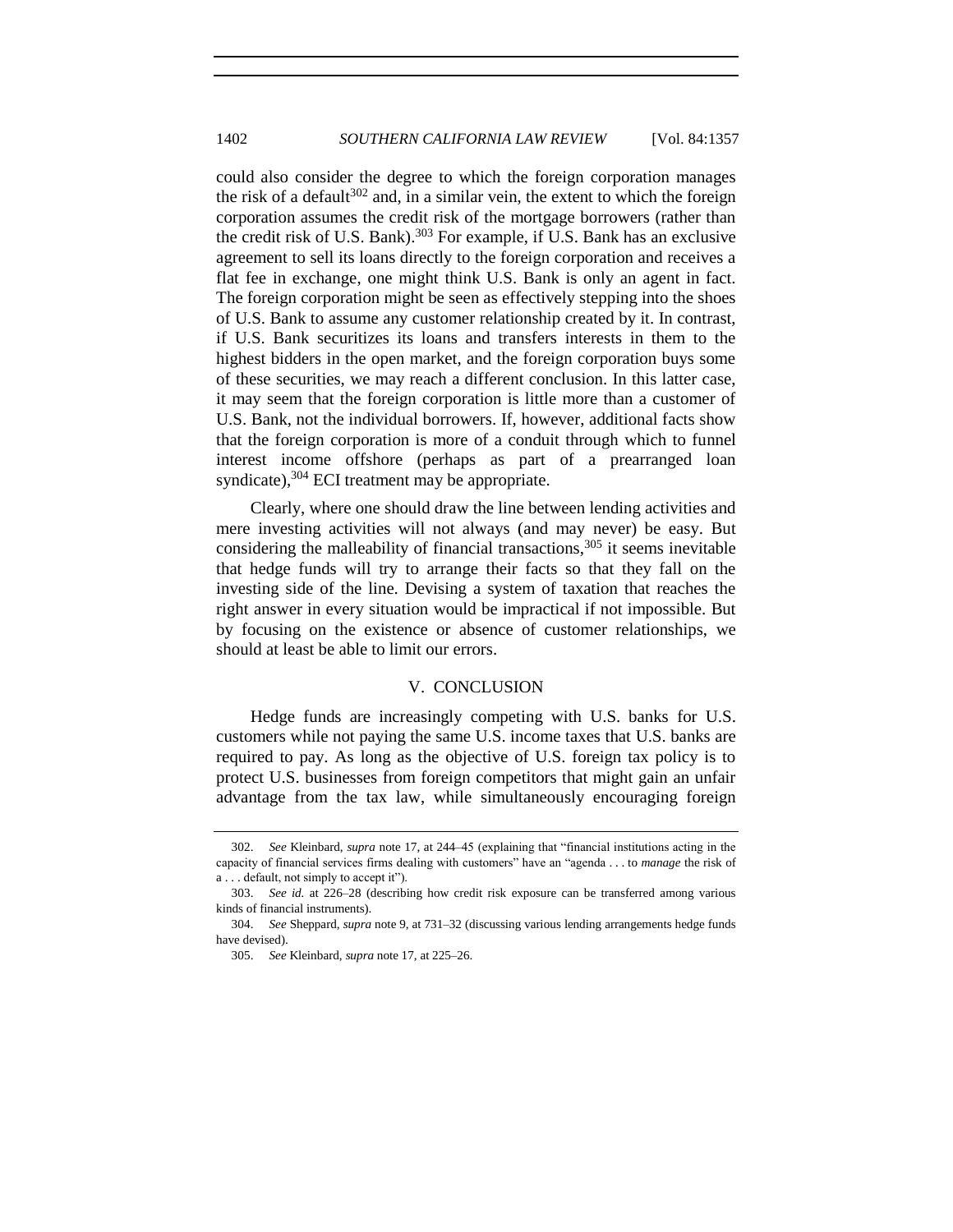investment in the United States, we will face difficult issues regarding the proper taxation of hedge fund offshore lending activities. The malleability of financial instruments means that income that, under current law, looks like investment income might actually be business income in disguise.

The IRS's recent proposed solution, adopted in its CCM, is arguably not legally supportable under current law and may have unintended and farreaching implications beyond offshore lending. Furthermore, it might not actually stop offshore lending hedge funds from escaping U.S. taxation while competing with U.S. financial institutions for U.S. customers.

This Note proposes that current U.S. policy goals might be better served by changing the focus of the inquiry from whether a BFSB office is attributable to a foreign corporation to whether a foreign corporation has a sufficient customer relationship with U.S. borrowers. The existence or absence of a BFSB office at some level that can be attributed to a foreign corporation is only an imprecise proxy for whether a hedge fund is actually competing with U.S. banks. Because customer relationships are a necessary part of a lending business, it makes sense to look directly at whether such relationships exist. By doing so, a customer nexus approach should allow the tax law to discriminate between competing business activities and mere investing activities regardless of the forms used to engage in those activities.